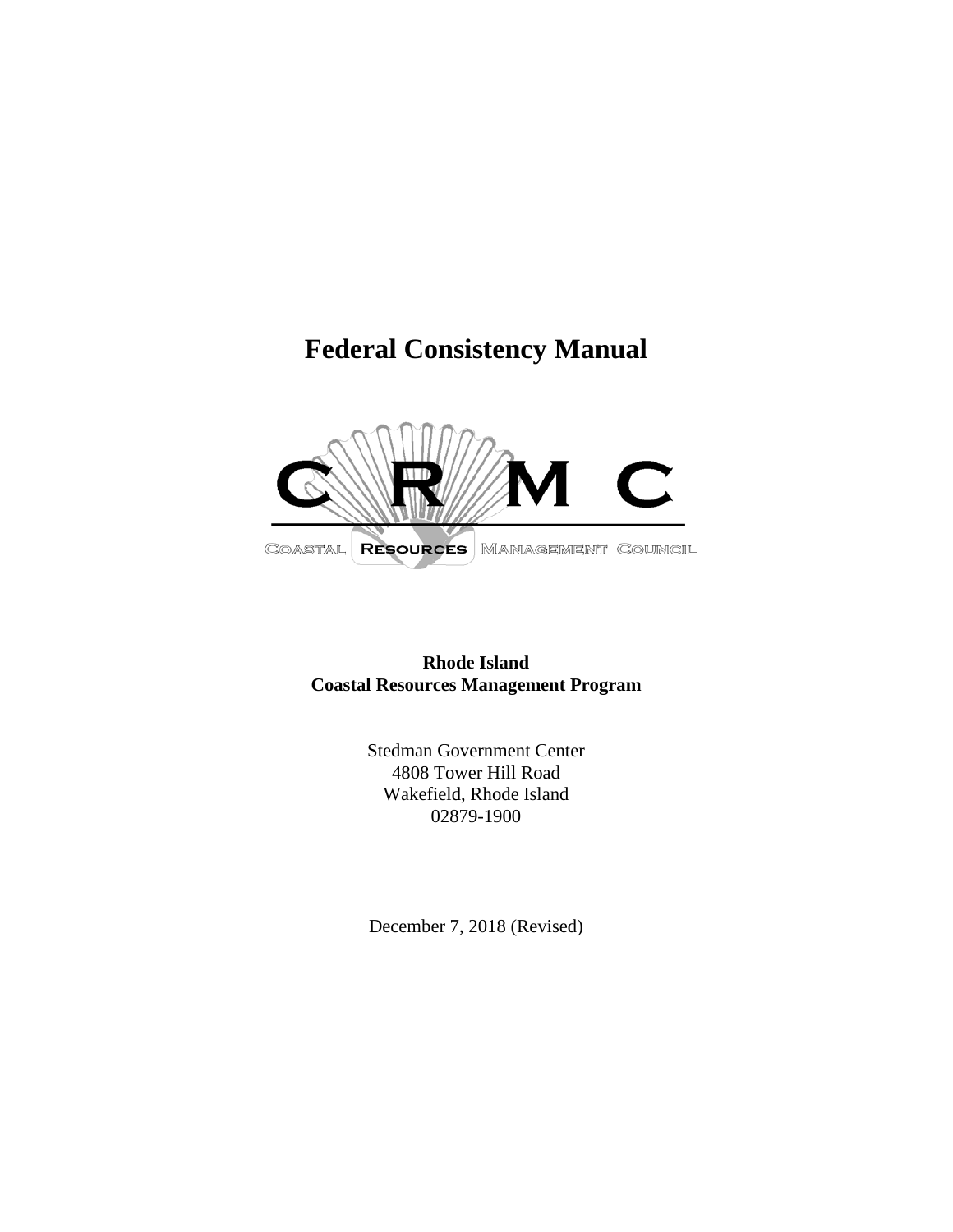## **TABLE OF CONTENTS**

| <b>Introduction</b>                                      |                                                                                                                     | $\mathbf{1}$   |
|----------------------------------------------------------|---------------------------------------------------------------------------------------------------------------------|----------------|
|                                                          | <b>Federal Consistency Under the Coastal Zone Management Act</b>                                                    | $\overline{2}$ |
|                                                          | <b>Federal Consistency Under Executive Order 12372</b>                                                              | 3              |
| The Rhode Island Coastal Resources Management Program    |                                                                                                                     |                |
|                                                          | <b>The Rhode Island Coastal Zone</b>                                                                                | 6              |
|                                                          | <b>CRMC's Review Process</b>                                                                                        | 7              |
| <b>Procedures and Requirements</b>                       | Federal Consistency Under the Rhode Island Coastal Resources Management Program:                                    | 8              |
|                                                          | <b>Direct Federal Agency Activities</b>                                                                             | 10             |
| <b>Federal License or Permit Activities</b>              |                                                                                                                     |                |
|                                                          | <b>Outer Continental Shelf Exploration, Development, and Production Activities 16</b>                               |                |
| <b>Federal Assistance to State and Local Governments</b> |                                                                                                                     | 16             |
|                                                          | <b>Dispute Settlement Mechanisms</b>                                                                                | 17             |
|                                                          | <b>RI Coastal Resources Management Program: Federal Consistency</b>                                                 | 19             |
|                                                          | <b>Rhode Island's Listed Federal Actions</b>                                                                        | 28             |
| <b>Table 1. – Federal Agency Activities</b>              |                                                                                                                     | 28             |
| <b>Table 2. – Federal License or Permit Activities</b>   |                                                                                                                     | 29             |
| <b>Geographic Location Description 2011</b>              |                                                                                                                     | 32             |
| <b>Thresholds and Exclusions</b>                         |                                                                                                                     | 33             |
| <b>Excluded Federal License and Permits</b>              |                                                                                                                     | 33             |
| <b>Excluded Federal Agency Activities</b>                |                                                                                                                     | 33             |
| <b>Geographic Location Description 2018</b>              |                                                                                                                     | 35             |
| <b>Thresholds and Exclusions:</b>                        |                                                                                                                     | 36             |
| Table 3. - Federal Assistance                            |                                                                                                                     | 37             |
| <b>Figures</b>                                           |                                                                                                                     |                |
|                                                          | Figure 1. Geographic Location Description Boundary 2011                                                             | 32             |
|                                                          | Figure 2. Mobile Gear Fishing Areas in the Area of Mutual Interest<br><b>Between Rhode Island and Massachusetts</b> | 34             |
|                                                          | Figure 3. Geographic Location Description Boundary 2018                                                             | 36             |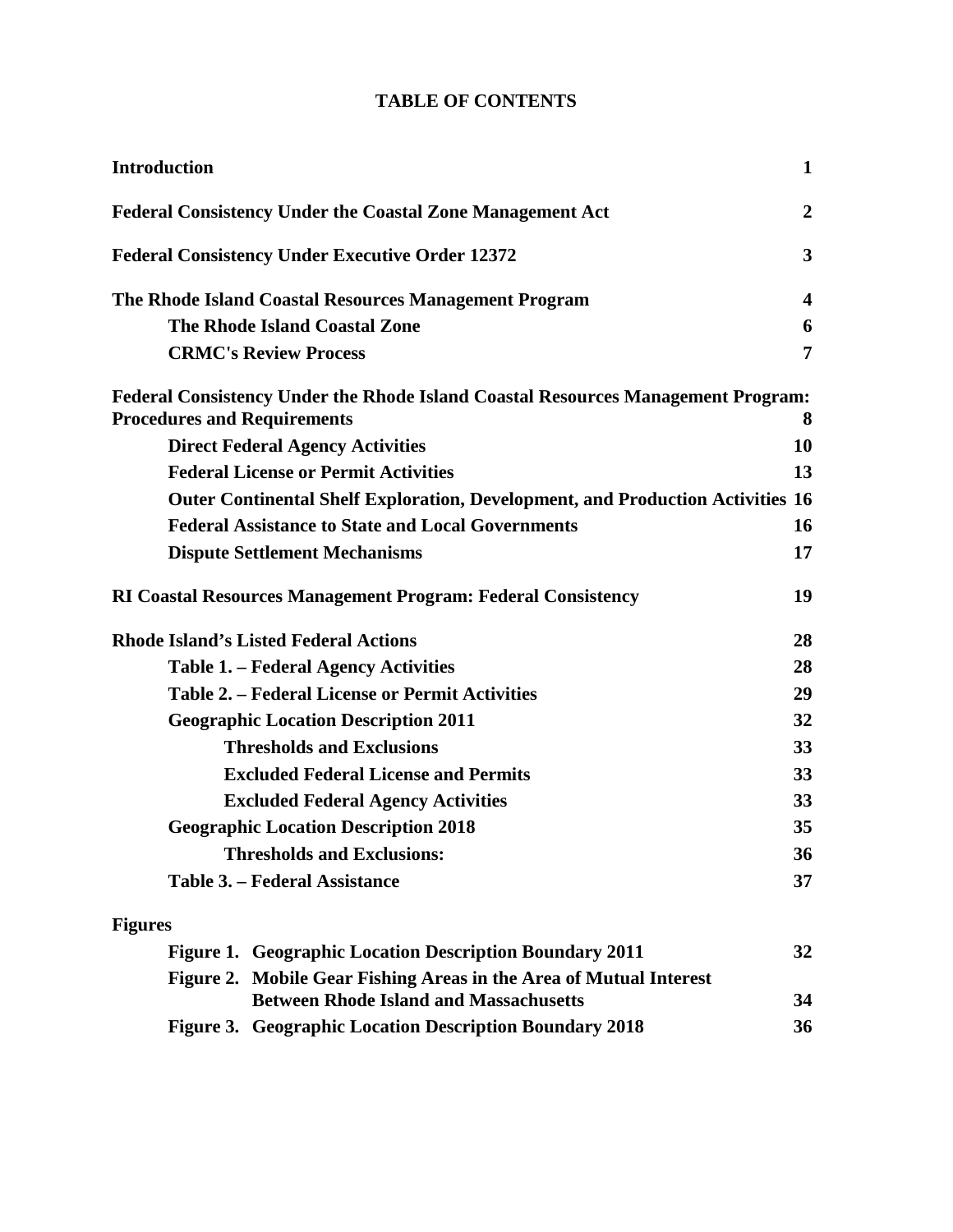#### **Introduction**

The Federal Coastal Zone Management Act (CZMA) (16 USC §§ 1451-1464) encourages states to take a leading role in the management of their coastal regions. As one incentive for state participation in the federal coastal zone management program, section 307 of the CZMA requires that various federal activities that are reasonably likely to affect any land or water use or natural resource of the coastal zone be consistent with a state's approved coastal zone management program. Before certain activities can take place, federal agencies or applicants for federal approvals or assistance must submit a consistency determination or certification to the state coastal management agency that the activity will be conducted consistent with the State's federally approved coastal management program (CMP). Through this process, the state has the opportunity to evaluate those federal activities which affect the state's coastal zone and ensure that the activities meet state coastal management policies. Hence, a primary purpose of section 307 is to ensure a balance between state coastal zone management programs and federal activities. See: [http://coast.noaa.gov/czm/act/.](http://coast.noaa.gov/czm/act/)

In 1978, with the adoption of the Rhode Island Coastal Resources Management Program (RICRMP) into the federal coastal management program established by the CZMA, federal activities affecting any Rhode Island coastal use or resources became subject to the consistency provisions of section 307\*. Since that time, the consistency process has become an important step for ensuring federal activities respect Rhode Island's valuable coastal zone. The agency responsible for overseeing implementation of the RICRMP generally and federal consistency in particular, is the Rhode Island Coastal Resources Management Council (CRMC).

This handbook is intended to provide federal agencies, federal license, permit and assistance applicants, and other interested persons with an understanding of the federal consistency requirement under section 307 as it is implemented by the RICRMP. A brief description of Executive Order 12372 (E.O. 12372), its implementation in Rhode Island, and its relationship to the section 307 review process is also provided. The CRMC's procedures for ensuring consistency with applicable enforceable policies of the RICRMP are outlined and a listing of various federal activities, both direct and indirect, and assistance programs subject to the federal consistency requirement is provided. This manual is intended to be used as a companion document to Part 1.4 of the RICRMP. Additionally, the guidelines in this handbook incorporate the mandatory federal implementation regulations under 15 CFR Part 930 into the existing state review process. See: [https://coast.noaa.gov/czm/consistency/rulemaking/.](https://coast.noaa.gov/czm/consistency/rulemaking/) Relevant federal regulations are cited throughout the manual.

This manual has been adapted from *The Federal Consistency Workbook* developed by the National Oceanic and Atmospheric Administration's (NOAA) Office for Coastal Management (OCM). Additional information was provided by the *Narragansett Bay Project Comprehensive Conservation and Management Plan* and by the Rhode Island Department of Administration, Division of Planning (RIDOP). Partial funding for this project was provided by the Narragansett Bay Project and NOAA.

\*Throughout this document, the terms "effects to" or "affecting" "any coastal use or resource" means reasonably likely effects to any land or water use or natural resource of the coastal zone.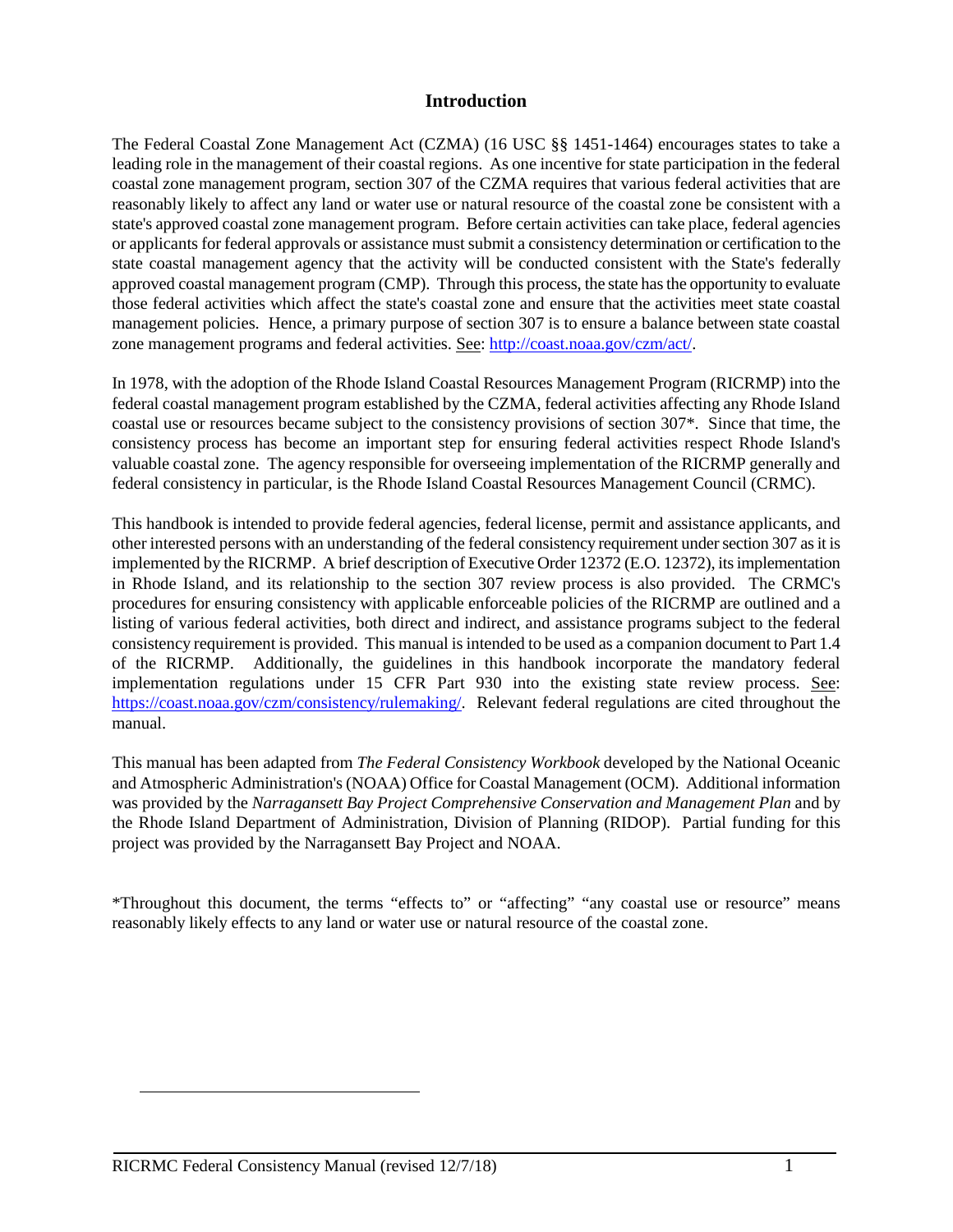#### **Federal Consistency Under the Coastal Zone Management Act**

Congress passed the CZMA to assist coastal states, including the Great Lake states, and United States territories in developing state coastal management programs to comprehensively manage coastal uses and resources. Federal consistency is the CZMA requirement contained in section 307 that federal actions which affect any land or water use or natural resource of the coastal zone be consistent with the enforceable policies of a state's or territory's federally approved CMP. It is an important mandatory but flexible mechanism to resolve potential conflicts between states and federal agencies, by fostering early consultation, cooperation and coordination.

Under the CZMA section 307, federal agencies and applicants for federal approvals or assistance must provide state CMPs with consistency determinations or certifications. The CMPs then review proposed federal actions to determine if the actions will be consistent with the state CMP. Federal consistency reviews are the responsibility of the lead state CMP agency. At the federal level, the National Oceanic and Atmospheric Administration (NOAA): oversees the states' use of consistency; advocates, when appropriate, state positions with other federal agencies; provides states, and federal agencies with technical assistance; mediates consistency disputes between states and federal agencies; and processes appeals to the Secretary of Commerce.

Federal actions subject to the federal requirement include:

- 1. Direct federal actions activities and development projects performed by a federal agency, or contractor on behalf of a federal agency. Examples of such actions are: installation of mooring buoys by the National Park Service; fisheries management plans by the National Marine Fisheries Service; naval exercises; the disposal of excess federal land by the General Services Administration; U.S. Army Corps of Engineers (Corps) navigational dredging and beach renourishment projects; outer continental shelf (OCS) oil and gas lease sales by the Minerals Management Service (MMS); improvements to military bases; naval disposal of radioactive or hazardous waste performed by a private contractor, etc.
- 2. Indirect federal actions actions not performed by a federal agency, but requiring federal permits, licenses or other forms of federal approval. Examples of such actions are: activities requiring Corps 404 permits; Corps permits for use of ocean dump-sites, Nuclear Regulatory Commission permits for nuclear power plants, delicensing of nuclear facilities by the Nuclear Regulatory Commission, etc. Also included as a subset of this category are plans and licenses for outer continental shelf (OCS) oil and gas exploration, development and production.
- 3. Federal financial assistance to states and territories and to local governments. Examples of this include: federal highway administration funds to state, territory and local governments, construction grants for wastewater treatment works, hazardous waste management funds, Housing and Urban Development grants, etc.

The Coastal Zone Reauthorization Amendments of 1990 (CZARA) amended the CZMA to clarify that federal consistency applies when any federal activity, regardless of location, affects any coastal use or resource. The new language broadens the scope of review for states to include federal activities resulting in indirect effects on the coastal zone and reflects Congressional intent to overturn the effect of Secretary of the Interior v. California, 464 U.S. 312 (1984). According to the Conference Report, the intent of the new language was to:

"establish a generally applicable rule of law that any federal agency activity (regardless of its location) is subject to [the consistency requirement] if it will affect any natural resources, land uses, or water uses in the coastal zone. No federal agency activities are categorically exempt from this requirement." (H.R. Conf. Rep. No. 964, 101st Cong., 2nd Sess., 968-975, 970 [hereinafter Conference Report]).

The Conference Report on the 1990 amendments provides further clarification as follows: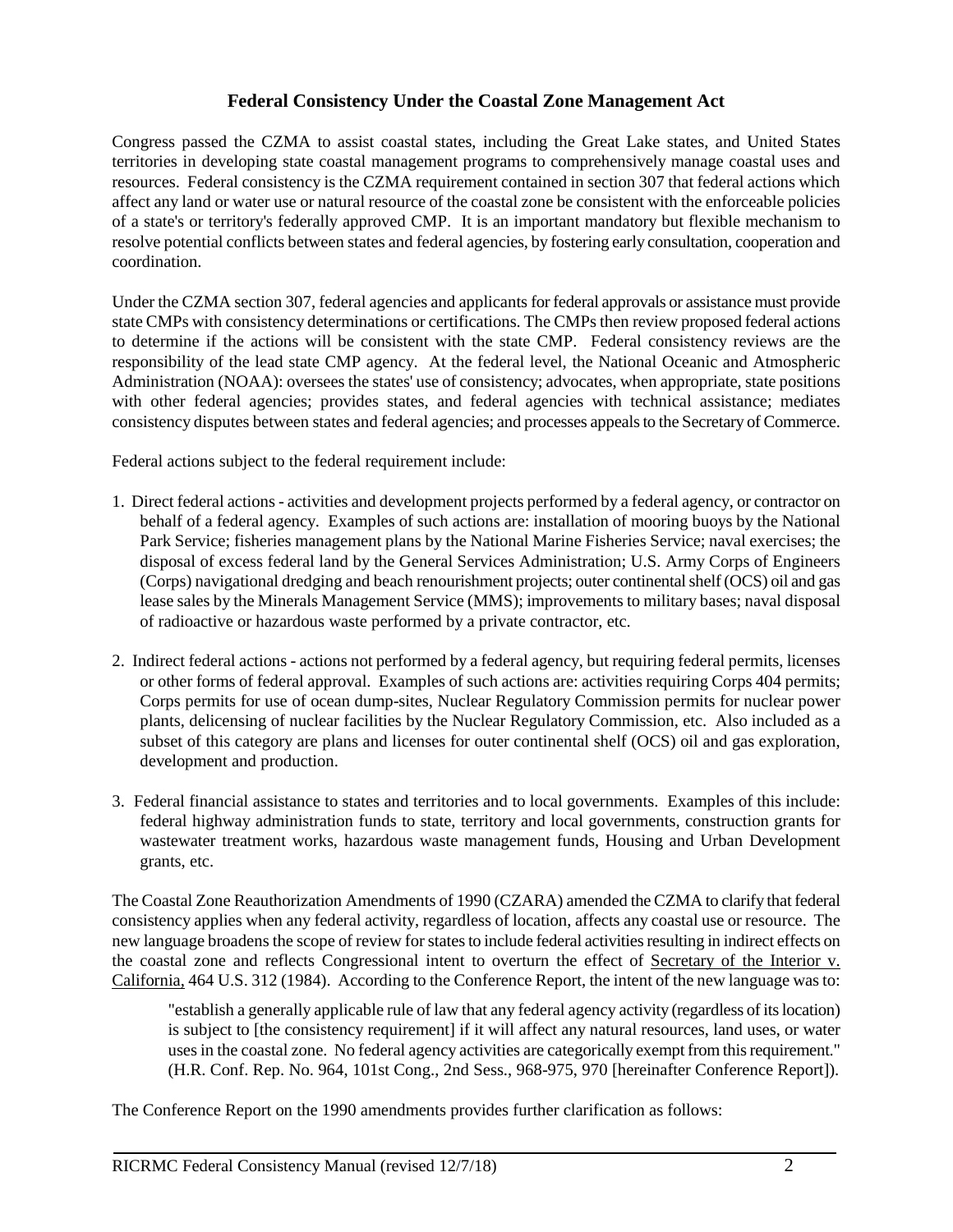"The question of whether a specific federal agency activity may affect any natural resource, land use, or water use in the coastal zone is determined by the federal agency. The conferees intend this determination to include effects in the coastal zone which the federal agency may reasonably anticipate as a result of its action, including cumulative and secondary effects. Therefore, the term "affecting" is to be construed broadly, including direct effects which are caused by the activity and occur at the same time and place, and indirect effects which may be caused by the activity and are later in time or farther removed in distance, but are still reasonably foreseeable." *Id*. at 970-71

These changes reflect a clear Congressional intent to eliminate any "categorical exemptions" from CZMA consistency review, and instead to establish a uniform threshold standard requiring federal agencies to make a case-by-case, factual determination of reasonably foreseeable effects on any coastal use or resource. The amendments to section 307(c)(1) were intended to leave no doubt that all federal agency activities meeting the "effects" standard are subject to the CZMA consistency requirements. *Id*. at 970-71; 136 Cong. Rec. H 8076 (Sept. 26, 1990). Accordingly, the threshold for implementation of federal consistency requirements is now dependent upon the "effects test". A federal action, regardless of where or when it takes place, or the type of federal action, is subject to federal consistency if the action is reasonably likely to affect any land or water use or natural resource of the coastal zone.

Federal consistency is more than just a procedural dictate. Because it is based on effects, not geographic boundaries, and there are no categorical exemptions from its requirements, federal consistency is a method of ensuring greater protection of coastal uses and resources. The scope of the federal consistency effects test can help protect entire ecosystems as well as individual resources and uses. For example, if any activity is to occur outside the coastal zone, e.g., outside of the state's waters or inland coastal zone boundary, but will affect coastal water quality, habitat, wetlands, etc., and that activity involves some form of federal action, then it is subject to the federal consistency requirement and the enforceable policies of the RICRMP. Moreover, a federal activity taking place outside of Rhode Island, which affects any coastal use or resource of Rhode Island, is subject to the consistency requirement.

Maximizing the benefits of federal consistency requires that federal agencies provide routine notification to coastal states of actions, permits, and financial assistance; and requires coastal states to pay regular attention to proposed federal actions, develop adequate consistency procedures, and notify federal agencies, other state agencies, and others of a state's assertion of consistency. In essence, federal agencies and others have an affirmative duty to comply with the federal consistency requirement, but CMPs need to take regular, consistent, and assertive steps. In Rhode Island, early consultation and cooperation between federal agencies and the CRMC can help federal agencies and permit applicants avoid costly last minute changes to projects in order to comply with the RICRMP.

## **Federal Consistency Under Executive Order 12372**

Executive Order 12372, issued in July of 1982 under the Demonstration Cities and Metropolitan Government Act and the Intergovernmental Cooperation Act, establishes a mechanism by which state, local, and community representatives can review and comment on projects or programs seeking federal financial assistance. See: [http://www.archives.gov/federal-register/codification/executive-order/12372.html.](http://www.archives.gov/federal-register/codification/executive-order/12372.html) The Executive Order is implemented on the state level under the authority and guidance of Executive Order 83-11 through the Rhode Island Intergovernmental Review Process (IGR).

In accordance with the IGR, any state agency, local government, or private organization that is seeking federal financial assistance to implement an activity within the State must submit grant or cooperative agreement applications for intergovernmental review. The purpose of this process is to assure compliance with applicable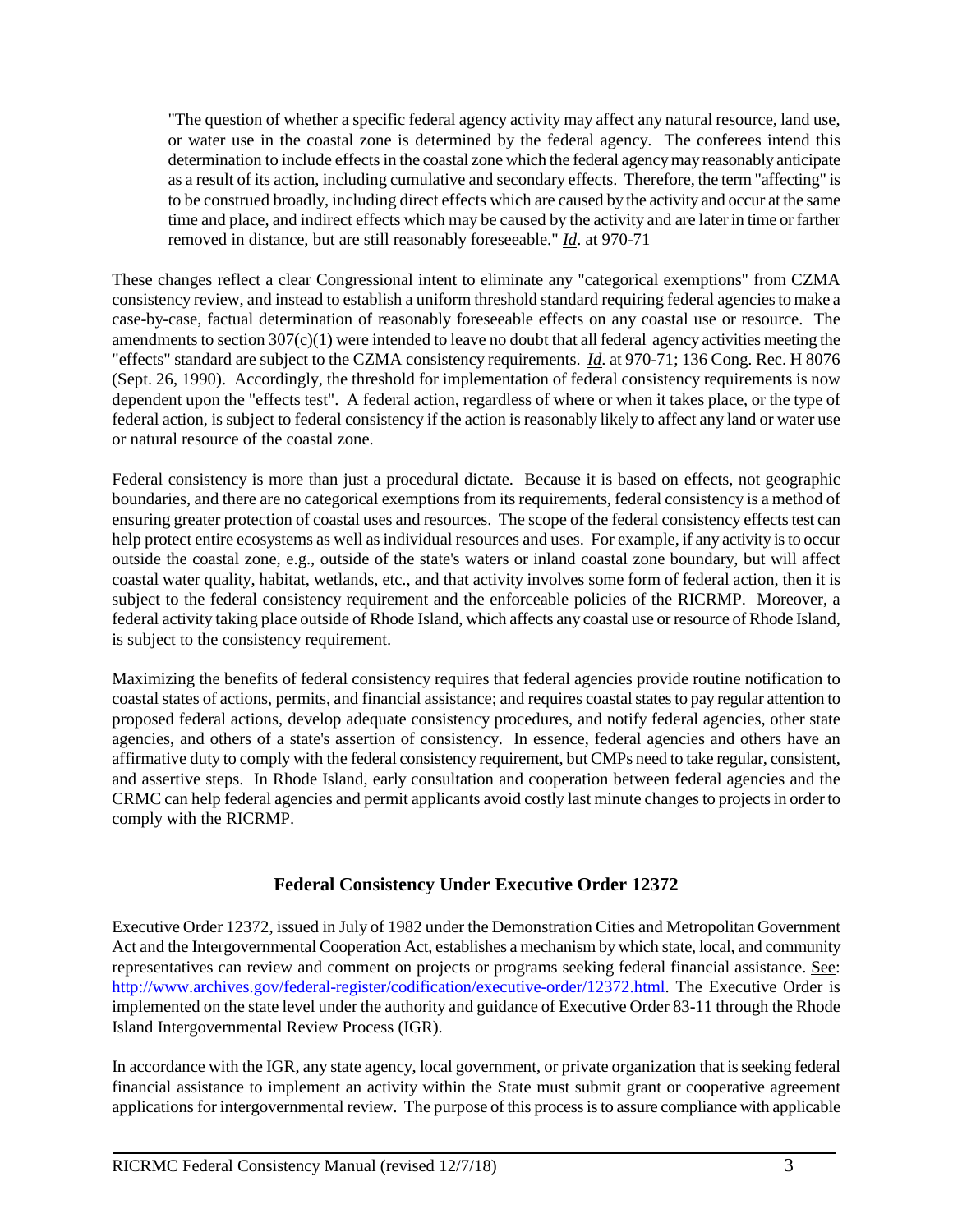State Guide Plan elements, conformance to Local Comprehensive Plans, and coordination of programs within the state. Federal agencies subject to E.O. 12372 are required to "accommodate or explain" identified inconsistencies with state policies and plans; there is no obligation under E.O. 12372 to alter the proposed activity.

Rhode Island established its E.O. 12372 review process in 1983. The Associate Director for Planning is designated as the state's "single point of contact" responsible for the official state "Clearinghouse" for public information and coordinating the IGR. Approximately 300 federal categorical grant or cooperative agreement programs are subject to review under E.O. 12372 and E.O. 83-11. While E.O. 12372 is mostly applicable to federal financial assistance activities, direct federal actions and environmental impact statements required pursuant to the NEPA, and Corps permit applications are also subject to the IGR.

In most cases, the federal agency subject to IGR submits an application to the Clearinghouse, the Rhode Island Department of Administration, Division of Planning (RIDOP), for review. Upon receiving notification, the RIDOP solicits and coordinates comments from appropriate state and local agencies. Applications are reviewed by state agencies with respect to relevant policies and plans. Agencies also provide an indication of necessary permits for which the applicant will be responsible. A response as to whether the proposal is consistent with state and local plans is synthesized by the RIDOP and forwarded to the sponsoring federal agency. Again, federal agencies subject to E.O. 12372 are required only to accommodate or explain identified inconsistencies with state plans or programs; there is no obligation on the part of the federal agency to alter a proposed activity. Meetings are scheduled with all relevant parties, as necessary, to attempt to reconcile identified inconsistencies. (NBP, CCMP 1990)

Where proposed federal actions may affect any coastal use or resource, the CRMC can, in addition to reviewing the action under E.O. 12372, separately review the action under section 307 of the CZMA. Since section 307 requires federal activities to be consistent with the enforceable policies of a state's CMP, rather than simply that federal agencies accommodate or explain identified inconsistencies, a separate section 307 consistency review by the CRMC is the most effective tool for requiring consistency of federal actions with the RICRMP. However, the IGR provides an important notification mechanism for CRMC review of many proposed federal actions and a means for negotiation when a federal action may not require a section 307 review, but about which the CRMC has concerns nonetheless. The relationship between these two consistency mechanisms and procedures for their implementation are explained more fully in the section of this manual entitled "Federal Consistency with the Rhode Island Coastal Resources Management Program".

## **The Rhode Island Coastal Resources Management Program**

The agency vested with implementation of the state's coastal zone management program in Rhode Island is the Coastal Resources Management Council (CRMC). This section provides a general description of the CRMC and the RICRMP as background on how the federal consistency process is implemented in Rhode Island.

The CRMC was created in 1971 pursuant to Chapter 46-23 of the Rhode Island General Laws (R.I. Gen. Laws) for the purpose of managing the coastal resources of the state. See: [http://webserver.rilin.state.ri.us/Statutes/TITLE46/46-23/INDEX.HTM.](http://webserver.rilin.state.ri.us/Statutes/TITLE46/46-23/INDEX.HTM) The Council, which is comprised of sixteen members and a support staff, is charged with the responsibility:

"to preserve, protect, and, where possible, to restore the coastal resources of the state for this and succeeding generations through comprehensive and long range planning and management designed to produce the maximum benefits for society from such coastal resources; preservation and restoration shall be the guiding principle upon which environmental alterations will be measured, judged and regulated." (R.I. Gen. Laws §46-23-1).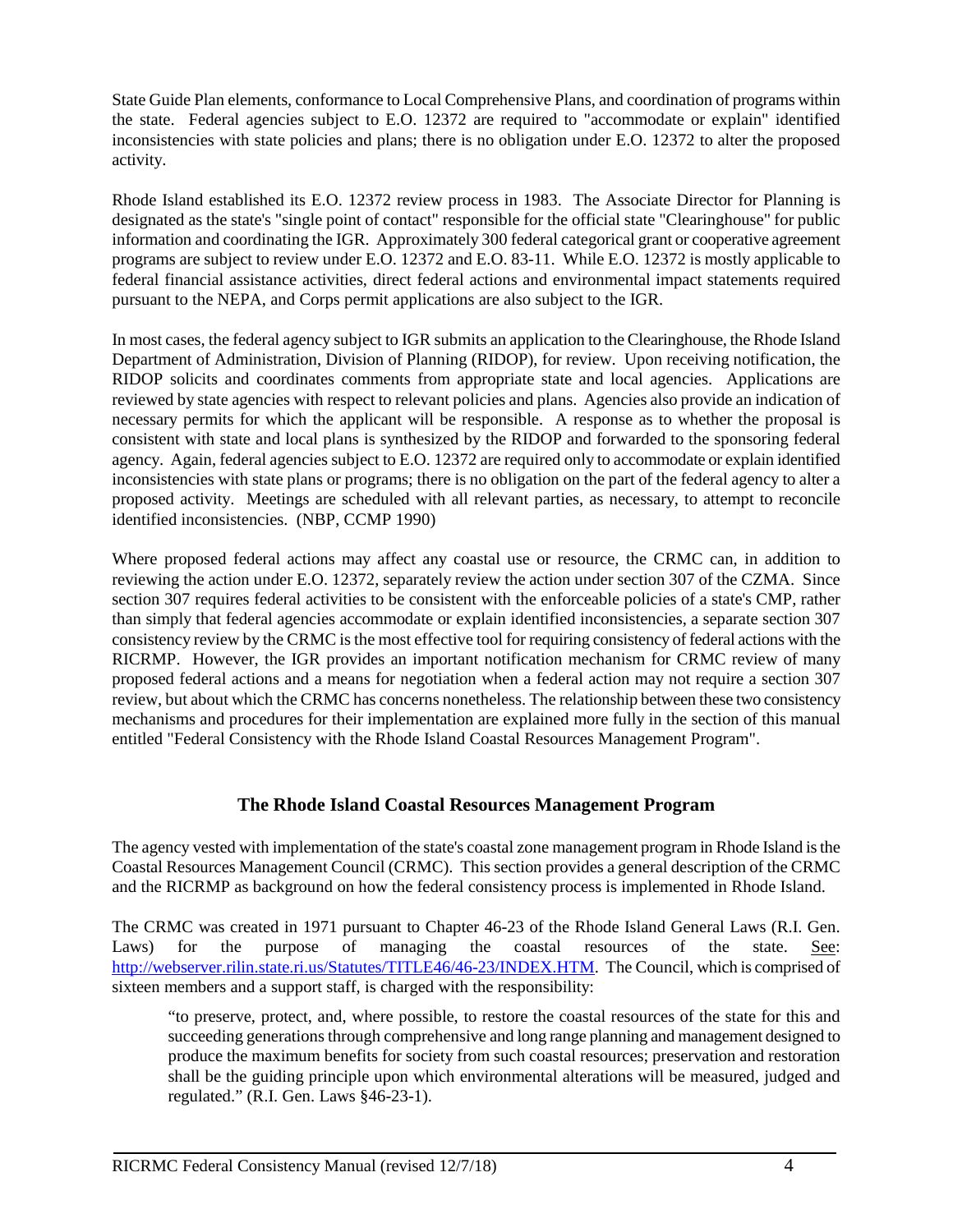To carry out this mandate, the CRMC is engaged in a wide range of planning and management programs. Among these programs are:

- ° CRMC's regulatory requirements pursuant to the RICRMP and Special Area Management Plans (SAM Plans)
- ° Municipal Harbor Management Program
- ° Rights-of-Way (ROW) Designation Program
- ° Federal consistency reviews
- ° Aquaculture operations management
- ° Submerged lands management

The CRMC adopted the RICRMP in 1976 and received its federal program approval pursuant to the CZMA in 1978. The RICRMP was substantially revised in 1983 and 1990.

The RICRMP is regulatory in nature and is largely structured as a strategic plan for the state's coastal areas. It is based on six CRMC water types and the shoreline features (type of shoreline). The Council's six water types are:

- ° Type 1 Conservation Areas;
- ° Type 2 Low Intensity Use;
- ° Type 3 High Intensity Boating;
- ° Type 4 Multipurpose Waters;
- ° Type 5 Commercial and Recreational Harbors; and
- ° Type 6 Industrial Waterfronts and Commercial Navigation Channels (RICRMP Part 1.2.1).

Maps depicting the water type designations are provided at the end of "the Redbook" [\(650-RICR-20-00-1\)](https://rules.sos.ri.gov/regulations/part/650-20-00-1) which contains the regulatory requirements of the RICRMP. There are specific policies and prohibitions that correspond to each water type. Approximately 70% of the state's shoreline is adjacent to either Type 1 or Type 2 waters. The policies for these water types are designed to protect these areas from commercial development and restrict the placement of in-water structures. For example, the construction of new marinas is prohibited in Type 1 and Type 2 waters. For other water types, the policies are less restrictive and encourage specific types of water-dependent uses. For example, policies for Type 3 waters and adjacent upland areas specifically encourage recreational uses of the shoreline such as marinas, docks, and public launching ramps. Like the water types, the CRMC also has policies related to shoreline features. The CRMC defines shoreline

features as:

- ° Coastal Beaches;
- ° Barrier Islands and Spits;
- ° Coastal Wetlands;
- ° Coastal Headlands, Bluffs, and Cliffs;
- ° Rocky Shores;
- ° Manmade Shorelines; and,
- ° Dunes.
- (RICRMP Part 1.2.2)

There are specific policies designed to protect each shoreline feature and manage upland development. For example, the CRMC has policies which severely restrict and prohibit any alterations to coastal wetlands, beaches, and dunes. In some instances, the coastal features have been further classified, e.g., the CRMC has policies that pertain to developed, moderately developed, and undeveloped barrier beaches.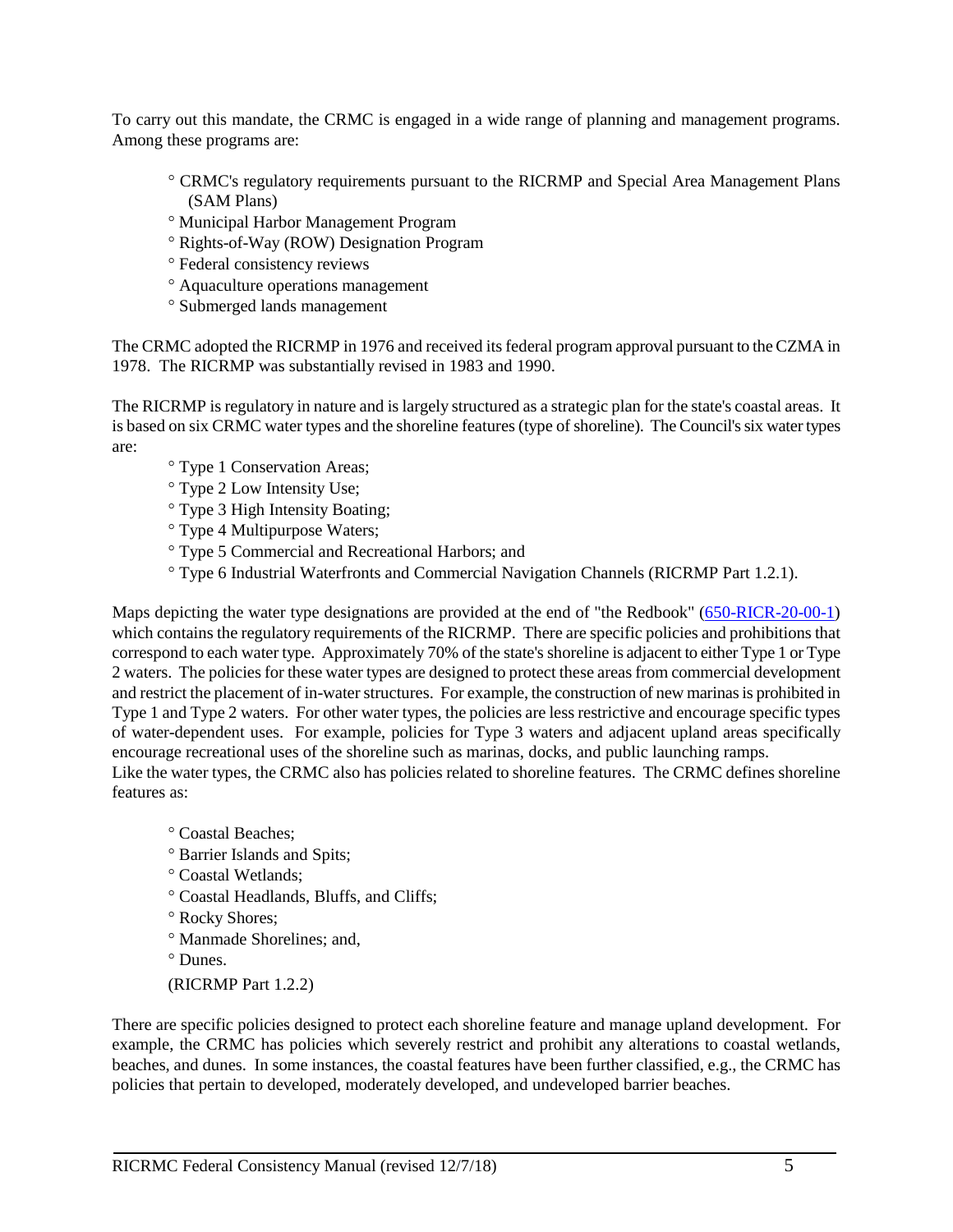The RICRMP also contains policies that apply to specified types of activities and their proposed location vis-àvis adjacent water types and shoreline features (see RICRMP Part 1.3). For example, RICRMP Part 1.3.1(D) addresses recreational boating facilities and contains the CRMC's marina regulations. In addition to the regulations contained in the RICRMP, the CRMC has adopted by reference several guidance manuals which have the force of regulation including: *Rhode Island Soil Erosion and Sediment Control Manual*; *Rhode Island Stormwater Design and Installation Standards Manual*; and the CRMC's *Buffer Management Guidance*.The CRMC has also developed SAM Plans, two of which are regulatory in nature. These SAM Plans and their regulatory applications are described in the following section. Lastly, the RICRMP also includes specific policies for the development of power generating facilities which have the potential to impact the coastal zone and its resources, regardless of their proposed location, which are contained in RICRMP Part 1.3.1(H).

#### **The Rhode Island Coastal Zone**

The seaward extent of Rhode Island's coastal zone boundary is the three mile outer limit. The CRMC's jurisdiction includes all tidal waters within state jurisdiction including the coastal ponds, some of which are not tidally influenced but are associated with a barrier beach system.

The inland extent of Rhode Island's coastal zone boundary is a tiered system which is dependent on the type and location of an activity. This approach to jurisdiction with regard to the implementation of the federal consistency requirement is most easily understood in terms of three tiers. Policies and standards governing activities within these three tiers are contained in the RICRMP and the Council's SAM Plans.

The first tier of Rhode Island's coastal zone generally extends 200 feet inland of a coastal feature. Within this area the CRMC has authority over any development activity, including maintenance. Also included in this first tier are watersheds for which a SAM Plan has been adopted. For the purposes of federal consistency, those watersheds are the Salt Pond Region of Rhode Island's southern shore [\(650-RICR-20-00-3\)](https://rules.sos.ri.gov/regulations/part/650-20-00-3), the Narrow River watershed [\(650-RICR-20-00-4\)](https://rules.sos.ri.gov/regulations/part/650-20-00-4). Within these SAM Plan areas, the CRMC has jurisdiction over, and specific enforceable policies governing, large development projects (developments requiring one or more acre of parking or a 2,000 gallon/day capacity septic system, and subdivisions of six units or more). The CRMC also has specific land use designations and associated policies and prohibitions governing development within these poorly flushed areas. Additionally, the CRMC has developed SAM Plans for the Metro Bay Region [\(650-](https://rules.sos.ri.gov/regulations/part/650-20-00-5) [RICR-20-00-5\)](https://rules.sos.ri.gov/regulations/part/650-20-00-5), the Greenwich Bay watershed [\(650-RICR-20-00-6\)](https://rules.sos.ri.gov/regulations/part/650-20-00-6), and Aquidneck Island [\(650-RICR-20-00-](https://rules.sos.ri.gov/regulations/part/650-20-00-7) [7\)](https://rules.sos.ri.gov/regulations/part/650-20-00-7). In October 2010 the CRMC adopted the Ocean SAMP [\(650-RICR-20-05\)](https://rules.sos.ri.gov/organizations/subchapter/650-20-05) that contains requirements in state waters and enforceable policies for federal agency activities, license or permits in federal offshore waters.

The second tier of the Rhode Island's coastal zone boundary extends inland to include Rhode Island's 21 coastal communities. Within this second tier, all federal (as well as state) activities must be consistent with the RICRMP. Although the CRMC generally does not issue permits inland of the first tier of jurisdiction unless the activity is one over which the CRMC has authority statewide, for the purposes of federal consistency, this area is considered Rhode Island's coastal zone. Therefore, federal activities, including federal licenses, permits and financial assistance, which affect any coastal use or resource of these communities, must be consistent with the RICRMP and any applicable SAM Plan.

The third tier of CRMC jurisdiction encompasses the entire state for certain activities which the state has predetermined may affect coastal resources or uses regardless of location within the state. These activities are: energy generation, transfer processing, or storage; chemical processing; minerals extraction; sewage treatment and disposal; and solid waste disposal. Where the Council has determined that a proposed aforementioned activity will affect any coastal use or resource that activity is subject to the federal consistency requirement and Council review. However, the CRMC has the authority to review any activity when the activity will affect any coastal use or resource. The CRMC, with the concurrence of NOAA, may determine that any federal activity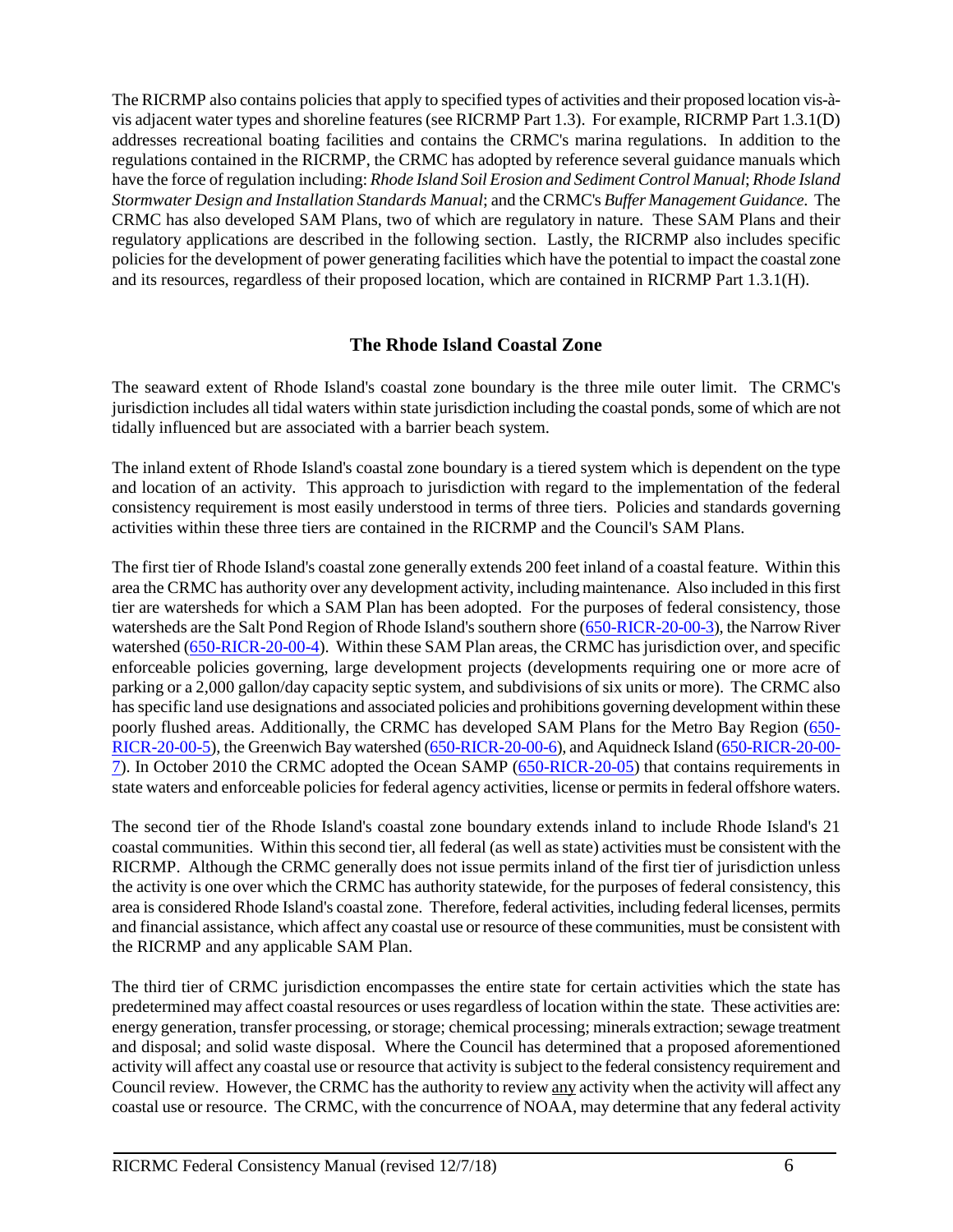meets the "effects test" and may therefore be subject to the federal consistency requirement, regardless of its location in the state.

## **CRMC's Review Process**

Generally, applicants proposing an activity within the first tier of Rhode Island's coastal zone must apply for a CRMC Assent (CRMC permits are referred to as Assents). When an Assent from the CRMC is required, and the proposed activity involves either a direct or indirect federal action, the issuance of an Assent constitutes CRMC concurrence with an applicant's certification that the project is consistent with the RICRMP. In all cases, however, the issuance of a CRMC Assent and the certification or determination<sup>[1](#page-8-0)</sup> of federal consistency remain distinct, even when the two processes overlap. Activities that require federal approval and are reasonably likely to affect any coastal use or resource, but which do not require a CRMC Assent, remain subject to the consistency requirement.

There are several types of Assents issued by the Council. They include:

- ° Findings of No Significant Impact (FONSIs) (RICRMP Part 1.1.6(H))
- ° Maintenance Assents (RICRMP Part 1.3.1(N))
- ° Category A Assents (RICRMP Part 1.1.6(E))
- ° Category B Assents (RICRMP Part 1.1.6(F))
- ° Emergency Assents (RICRMP Part 1.1.14)

In addition, applicants can apply for a Preliminary Determination where the CRMC reviews the project as proposed and provides the applicant with comments such as identifying applicable policies and standards prior to submitting a formal application to the Council. All of the Assents are processed administratively with the exception of Category B Assents and some particularly complex or contentious Category A Assents. All Category B Assents are subject to public notice (as are some Category A Assents) and have a public hearing before the Council which makes a final decision. Category A applications are never denied administratively, but are brought before the Council for a decision.

Tables contained in the RICRMP are used to determine if an activity is reviewed as a Category A or B Assent. These tables also give an indication as to whether a proposed activity is prohibited. If an activity is prohibited it requires a "Special Exception" from the Council in accordance with the burdens of proof contained in RICRMP Part 1.1.8. If a proposed activity is not explicitly prohibited, but the applicant cannot meet the specific policies and standards contained in the program, then the applicant must obtain a variance in accordance with the burdens of proof outlined in RICRMP Part 1.1.7. Some variances can be processed administratively.

Federal consistency determinations and certifications are evaluated using the enforceable policies and standards that would apply to a CRMC permit application for that particular project type (see the RICRMP for specific policies and standards). Accordingly, the federal agency conducting, licensing or supporting a particular project subject to the RICRMP would be required to ensure that the applicable policies and standards

<span id="page-8-0"></span><sup>&</sup>lt;sup>1</sup> There are some subtle yet important differences in the federal consistency process and its associated terminology as it applies to direct and indirect federal activities. Federal agencies conducting any direct federal activity are required to make a "determination" of consistency with the enforceable policies of the RICRMP with which the CRMC may agree or disagree. Applicants for federal permits or licenses are required to make a "certification" of consistency with the RICRMP to the federal agency providing the license, permit. A copy of the consistency certification is then filed with the CRMC for review whereupon the CRMC may either concur or object.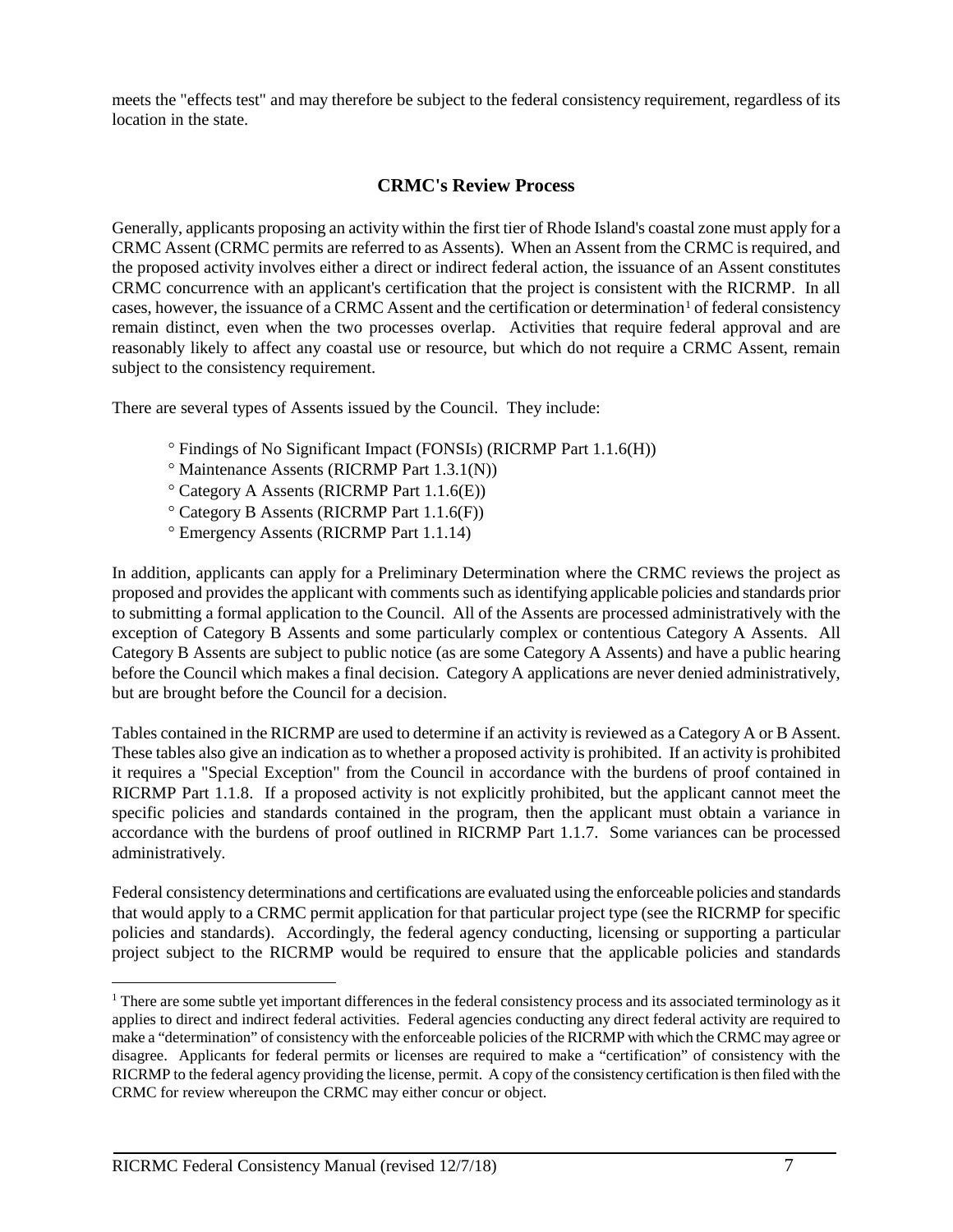contained in the RICRMP will be met. Where the CRMC does not have specific standards for the proposed activity, the CRMC can rely on its legislative mandate and associated general enforceable policies, and on relevant policies contained in the *State Guide Plan,* which is also part of Rhode Island's approved CMP.

Federal consistency determinations and certifications are subject to the same level of review as outlined above. For example, minor repair work to a structure on federal lands would require a consistency determination with a level of review equal to that which would be required under a maintenance permit application. On the other hand, a federally supported large road project within any one of Rhode Island's 21 coastal communities would be subject to a level of review equal to that of a Category B application.

## **Federal Consistency Under the Rhode Island Coastal Resources Management Program: Procedures and Requirements**

Application of the federal consistency requirement contained in section 307 of the CZMA is primarily dependent upon the effects the proposed activity has on any coastal use or resource. In order to assist federal, state and local agencies in determining whether a proposed activity is subject to the federal consistency requirement, the CRMC has listed, with the concurrence of NOAA's Office for Coastal Management (OCM), certain federal activities, both direct and indirect (federal licenses or permits), reasonably likely to affect any coastal use or resource. See Tables 1, 2 and 3; RICRMP Part 1.4: Federal Consistency. It is important to note that these lists are not exhaustive and that any federal activity which affects any coastal use or resource is subject to the federal consistency requirement. Accordingly, the CRMC monitors those federal activities within and outside of the coastal zone which, although not specifically listed, affect any coastal use or resource of Rhode Island.

In general, federal agencies conducting any activity within the first or second tier of Rhode Island's coastal zone affecting any coastal use or resource are subject to the consistency requirement. Federal agencies conducting activities or third parties contracted to conduct such activities for a federal agency are in most cases not required to obtain a CRMC Assent. In cases where a federal agency is permitting, licensing or supporting a non-federal project (i.e., an indirect federal activity) within the first tier of the CRMC's jurisdiction, the applicant is responsible for obtaining the required CRMC Assent. Here, the issuance of a CRMC Assent constitutes concurrence with the certification of consistency. It is important to keep in mind that some activities, including many federally supported activities, are often subject to both the CRMC permit process as well as the federal consistency requirement. The CRMC has taken steps to ensure that these reviews are not duplicative, yet they remain distinct.

There is no categorical exemption for any federal activity. If a federal activity affects any coastal use or resource then consistency applies. However, the President may exempt a specific federal activity (but not a class of federal activities) under certain circumstances. A direct federal activity affecting any coastal use or resource must be consistent to the maximum extent practicable. This requires federal activities to be fully consistent with the RICRMP unless compliance is prohibited based upon the requirements of existing law applicable to the federal agency's operation. See 15 CFR § 930.32. Thus, a direct federal activity may deviate from full consistency if legally required (as opposed to a general notion or claim of national security). Finally, federal agencies may deviate from full consistency with an approved program when such deviation is justified because some unforeseen circumstances, i.e., an emergency situation arising after the approval of the management program, present the federal agency with a substantial obstacle that prevents complete adherence to the approved program.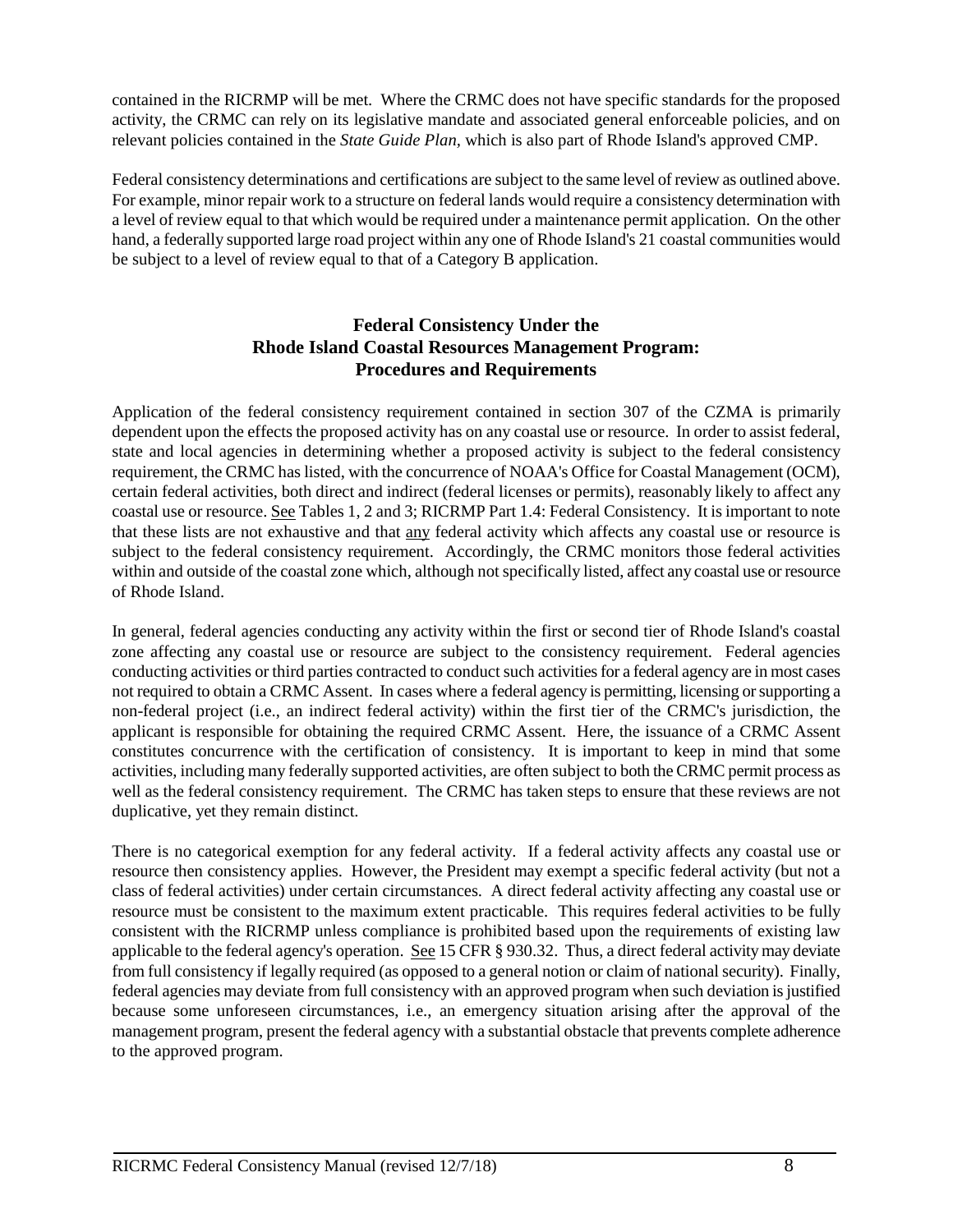The following sections provide a general discussion of the CRMC's federal consistency requirements and procedures under section 307 of the CZMA and, where relevant, E.O. 12372. Specific enforceable policies associated with various water types, coastal features and activities are contained in the RICRMP. Requirements and procedures particular to consistency determinations and certifications can be found in Part 1.4 of the RICRMP. It remains the responsibility of any federal agency and permit applicant to consult with the CRMC and the RICRMP to ensure that all federal consistency requirements are met.

To facilitate a smoother consistency review, it is best for the federal agency, the CRMC, and the applicant (if not the federal agency) to discuss a proposed activity as early in the process as possible. The CRMC and federal agencies can agree, at any time, to more flexible consistency review procedures (providing public participation requirements are still met) when circumstances require. Regardless of what procedures are ultimately agreed upon and used, consistency determinations and certifications are, in all cases, subject to the public notice, hearing, and appeals provisions of Part 1.4 of the RICRMP and the Code of Federal Regulations (15 CFR Part 930). All consistency determinations and certifications should be sent to the following address as early in the planning process as possible:

> Federal Consistency Coordinator Coastal Resource Management Council Oliver H. Stedman Government Center 4808 Tower Hill Road Wakefield, RI 02879-1900 Phone: (401) 783-3370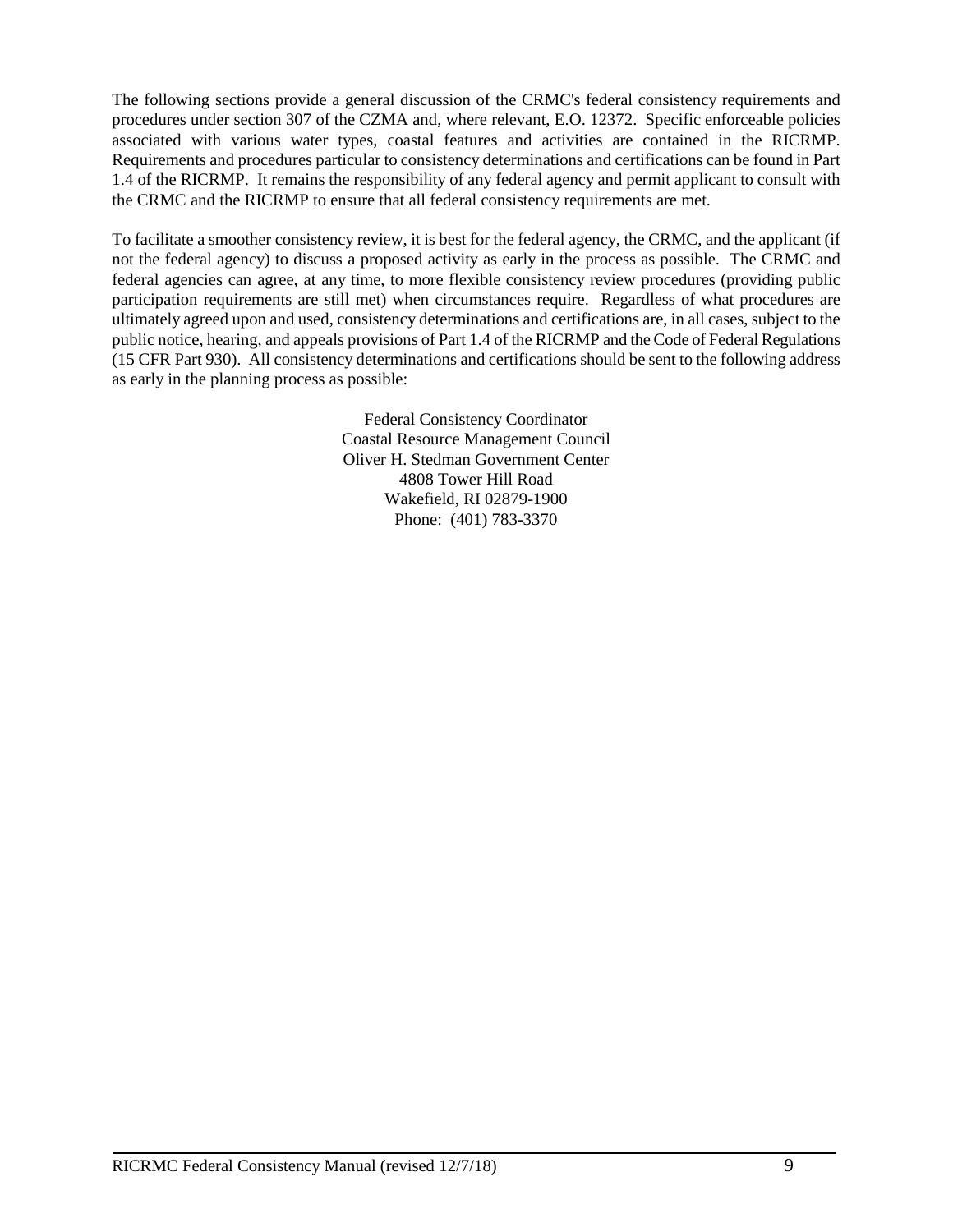## **Direct Federal Agency Activities**

Federal agencies proposing an activity need to follow the requirements of CZMA §§ 307(c)(1) and (2) (16 USC §§ 1456(c)(1) and (2)) and 15 CFR Part 930, Subpart C. The Rhode Island counterpart to these regulations is contained in RICRMP Part 1.4. The RICRMP procedures and regulations on federal consistency requirements are derived directly from these two sources and are discussed below.

Federal agencies proposing activities, whether within or outside Rhode Island's coastal zone, must first determine if the activity is reasonably likely to affect any coastal use or resource. As guidance, federal agencies are directed to Table 1 for a list of direct federal activities which the CRMC has determined affect Rhode Island's coastal uses or resources. All federal development projects taking place within the coastal zone are presumed to affect coastal uses or resources and are therefore subject to federal consistency requirements. The CRMC maintains jurisdiction, both in permitting and in consistency determinations, over power generation facilities statewide due to their predetermined potential to affect coastal uses and resources. This is not to say that every power generation facility in the State will impact coastal uses and resources. It is possible that a federal agency would undertake the development of a power generation facility which would have no effects on coastal uses or resources. In such a case, the federal agency would submit a "negative determination." Also, effects are not limited to direct effects but can also include cumulative and secondary effects. Once the federal agency has determined that effects are reasonably foreseeable, the federal activity must be conducted in a manner that is consistent to the maximum extent practicable with the RICRMP.

The CRMC monitors, through the E.O. 12372 process, the NEPA process, and other mechanisms "unlisted" federal activities to ensure that no federal activity taking place within or outside of the coastal zone (or any other previously defined area subject to the consistency requirement), which affects any coastal use or resource, is undertaken without a review and determination of consistency with the RICRMP. For unlisted activities, the federal consistency trigger is reasonably foreseeable effects, regardless of the location of the activity.

#### **Review Process**

#### Early Coordination:

The initial step for federal consistency review of any direct federal activity should be to contact the CRMC to inform the State of the proposed activity. This early coordination will help identify initial state concerns and applicable enforceable policies. If necessary, the Council will arrange an "early coordination" meeting at which the activity is discussed by the relevant authorities to identify and, whenever possible, to resolve any issues that are likely to arise prior to the submission of a federal consistency determination.

#### Federal Agency Responsibility:

Federal agencies must provide the Council with consistency determinations for all development projects located within Rhode Island's coastal zone and for other activities, whether within or outside Rhode Island's coastal zone, if an activity is reasonably likely to affect any coastal use or resource. For guidance, Table 1 provides a list of those activities presumed to have an effect. It is possible that a listed activity, in certain circumstances, will not affect any coastal use or resource. In those cases, federal agencies must submit a negative determination to the CRMC.

Consistency determinations must be in writing, and submitted at the earliest practicable time in the planning process. Unless both the federal and state agencies agree to a different schedule, notification must be provided at least 90 days prior to the point at which alternatives to the proposed action can no longer reasonably be considered. 15 CFR § 930.34(b). The consistency determination must address effects and indicate the federal agency's assessment of its consistency, or lack thereof, with applicable provisions of the RICRMP. 15 CFR § 930.39(a).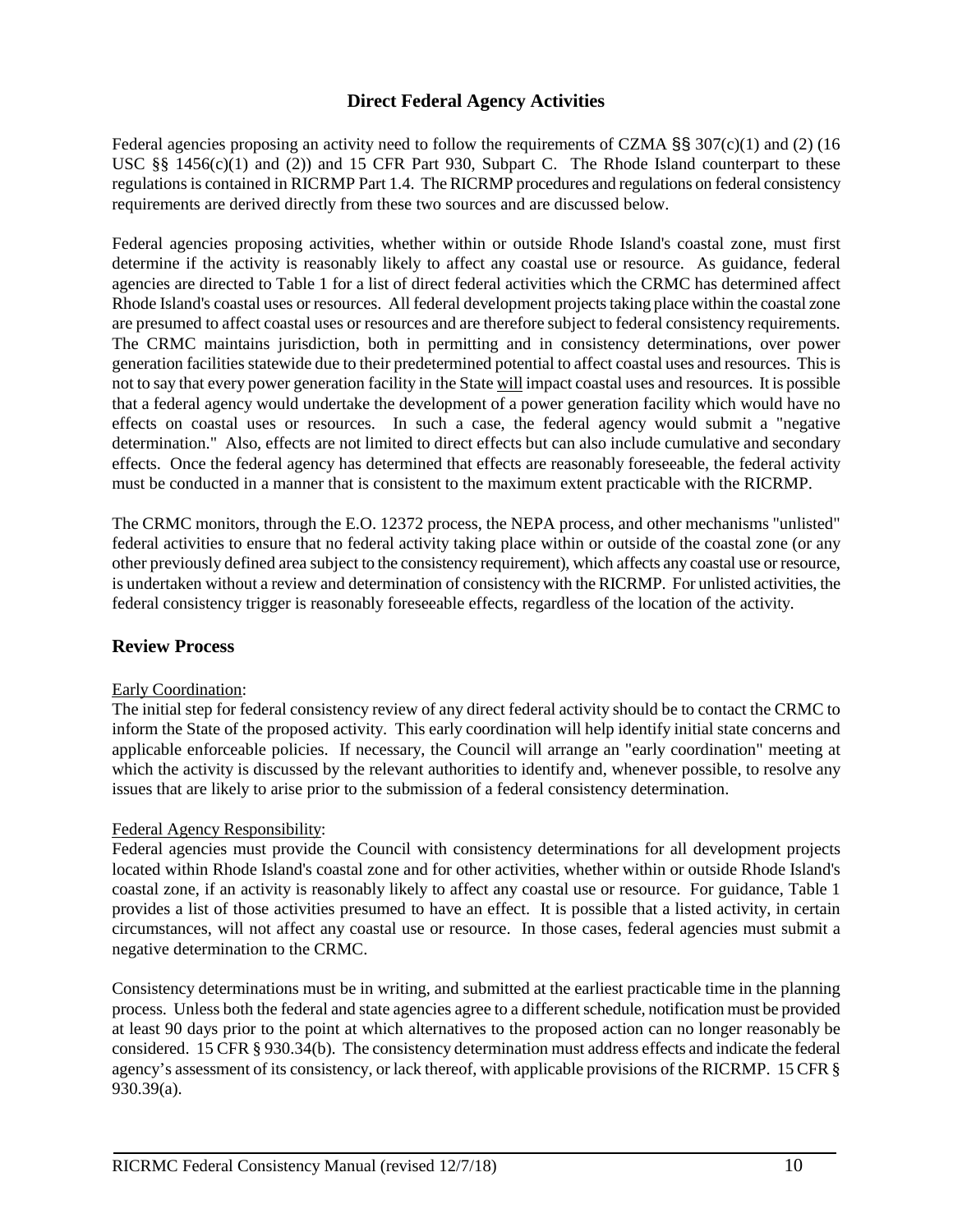#### Unlisted, Unreported, Repeated and Phased Activities:

In the event that the Council identifies an activity or proposed activity which it considers is subject to a consistency review by the CRMC, but which is either not listed or not proposed to be located in the coastal zone, the Council will notify the appropriate federal agency within 45 days from receipt of notice of the unlisted Federal activity that the activity is subject to a consistency determination. 15 CFR § 930.35(b). If the Federal agency decides that a consistency determination is not required for the activity in question, i.e., no effects on any land or water use or natural resource of the coastal zone is reasonably likely, then the agency shall provide the Council with a negative determination at least 90 days before final approval of the activity. 15 CFR§ 930.35(d). The unlisted procedures and 45 day notice process do not relieve a federal agency from providing the state with a consistency determination for all activities which the federal agency determines are reasonably likely to affect any coastal use or resource. 15 CFR § 930.35(c).

Where a federal agency will be conducting incremental actions that are repetitive or periodic, substantially similar in nature, and do not affect any coastal use or resource when performed separately, the federal agency may develop a general consistency determination. 15 CFR § 930.37(b). However, the federal agency must consider, when making its determination, any cumulative and secondary effects resulting from the activity(ies).

In cases where major federal decisions related to a proposed development project will be made in phases based upon developing information, a consistency determination will be required for each major decision. 15 CFR§ 930.37(c).

#### Necessary Information and Data:

A consistency determination must be accompanied by data and information sufficient to support the determination. The data should address effects and consistency with the specific policies, standards, and requirements contained in the RICRMP, any applicable SAM Plan, and, when appropriate, applicable elements of the *State Guide Plan* as specifically as possible to ensure a timely and efficient consistency review. 15 CFR § 930.39(a). The consistency determination will be reviewed at a level equal to the review to which the proposed activity would be subject as a CRMC permit application. Federal agencies are directed to the matrices (Part 1.1.5) and Part 1.3 of the RICRMP as well as any applicable SAM Plan to determine whether a proposed activity is allowable, the level of review to which it is subject, and specific policies, standards and information requirements. Depending upon the complexity and potential impacts of the proposed activity, consistency determinations range from very brief to detailed documents. Generally, the following is considered to be the minimum necessary to be provided:

- ° A detailed description of the site, nature, and extent of the proposed activity and its associated facilities and services, their effects on any coastal use or resource, and the comprehensive data and information sufficient to support the agency's determination including appropriate facility development plans, engineering drawings, maps, diagrams, technical data, and other relevant material.
- ° A brief assessment indicating how the activity will be undertaken in a manner consistent to the maximum extent practicable with the RICRMP.

If a federal agency asserts that compliance with the RICRMP is prohibited, it shall clearly describe in its consistency determination the legal authority which it believes limits the federal agency's ability to comply with the applicable requirements of the RICRMP. 15 CFR § 930.32(a).

#### Council Review and Response

Each consistency determination shall be reviewed by the Council. The Council shall notify federal agencies within 45 days in writing of its agreement or disagreement with the consistency determination and supporting documentation as described above. This time period shall begin once the Council has received all the necessary information and data. The Council may, where necessary, request additional time to evaluate and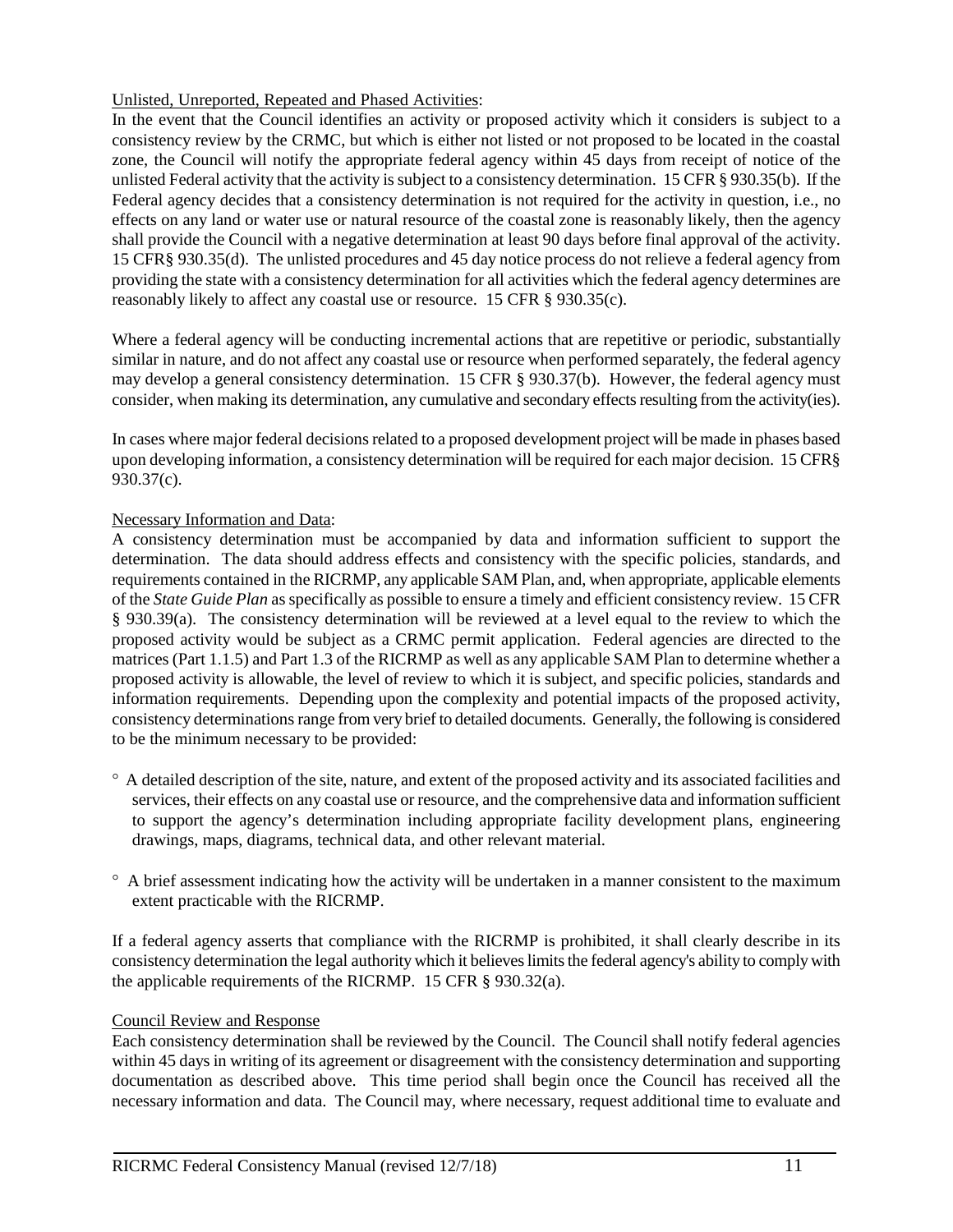respond to federal agency determinations pursuant to CFR § 930.42(b). Federal agencies must approve one request for an extension period of fifteen days. The federal agency may presume agreement with its consistency determination if the Council fails to respond or to request an extension within the 45 day time frame. Final federal agency action may not be undertaken sooner than 90 days from the issuance the consistency determination to the State. 15 CFR § 930.41

Where the Council disagrees with an agency's consistency determination it will describe how the activity is inconsistent with applicable policies, standards, and requirements contained in the RICRMP. It will further recommend alternatives to or modifications of the proposed action that would render it consistent to the maximum extent practicable. A copy of such notification is forwarded to the Secretary of Commerce pursuant to 15 CFR § 930.42 (a). If the disagreement is based upon a finding that the agency has failed to provide sufficient information, the Council shall describe the nature of and the need for such information. A copy of such notification shall be forwarded to the Secretary of Commerce in accordance with 15 CFR §§ 930.42(a) and (b).

## **Conflict Resolution**

It is the Council's policy to resolve state-federal disagreements through direct negotiation and consultation with the affected agency in the event of the Council's objection to a federal agency consistency determination. If the conflict persists, the federal agency or the Council, may request formal mediation through the Secretary of Commerce as provided for in 15 CFR Part 930 Subpart G or informal negotiation through NOAA's Office for Coastal Management. Dispute settlement mechanisms are discussed more fully at the end of this chapter. Specific information pertaining to mediation is located in RICRMP Part 1.4.

## **Monitoring of Activities for Continuing Consistency**

In the event that the Council determines that an activity previously determined to be consistent with the RICRMP is not being conducted in such a manner or is having such effects on the coastal zone so as to be inconsistent with the Program, it shall request the agency to take appropriate remedial action. The request shall include necessary supporting information and a proposal for the recommended action pursuant to 15 CFR § 930.44.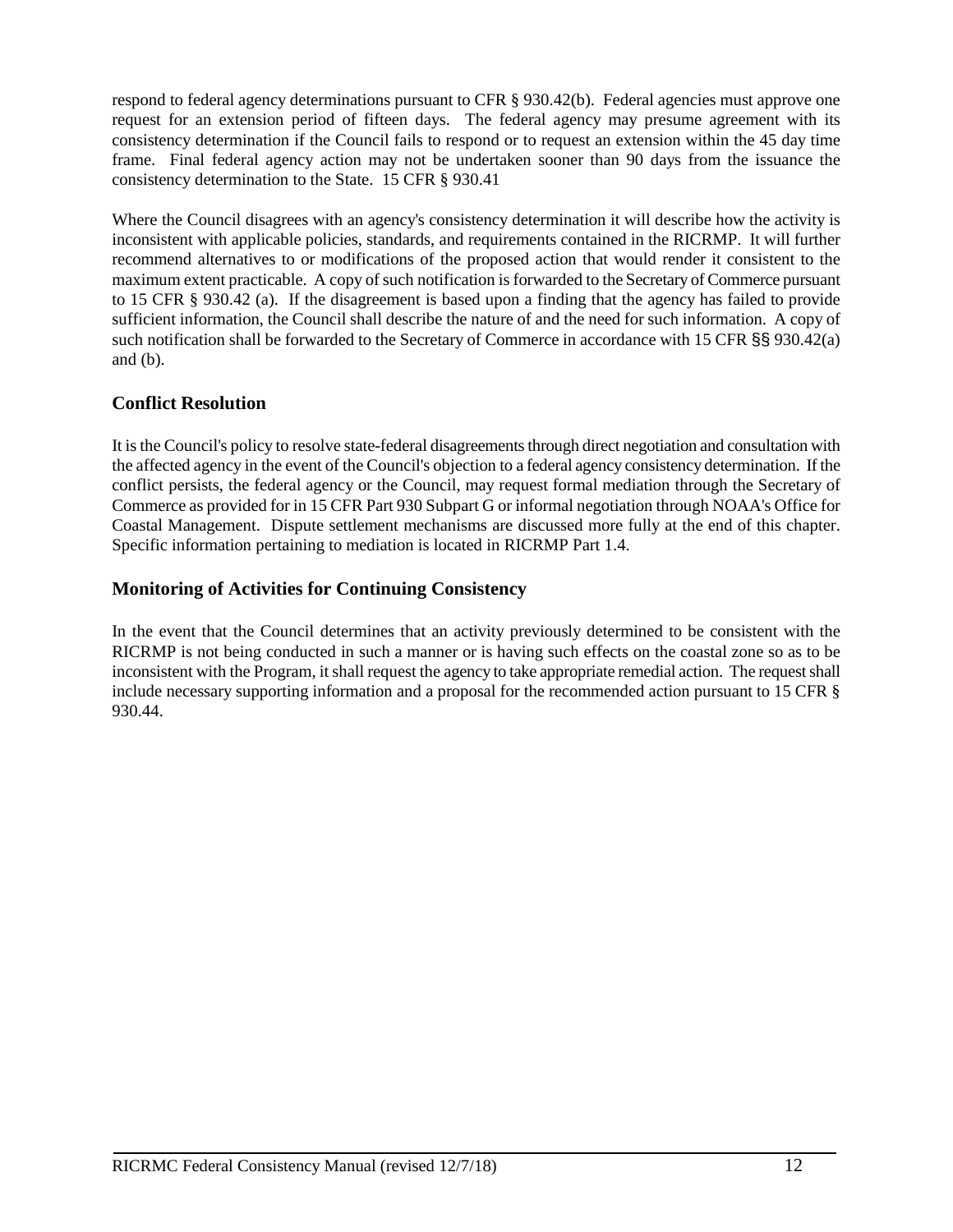#### **Federal License or Permit Activities**

A private individual or business, a state or local government agency, or any other type of non-federal entity, applying to the federal government for a required permit or license or any other type of an approval or authorization, needs to follow the requirements of CZMA § 307(c)(3)(A)(16 USC §1456(c)(3)(A)) and 15 CFR Part 930, Subpart D. The Rhode Island counterpart to these regulations is contained in RICRMP Part 1.4. The RICRMP procedures and regulations on federal consistency requirements are derived directly from these two sources and are discussed below.

Applicants for federal licenses, permits, and other approvals for activities, whether within or outside the coastal zone, affecting any coastal use or resource, must certify that the proposed activity will be conducted in a manner that is consistent with the enforceable policies of the RICRMP. All federally licensed, permitted, and approved activities occurring in the coastal zone are deemed to affect coastal uses or resources if the state has "listed" the particular federal license or permit program in its coastal management program document. See Table 2. Federal permits related to OCS oil and gas activities are treated similarly, but are covered separately in a subsequent section.

For a listed federal permit or license involving an activity occurring in the coastal zone, i.e., within any one of Rhode Island's 21 coastal communities, the applicant must submit a CZMA federal consistency certification to the licensing or permitting federal agency and a copy of that certification to the CRMC. In addition to the certification, the applicant must provide the state with the necessary data and information to allow the state to assess the project's effects. This information will normally be contained in the application to the federal agency, but may include other information required by the CRMC (e.g., necessary state permits). The CRMC's review time starts when the certification and the necessary information and data are received. If the CRMC concurs with an applicant's certification, then the federal agency may issue its approval. If the CRMC objects, the federal agency may not issue its license or approval until the objection is resolved or overridden by the Secretary of Commerce on appeal by the applicant. Concurrence is presumed in the absence of an objection within six months following commencement of the CRMC's review.

As previously noted, in cases where the license or permit activity is also subject to CRMC permit requirements, the issuance of a valid CRMC Assent or license shall constitute concurrence with an applicant's certification of consistency with applicable provisions of the RICRMP. Failure to obtain a CRMC Assent or license shall, in and of itself, be deemed conclusive evidence of a state determination of inconsistency and no additional action, determination, or notice shall be required of the state.

Federal agencies may not approve any license or permit for which requisite state permits or licenses required under the various provisions of the RICRMP have not been obtained. "Requisite state permits and/or licenses" as referenced in the RICRMP Part 1.4 and identified in RICRMP Part 1.3.1 (Activities under Council Jurisdiction) shall include all Council permits and/or other state permitting actions which, under the provisions of Title 46, Chapter 23 of the RI General Laws must be undertaken consistently with the policies, standards, and requirements contained in the Rhode Island Coastal Resource Management Program.

#### **Review Process**

#### Early Coordination:

The initial step for federal consistency review of any federal license or permit should be for the applicant to inform the CRMC of the proposed activity and determine whether the proposed activity is or may be subject to the federal consistency requirement. This early coordination will answer questions concerning whether a review is necessary and the scope of the review. If necessary, the Council will arrange an "early coordination"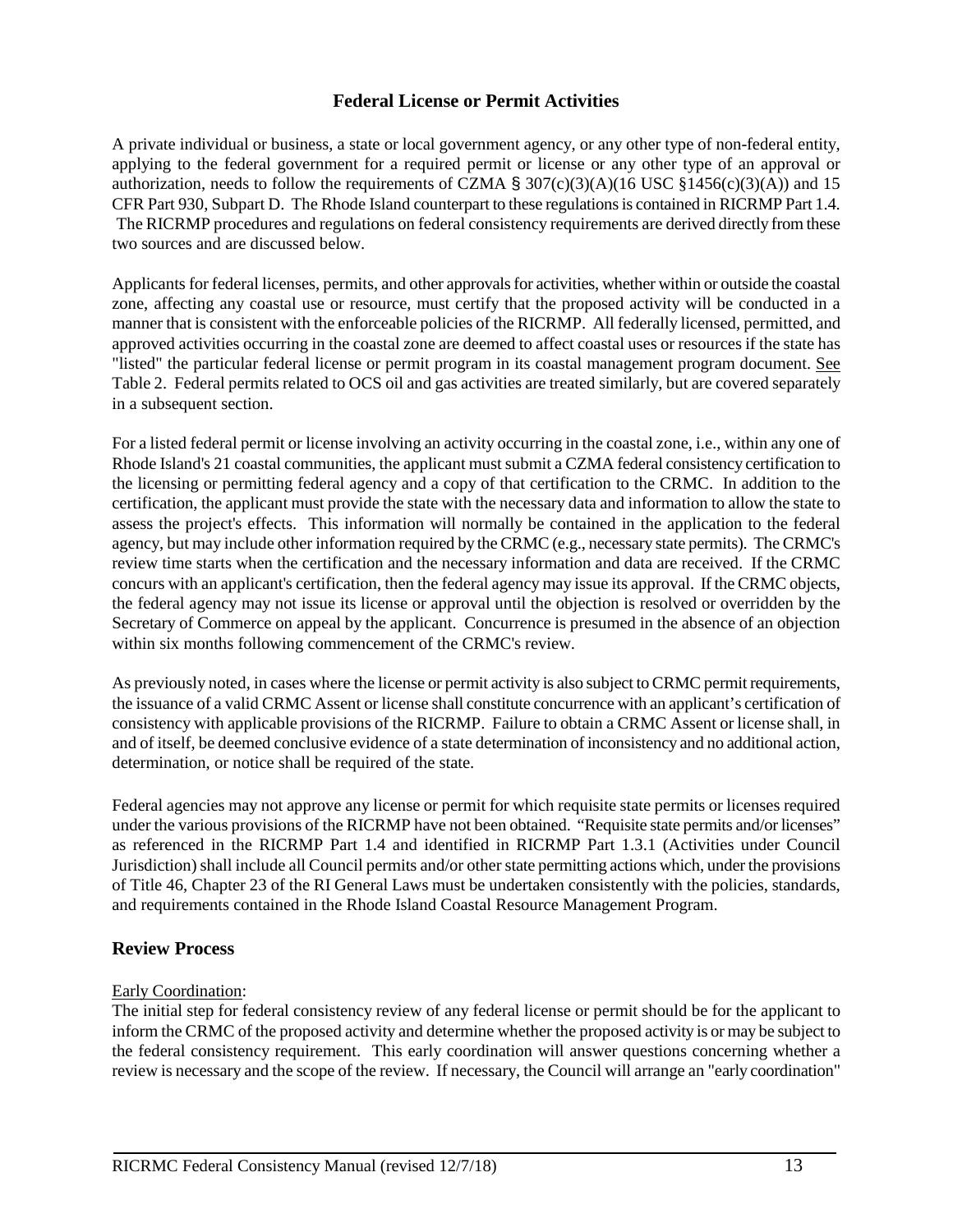meeting at which the activity is discussed by the applicant and relevant state authorities to identify state concerns and relevant enforceable policies and, whenever possible, to resolve any issues that are likely to arise.

#### Applicant Responsibility:

An applicant for a listed federal license or permit must submit to the Council a copy of the application along with all supporting information and a copy of the certification of consistency provided to the licensing or permitting federal agency. The Council will advise the applicant of the receipt of the certification and the date of receipt of the complete information package. The Council's review of an applicant's consistency certification begins on the receipt date. 15 CFR § 930.60(a). It is important to remember that the proposed activity, depending on its nature and location, may be subject to CRMC permit requirements.

#### Unlisted or Unreported Activity:

With the assistance of federal agencies, the Council will monitor unlisted federal license and permit activities through the E.O. 12372 Clearinghouse, through review of NEPA environmental impact statements and through other such avenues as provided to it by law. An applicant may be required to submit a consistency certification to the CRMC for unlisted federal permits or licenses when the proposed activity affects any coastal uses or resources, whether taking place within or outside of the coastal zone. In such cases, the CRMC must notify the applicant, the relevant federal agency, and OCM that it intends to review the activity. The state must make this notification within 30 days of receiving notice of the activity, otherwise the state waives its consistency rights. The waiver does not apply where the CRMC does not receive notice.

OCM must approve the state's consistency review of an unlisted federal permit or license. The applicant and the federal agency have 15 days from receipt of a request by the CRMC to review the activity to provide comments to OCM. OCM will make a decision usually within 30 days of receipt of the state's request. The sole basis for OCM's decision will be whether the proposed activity can be reasonably expected to affect any land or water use or natural resource of the coastal zone. The federal agency may not approve the activity until the consistency process is complete.

If OCM does not approve the Council's request, the applicant does not need to submit a consistency certification. If OCM approves the Council's decision, the applicant shall submit an amended application to the federal agency and the Council containing a consistency certification and necessary supporting information. Council concurrence may be presumed in the absence of a Council objection within 6 months from the identification of the need for a consistency review or within 3 months from the receipt of the applicant's consistency certification and information, whichever period terminates last. 15 CFR § 930.54 (d)  $\&$  (e).

#### Necessary Data and Information:

The applicant shall provide a statement of consistency in its permit or license application to the federal agency. The consistency certification shall read: "The proposed activity complies with the Rhode Island's approved Coastal Resource Management Program and will be conducted in a manner consistent with such Program." A copy of the statement shall also be provided to the Council along with supporting information. 15 CFR § 930.57. Applicants are directed to the matrices and §300 of the RICRMP as well as any applicable SAM Plan to determine whether a proposed activity is allowable, the level of review to which it is subject, and applicable policies, standards and information requirements. Further, applicants are encouraged to consult with the Council when preparing the information and data package to ensure consistency and avoid unnecessary delay. 15 CFR § 930.56. At a minimum, the following information must be provided:

 A detailed description of the site, nature, and extent of the proposed activity and its associated facilities and services, their effects on any coastal use or resource, and the comprehensive data and information sufficient to support the agency's certification including maps, diagrams, technical data and other relevant material. 15 CFR § 930.58 (a) (1).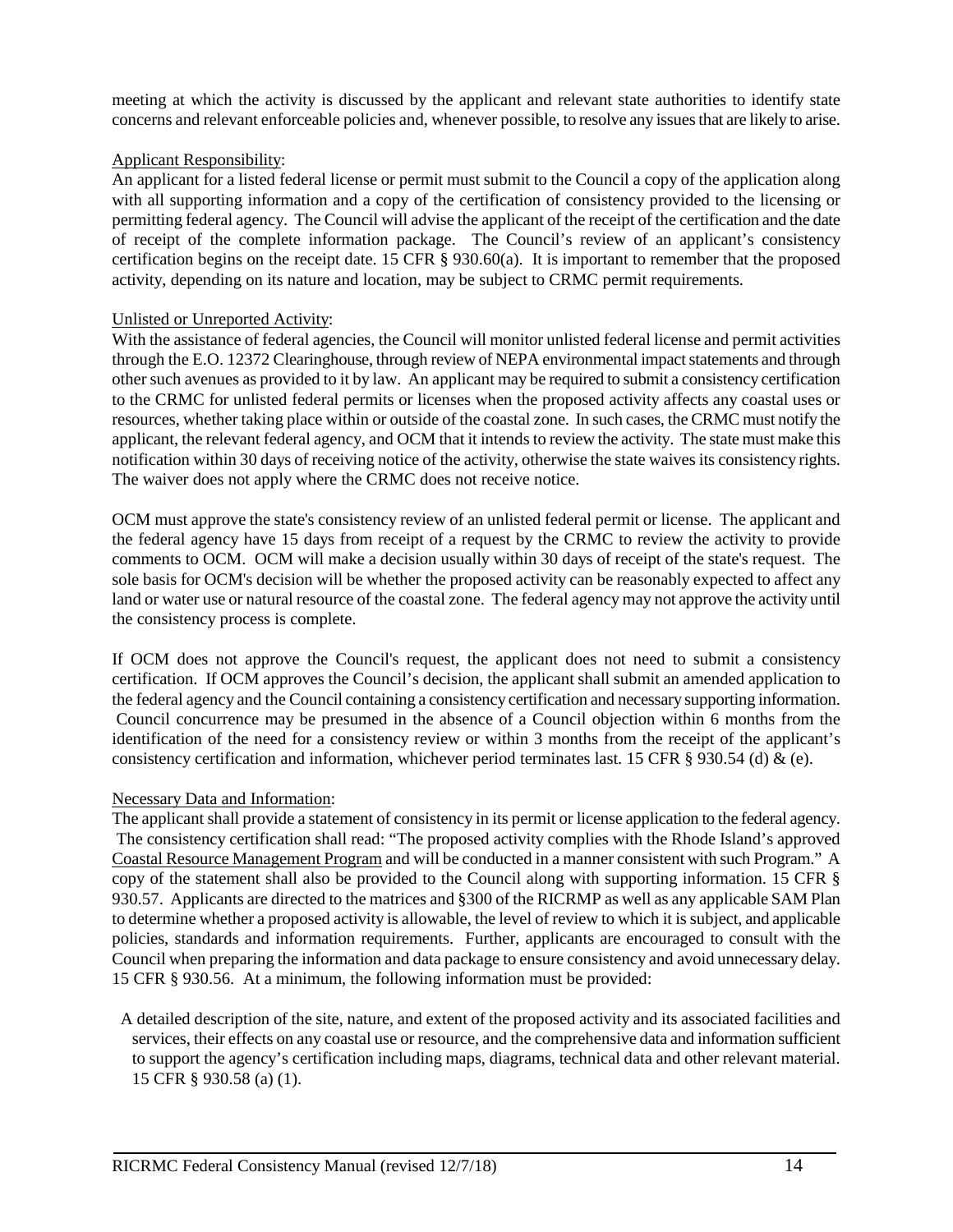- A brief assessment relating the probable coastal zone effects of the proposal and its associated facilities to the relevant elements of the RICRMP. 15 CFR § 930.58 (b) (c).
- Based upon the above assessment, an analysis indicating that the proposed activity, associated facilities and their effects are consistent with the RICRMP. 15 CFR § 930.58 (a) (4).

Whenever a proposed federal activity requires a CRMC Assent, the informational requirements for federal consistency shall be the same as, and will be satisfied by, the requirements for the CRMC Assent. 15 CFR § 930.59.

#### Council Review and Response:

Each consistency certification shall be reviewed by the Council. The Council will notify appropriate federal permit or license issuing agencies and applicants within 6 months from receipt of the consistency certification. 15 CFR § 930.64 (a). Whether the Council concurs with the consistency certification or not, it will notify the federal agency and the applicant of its decision as early as possible. Also, in cases where multiple federal permits or licenses are required, the Council will work with the applicant and relevant federal agencies to facilitate the review process. The Council shall review the applicant's consistency certification for adequacy and shall request from the applicant in writing any required additional information. The request for information in addition to that described above (Necessary Data and Information) will not stop this six month review period. CRMC concurrence is conclusively presumed in the absence of objection within 6 months following the commencement of Council review (i.e., receipt of a completed application). 15 CFR § 930.63 Where the Council finds issuance of a federal permit and/or license to be inconsistent with applicable provisions of the RICRMP or where it finds that insufficient information to make such a determination has been submitted by the applicant, it will indicate the nature of the inconsistency with reference to specific provisions of the RICRMP and notify the federal permit or license issuing agency, the applicant and the Secretary of Commerce. Alternatives to, or modifications of, the proposed action which would render it consistent with the RICRMP will be recommended. 15 CFR § 930.64 (b).

## **Conflict Resolution**

Upon receipt of a CRMC objection, the federal agency may not grant the federal license or permit, except where the applicant appeals the objection to the Secretary of Commerce, and the Secretary overrides the CRMC's objection. Information pertaining to Secretarial appeals is located in Section 400 and 15 CFR part 930, subpart H. However, the CRMC will make every effort to work with the relevant federal agency and the applicant to reach an agreement which would allow the activity to be conducted in a manner consistent with the RICRMP. Specific dispute settlement mechanisms are described in the last section of this manual.

## **Monitoring for Continuing Consistency**

In the event that the Council determines that an activity previously determined to be consistent with the RICRMP is not being conducted in such a manner or is having such effects on any coastal use or resource so as to be inconsistent with the Program, it shall request the federal agency permitting or licensing the activity to take appropriate remedial action. The request shall include necessary supporting information and a proposal for the recommended remedial action. A copy of the request will be sent to the applicant. The Council may request secretarial mediation in accordance with 15 CFR part 930, subpart G (see section 400) if the disagreement is not resolved within a reasonable time.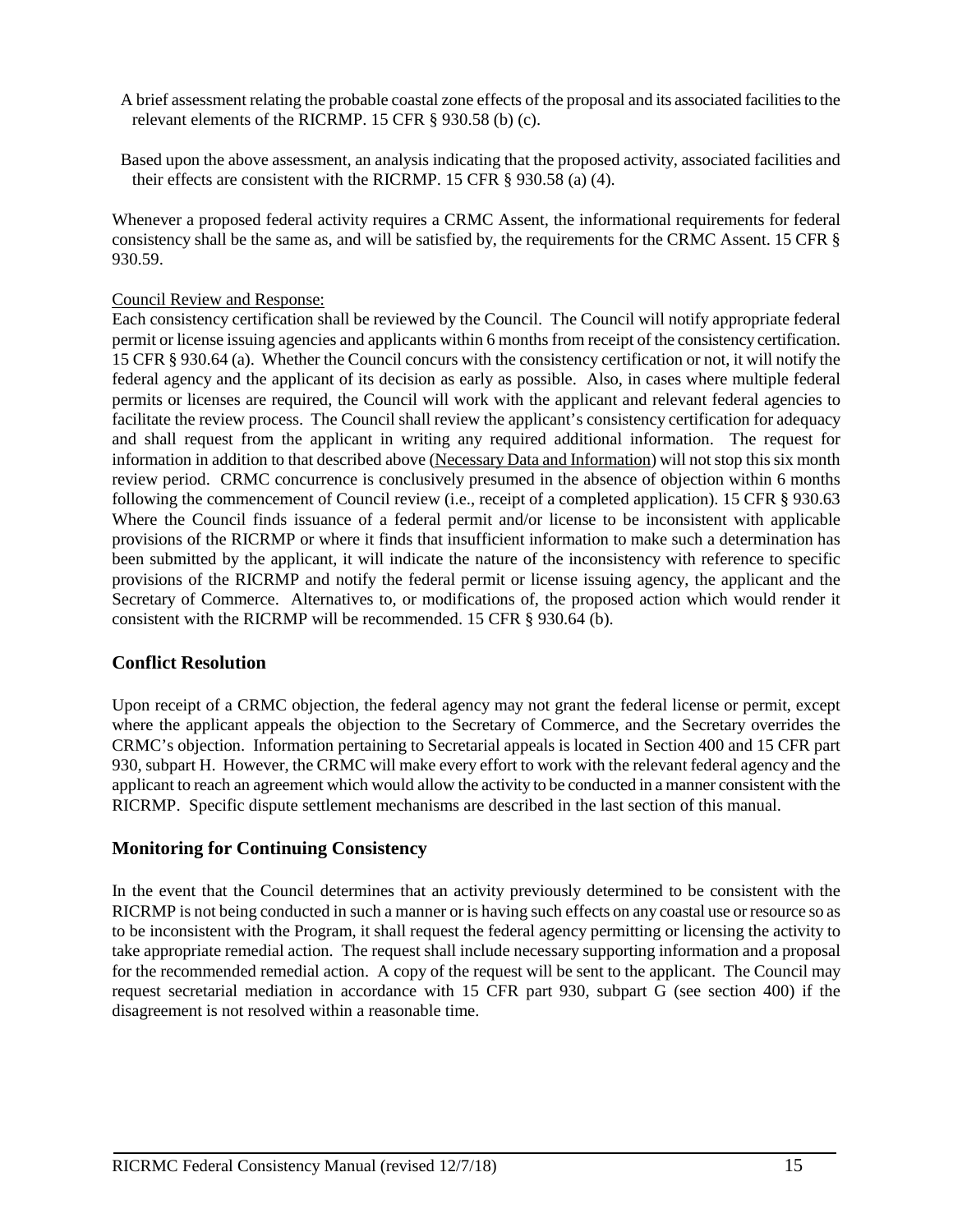## **Outer Continental Shelf Exploration, Development, and Production Activities**

A person applying to the federal government for outer continental shelf (OCS) exploration, development and production activities needs to follow the requirements of CZMA  $\S 307(c)(3)(b)(16$  USC  $\S 1456(c)(3)(B)$ ) and 15 CFR Part 930, Subpart E.

Any person who submits to the Department of the Interior an OCS plan for the exploration of, or development of, or production from, any area leased under the Outer Continental Shelf Lands Act, must certify to the CRMC that any activity proposed in such OCS plans which require any federal licenses, permits, or other approvals, will be conducted in a manner consistent with the RICRMP. The process and requirements for this section generally mirror those of federally licensed or permitted activities discussed above. In addition, the CRMC has specific informational requirements pertaining to consistency certifications for OCS exploration, development and production activities which can be obtained by contacting the CRMC.

#### **Federal Assistance to State and Local Governments**

A state or local government agency (or any related public entity) applying for federal financial assistance needs to follow requirements of CZMA§ 307(d)(16 USC §1456(d)) and CFR Part 930, Subpart F. The Rhode Island counterpart to these regulations is contained in RICRMP Part 1.4.

The federal agency may not grant any federal assistance if the CRMC objects to a state or local government agency's application for federal financial assistance. A list of federal financial assistance programs which may support activities subject to these requirements is contained in Table 3. However, the exclusion from this list of particular federal funding program does not relieve the state agency or local government applicant from complying with the federal consistency requirement if the activity to be funded could affect any coastal use or resource.

#### **Review Process**

The CRMC review is conducted pursuant to E.O. 12372 (see page 6). Activities supported by federal assistance programs listed in Table 3 are subject to review under the consistency requirement: that is, federal agencies providing assistance must not merely accommodate or explain inconsistencies, but may not provide the requested assistance until inconsistencies with the RICRMP have been resolved. Further, if the CRMC is informed of a request for financial assistance to support an activity which it considers to be subject to the federal consistency requirement, but which is not listed in Table 3, the CRMC can advise the federal agency of its intent to review the application under federal consistency. Generally, the CRMC is notified of an application for federal financial assistance by any unit of state or local government through Rhode Island's Intergovernmental Review Process established under E.O. 12372 and E.O. 83-11. Where the federal agency disagrees with the CRMC's intent to review, it may request mediation by the Secretary of Commerce.

The CRMC is then given 15 days to provide comments concerning the application. Within this time the CRMC may concur with or object to the consistency notice, or request additional information. Where the CRMC objects to the granting of financial assistance due to the proposed activity's effects on any coastal use or resource, the CRMC will assist the applicant in altering the proposed activity so as to be consistent with the RICRMP.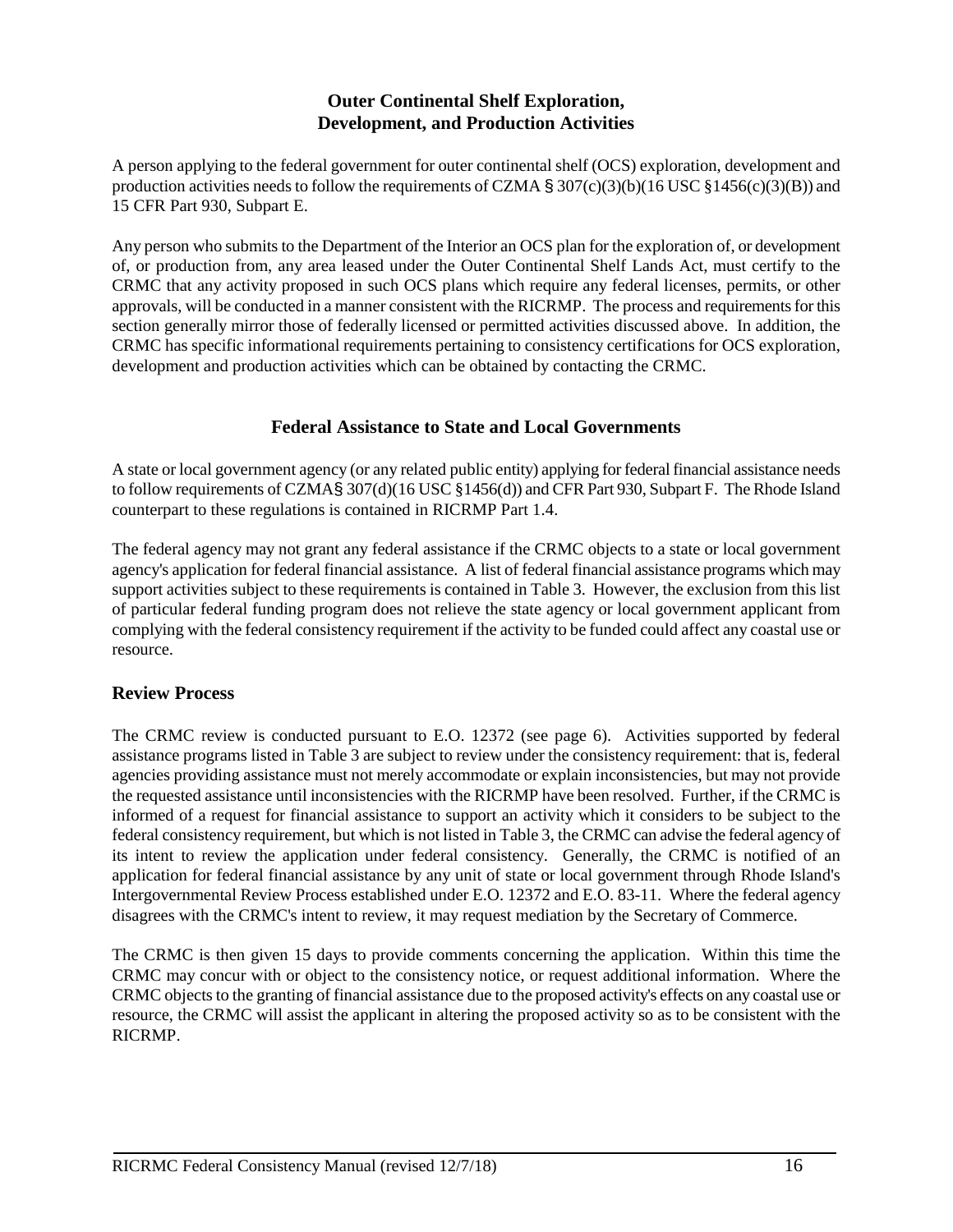## **Conflict Resolution**

In the event that the CRMC objects to the awarding of federal financial assistance to any unit of state or local government, the CRMC will notify the applicant and the relevant federal agency. The CRMC will then make every effort to resolve inconsistencies with the applicant and the federal agency. If no resolution can be agreed upon, the applicant may, within thirty days of receiving notice of this objection, file a notice of appeal with the Secretary of Commerce. Procedures for such an appeal are discussed below.

#### **Monitoring of Activities for Continuing Consistency**

In the event that the Council determines that an activity previously determined to be consistent with RICRMP is not being conducted in such a manner or is having such effects on the coastal zone so as to be inconsistent with the Program, it will request the federal granting agency take appropriate remedial action. The request will include necessary supporting information and a proposal for the recommended remedial action. A copy of the request will be sent to the applicant. 15 CFR § 930.100.

#### **Dispute Settlement Mechanisms**

#### **Mediation by the Secretary of Commerce**

In the event of a serious disagreement between the CRMC and a federal agency over any aspect of the federal consistency requirement, either party may request that the Secretary of Commerce formally mediate the dispute. All parties must agree to participate in the mediation, but agreement to participate is non-binding and either party may withdraw from the mediation at any time. Secretarial mediation is a formal process that includes a public hearing, submission of written information, and meetings between the parties, upon which a hearing officer, appointed by the Secretary, will propose a solution.

Secretarial mediation may be used for disputes under any of the four consistency review types: direct federal activities, federally licensed or permitted activities, OCS license and permit activities, and federally funded activities. However, the request can only be made by the head of a federal agency or the Governor or CRMC. Exhaustion of the mediation process is not a prerequisite to judicial review. Specific policies and requirements for secretarial mediation are contained in Part 1.4 of the RICRMP.

#### **Informal Negotiation of Disputes**

The availability of formal secretarial mediation or litigation does not preclude the parties from informally negotiating the dispute through OCM or another facilitator. OCM has successfully filled the negotiator role in the past and most disputes are addressed through this method. Either party may request OCM involvement, and of course participation is non-binding.

#### **Appeals to the Secretary of Commerce**

An applicant for a federal license or permit, including those described in detail in an OCS plan, or a federal funding activity, may appeal the CRMC's objection to the Secretary of Commerce. The Secretary may override the state's objection because the activity is consistent with the objectives or purposes of the CZMA, or is necessary in the interest of national security. The Secretary will only review the appeals on these grounds. The Secretary will not review other factors, e.g., whether the objection is in accordance with the state law. However, the Secretary of Commerce does look to see that the objections are based on enforceable policies. If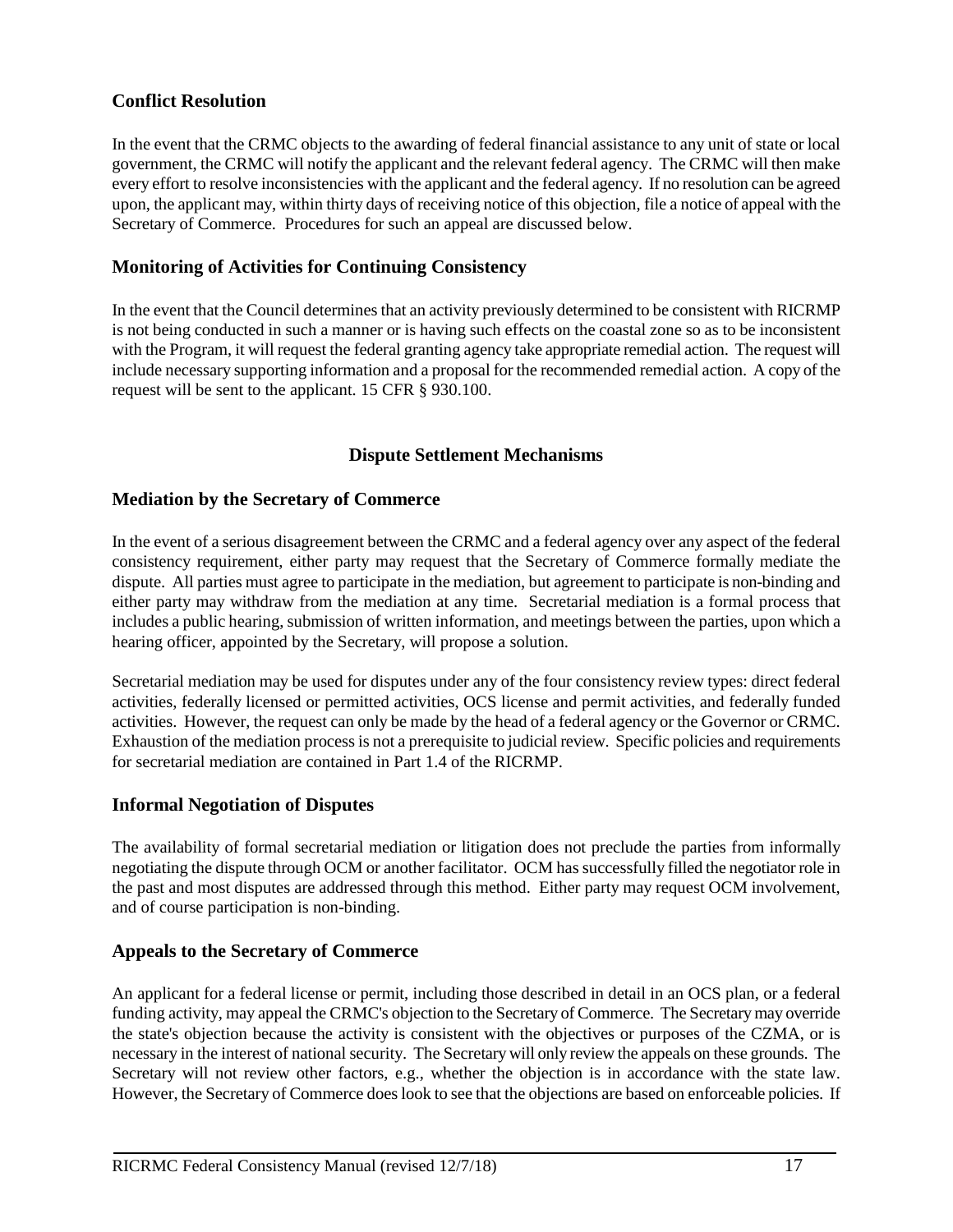the objection is based on enforceable policies, then Commerce assumes the objection is valid. If the Secretary overrides the state's objection, the authorizing federal agency may permit or fund the activity. A secretarial override does not obviate the need for an applicant to obtain any state required permits or authorization. The Secretarial appeal is an administrative remedy and generally must be sought prior to litigation. The appeal process takes approximately one year.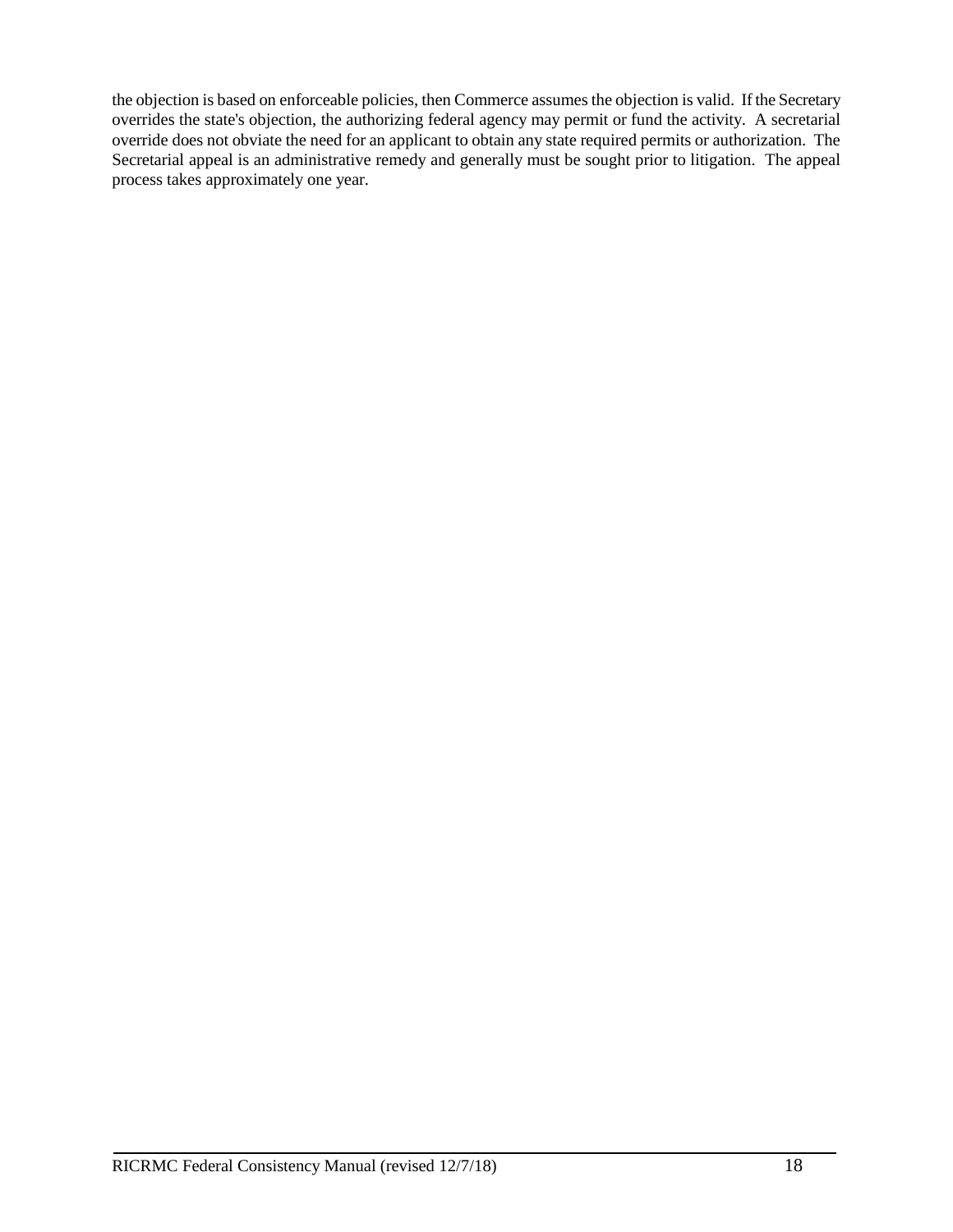#### **Rhode Island Coastal Resources Management Program**

The following sections detail the Council's federal consistency requirements and procedures. They have been derived directly from federal regulations implementing the Coastal Zone Management Act (CZMA) (16 USC §§ 1451-1464) and are provided in the Code of Federal Regulations (15 CFR Part 930). Any changes to those regulations supersede Rhode Island's state-level counterpart as contained in the following sections. The Council's *Federal Consistency Manual* contains background and explanation on the CRMC's federal consistency process and requirements and should be consulted for more information.

#### **Federal Consistency**

#### **A. Introduction**

The federal consistency requirement, as provided for in section 307 of the CZMA, is an important function of state coastal management programs. Under section 307, federal agencies conducting an activity which is reasonably likely to affect any land or water use or natural resource of the coastal zone, are required to do so in a manner consistent, to the maximum extent practicable, with the enforceable policies of the state's coastal management program developed and implemented under the CZMA. Enforceable policies are those policies which are legally binding through constitutional provisions, laws, regulations, land use plans, ordinances, or judicial or administrative decisions, by which a State exerts control over private and public land and water uses and natural resources in the coastal zone. 16 USC § 1453(6a). Federal permits and licenses, including those associated with outer continental shelf (OCS) plans, and grant-in-aid programs to local or state governments and related public entities, which are reasonably likely to affect any land or water use or natural resource of the coastal zone must also be consistent with the state's coastal management program.

As part of Rhode Island's coastal management program, both the geographical scope of the state's coastal zone and the enforceable policies applicable to the coastal zone are defined and have been approved by the National Oceanic and Atmospheric Administration (NOAA). Rhode Island's approved coastal zone, for the purposes of exercising the federal consistency requirement of the CZMA, includes the area encompassed within the state's seaward jurisdiction (three miles) to the inland boundaries of the state's 21 coastal communities. The Rhode Island Coastal Resources Management Program (RICRMP), which includes this "Redbook," the Council's Special Area Management Plans, the "Energy Amendments" which address power generation facilities statewide, adopted State Guide Plan elements, and their implementing tools, together make up Rhode Island's federally approved coastal program. Those provisions of these programmatic documents and regulations which meet the definition of enforceable policies under the CZMA constitute the enforceable policies with which federal activities must be consistent in Rhode Island.

In order to assist federal agencies in determining whether a proposed activity is subject to the federal consistency requirement, and in accordance with the CZMA, the CRMC has listed activities, both direct and indirect, reasonably likely to affect any land or water use or natural resource of the coastal zone (Tables 1, 2 and 3). It is important to note that these lists are not exhaustive and that any federal activity reasonably likely to affect any land or water use or natural resource of the coastal zone may be subject to the federal consistency requirement. Therefore, any federal activity, whether direct or indirect, which is reasonably likely to affect any land or water use or natural resource of any of the state's 21 coastal communities is subject to consistency with the enforceable policies of the RICRMP.

There are some subtle yet practical differences in the federal consistency process and its associated terminology as it applies to direct and indirect federal activities. As an example, federal agencies conducting any direct federal activity are required to make a "determination" of consistency with the enforceable policies of the RICRMP with which the CRMC can agree or disagree. Applicants for federal permits or licenses and applicants for federal assistance, on the other hand, are required to make a "certification" of consistency with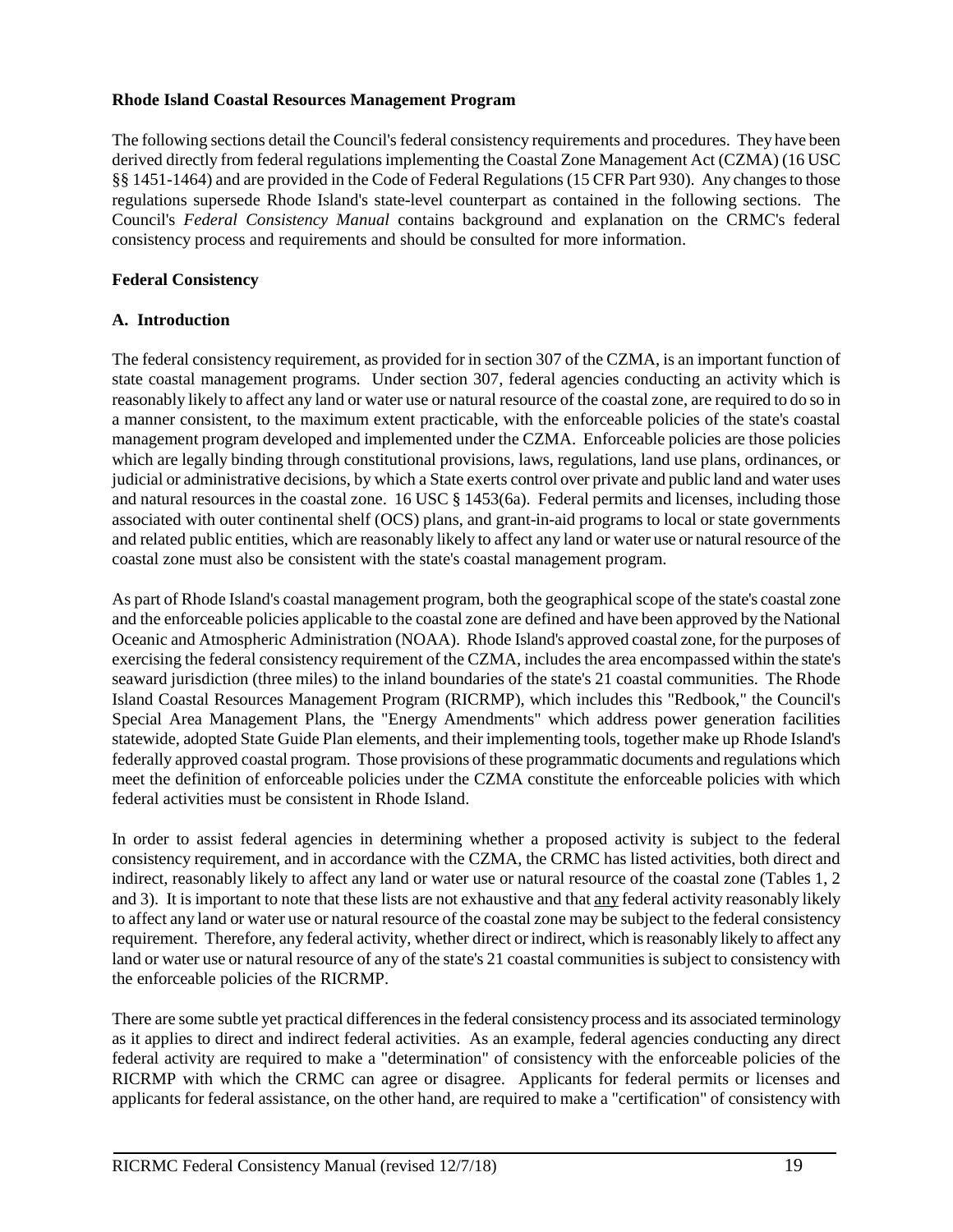the RICRMP to the federal agency providing the license, permit or financial support, and to the CRMC. The CRMC may either concur with or object to the certification. The proceeding sections further detail these distinctions and provide the specific requirements and responsibilities associated with the federal consistency requirement.

Many indirect federal activities because of their location (see RICRMP Part 1.2: Areas Under Council Jurisdiction and applicable Special Area Management (SAM) Plans) are subject to both the CRMC permit process as well as federal consistency requirements. (RICRMP Part 1.2 and 1.3 and applicable SAM Plans provide specific guidance on permit requirements.) The CRMC has taken steps to ensure that these reviews are not duplicative, yet they remain distinct. With the exception of activities taking place on federal lands, a CRMC Assent is required for indirect federal activities taking place within the Council's permit jurisdiction.

Where no Council Assent is required for an activity subject to the federal consistency requirement, the Chair or Executive Director of the Council will make the final decision regarding the proposed activity's consistency with applicable provisions of the RICRMP. In so doing, the Chair or Executive Director may seek the advice of the Planning and Procedures Subcommittee on federal consistency reviews.

There is no categorical exemption for any direct federal activity. Any direct federal activity that is reasonably likely to affect the coastal zone must be fully consistent with the RICRMP except where compliance is prohibited based on the requirements of existing law applicable to the federal agency's operation. Federal agencies may also deviate from full consistency when unforeseen circumstances, such as an emergency situation, prevent complete adherence.

All consistency determinations and certifications should be sent to

Federal Consistency Coordinator Coastal Resources Management Council Oliver H. Stedman Government Center 4808 Tower Hill Rd. Wakefield, RI 02879-1900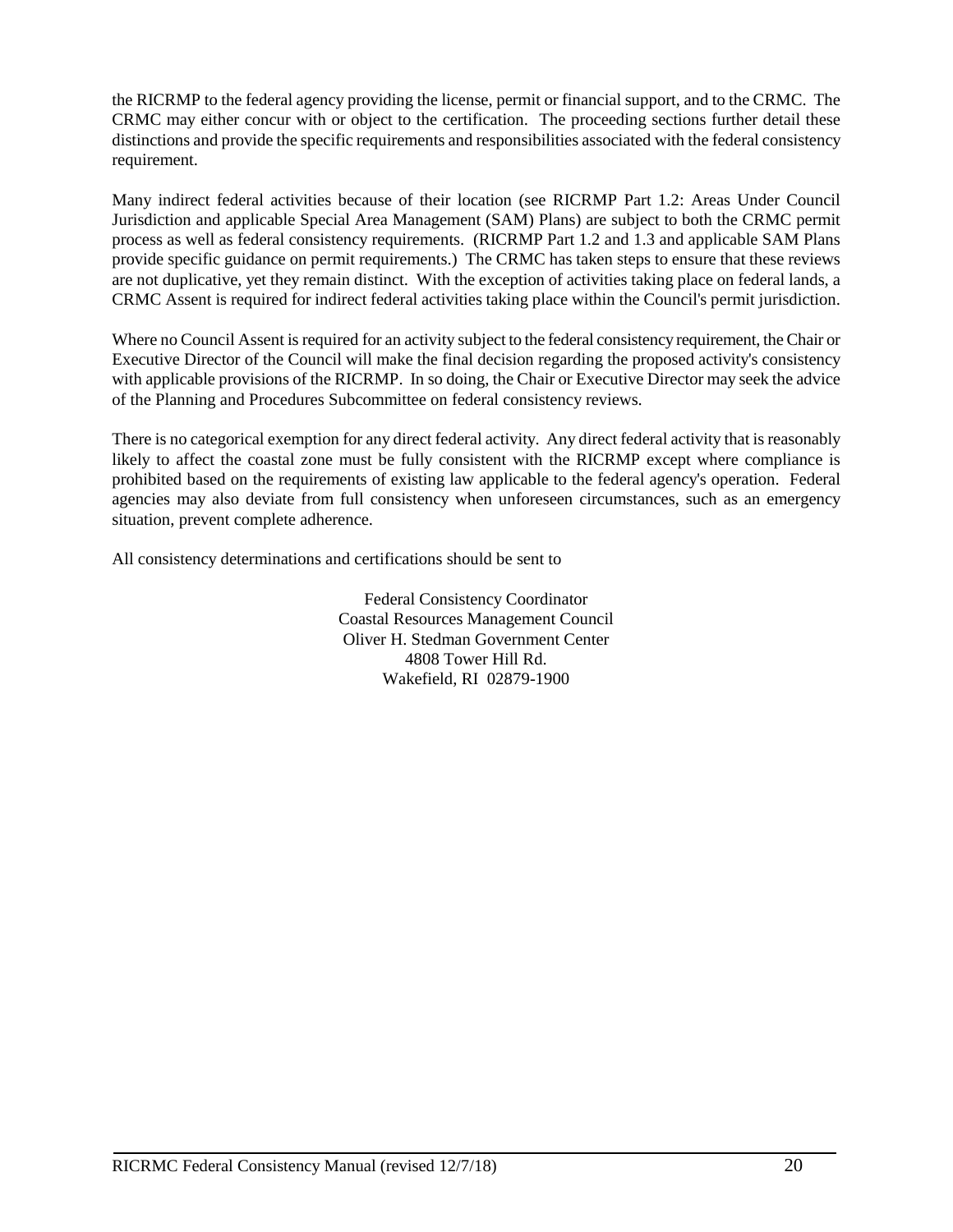#### **Direct Federal Activities**

#### **A. Definitions**

1. Direct federal activities are activities, including development projects, performed by a federal agency, or contractor on behalf of the federal agency. Examples of such actions include: installation of mooring buoys by the National Park Service; fisheries management plans by the National Marine Fisheries Service; naval exercises; the disposal of excess federal land by the General Services Administration; U.S. Army Corps of Engineers (Corps) navigational dredging and beach renourishment projects; OCS oil and gas lease sales by the Minerals Management Service; improvements to military bases; and naval disposal of radioactive or hazardous waste performed by a private contractor.

#### **B. Policies**

1. Federal agencies proposing an activity must follow the requirements of CZMA section  $307(c)(1)$  and (2), 16 USC 1456 (c)(1), (2) and 15 CFR Part 930, Subpart C.

2. Federal agencies proposing an activity are encouraged to contact the Council early in the planning process in order to minimize conflicts and delays.

3. Federal agencies shall notify the Council of all proposed activities and development projects which are reasonably likely to affect any land or water use or natural resource of Rhode Island's coastal zone. Notification must be in writing and submitted at the earliest practicable time, but at a minimum of 90 days prior to the stage at which alternatives to the proposed action may no longer be reasonably considered.

4. Listed activities - Any federal agency proposing an activity listed on Table 1 should provide a determination of consistency with the applicable enforceable policies of the RICRMP to the Council.

5. Unlisted activities - In the event that the Council identifies an activity or proposed activity which is reasonably likely to affect any land or water use or natural resource of the coastal zone, but which is not listed, the Council will notify the appropriate federal agency within 45 days from receipt of notice of the unlisted federal activity that, in the Council's opinion, the activity requires a consistency determination. If the federal agency decides that a consistency determination is not required for the activity in question, i.e., no effects on any land or water use or natural resource of the coastal zone are reasonably likely, then the agency shall provide the Council with a negative determination at least 90 days before final approval of the activity unless the Council and the federal agency agree to an alternate schedule.

6. Repeated and Phased activities - Where a federal agency will be conducting incremental actions that are repetitive or periodic, substantially similar in nature, and do not affect any land or water use or natural resource of Rhode Island's coastal zone, when performed separately, the federal agency may develop a general consistency determination. However, the federal agency must consider, when making any determination, potential cumulative and secondary effects resulting from the activity(ies).

In cases where major federal decisions related to a proposed development project will be made in phases based upon developing information, a consistency determination will be required for each major decision.

7. Where a state permit is a prerequisite for Council review of a proposed activity and the permit program is part of the enforceable policies of the RICRMP, the federal agency shall either obtain the required approvals or, in cases where the federal agency is not required to obtain the state permit, satisfy the policies and standards required by those programs.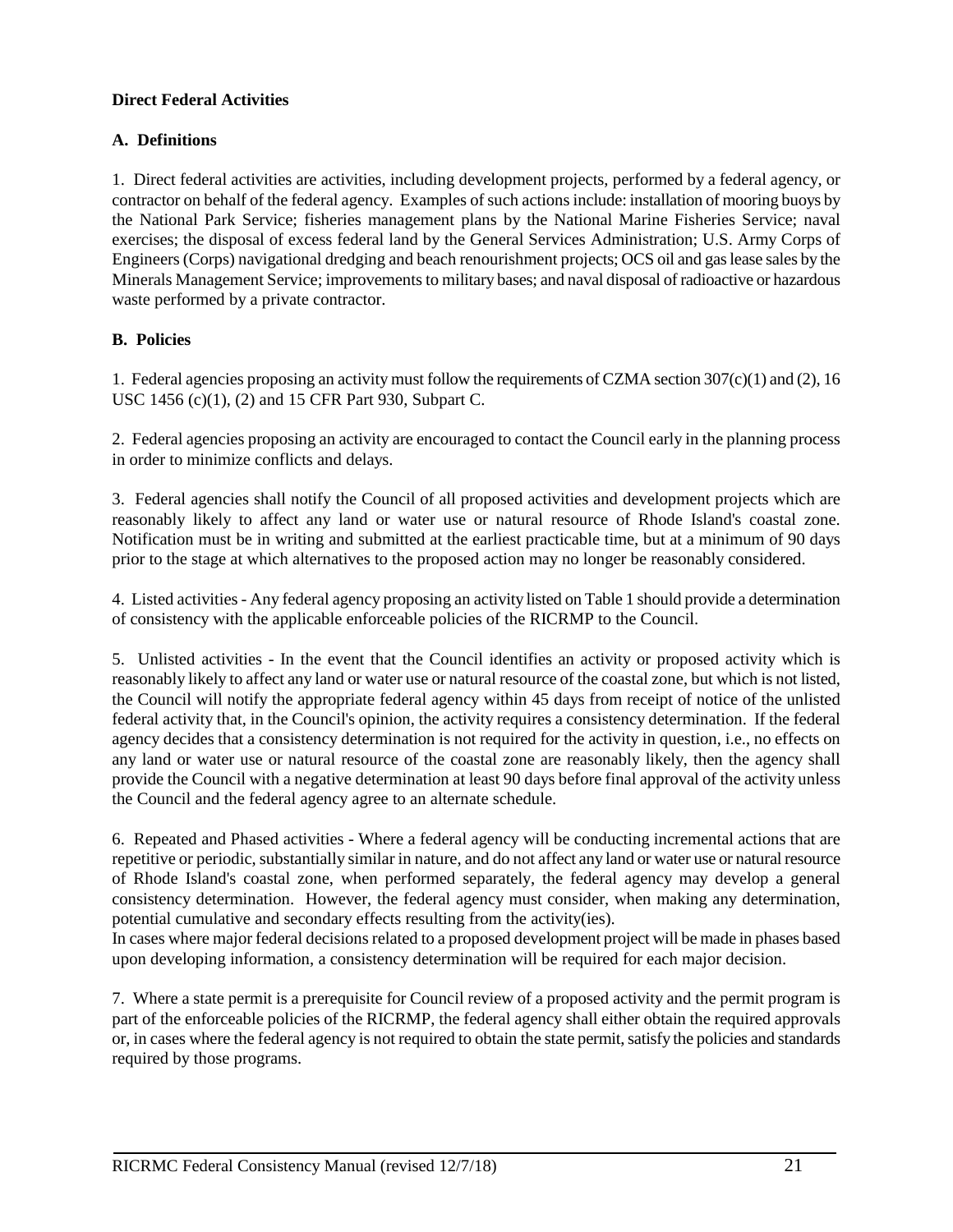#### **C. Information Requirements**

1. The consistency determination must indicate the federal agency's assessment of consistency, or lack thereof, with applicable provisions of the RICRMP. A determination concerning the consistency of a proposed federal activity must be accompanied by data and information sufficient to support the determination of the federal agency. The information should address any reasonably likely effects and consistency with specific the policies, standards, and requirements contained in the RICRMP, any applicable SAM Plan, and, when appropriate, applicable elements of the *State Guide Plan* as specifically as possible to ensure a timely and efficient consistency review.

The consistency determination will be reviewed at a level equal to the review to which the proposed activity would be subject as a CRMC permit application. Agencies are directed to the matrices and §300 of the RICRMP as well as any applicable SAM Plan to determine whether a proposed activity is allowable, the level of review to which it is subject, and specific policies, standards and information requirements.

2. Where a CRMC permit would be required for the proposed activity if it were being conducted by a private entity, the informational requirements for a consistency review are the same as those required for a permit review.

3. The following is the minimum information necessary:

a. A detailed description of the site, nature, and extent of the proposed activity and its associated facilities and services, their coastal zone effects, and the comprehensive data and information sufficient to support the agency's certification including appropriate facility development plans, engineering drawings, maps, diagrams, technical data, and other relevant material.

b. A brief assessment indicating how the activity will be undertaken in a manner consistent to the maximum extent practicable with the RICRMP.

c. Based upon the above assessment, a brief analysis indicating that the proposed activity, associated facilities and their effects are consistent to the maximum extent practicable with the RICRMP.

4. If a federal agency asserts that compliance with the RICRMP is prohibited, it shall clearly describe in its consistency determination the legal authority which it believes limits the federal agency's ability to comply with the applicable requirements of the RICRMP.

5. In cases where a federal agency may be exempt from obtaining other state permits which are a prerequisite for Council review of a proposed activity, the federal agency shall furnish the CRMC with data and information adequate to ensure that the requirements of any prerequisite regulatory program have been met.

#### **D. Council Review**

1. Federal agencies shall provide the Council with a consistency determination no later than 90 days before final action on the proposed activity unless the federal agency and the Council have agreed to an alternate schedule.

2. The Council will inform the federal agency of its agreement or disagreement with the federal agency's consistency determination at the earliest practicable time. The Council will respond to all consistency determinations within 45 days of receiving notification of the proposed activity. Federal agencies may presume agreement with the determination after 45 days unless the Council has requested an extension of the review period. Federal agencies shall grant one extension of the review period of 15 days or less. The federal agency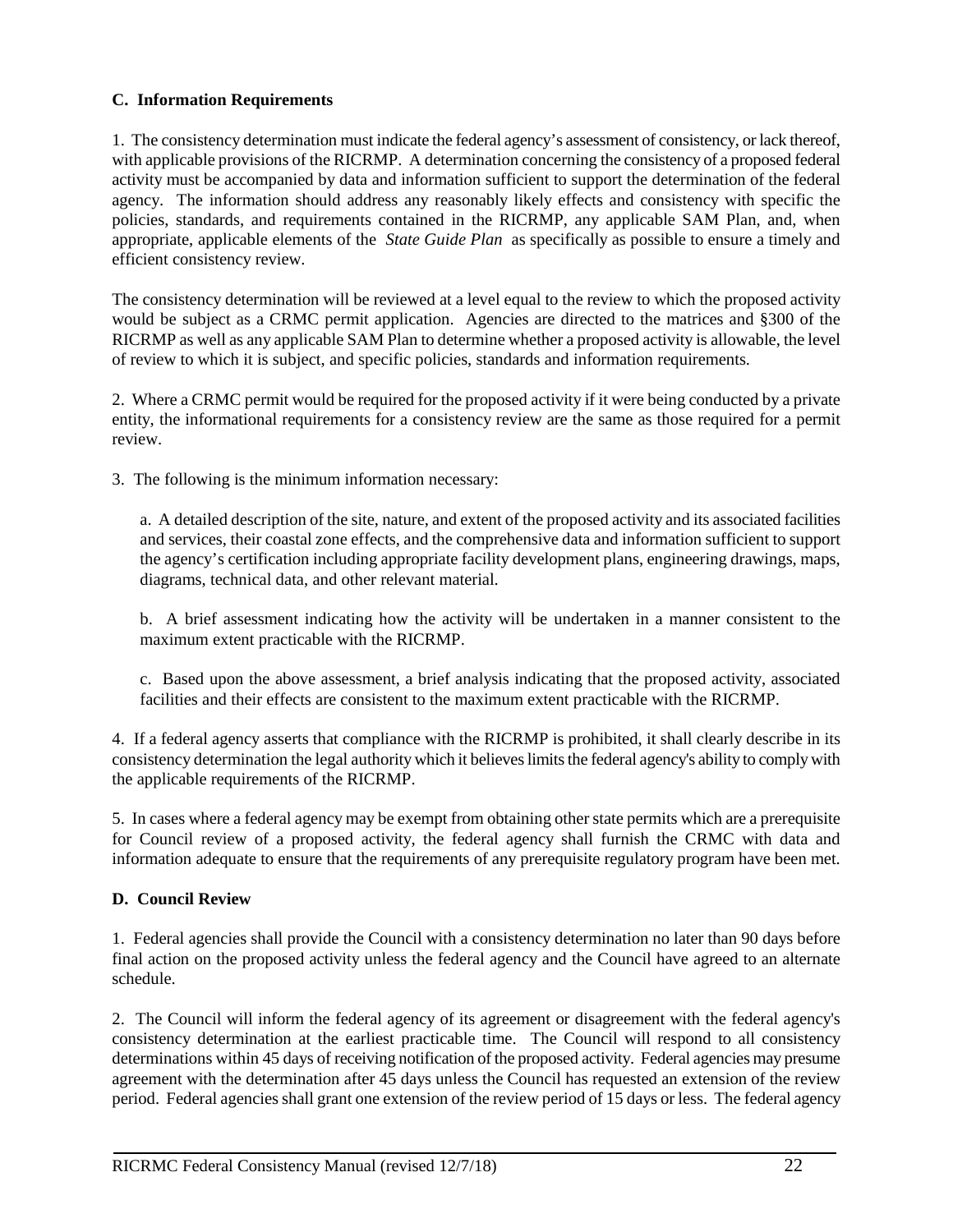and the Council may agree to a longer review period. In no case shall the federal agency commence an activity within 90 days of providing the Council with a consistency determination unless approved by the Council.

3. Where the Council disagrees with an agency's determination of consistency it will indicate the nature of its objection with specific reference to applicable policies, standards, and requirements contained in the RICRMP. It will further recommend alternatives to or modifications of the proposed action that would render it consistent to the maximum extent practicable. A copy of such notification shall be forwarded to the Secretary of Commerce. If the disagreement is based upon a finding that the agency has failed to provide sufficient information, the Council shall describe the nature of and the need for such information. A copy of such notification shall be forwarded to the Secretary of Commerce.

## **E. Prerequisites**

1. Where the Council requires other state permits as a prerequisite for application review, and the federal agency is required to obtain the state permit, the federal agency shall obtain those permits prior to submitting its consistency determination.

2. In cases where the federal agency may be exempt from obtaining other state permits which are a prerequisite for Council review of a proposed activity, and which are enforceable components of the RICRMP, federal agencies shall furnish the CRMC with data and information adequate to ensure that the requirements of any prerequisite regulatory program have been met.

#### **F. Conflict Resolution**

1. It is the Council's policy to resolve state-federal disagreements through direct negotiation and consultation with the affected agency in the event of the Council's disagreement with a federal agency's consistency determination.

2. If the conflict persists, the federal agency or the Council, may request formal mediation through the Secretary of Commerce as provided for in 15 CFR Part 930, Subpart G or informal negotiation through NOAA's Office for Coastal Management (OCM).

#### **Federal License or Permit Activities**

#### **A. Definitions**

1. Federal license or permit activities means any form of approval required by a federal agency (but does not include approvals to other federal agencies). Examples of such actions are: activities requiring Corps 404 permits; Interstate Commerce Commission water carrier licenses; Corps permits for use of ocean dump-sites; Nuclear Regulatory Commission permits for nuclear power plants; and delicensing of nuclear facilities by the Nuclear Regulatory Commission.

#### **B. Policies**

1. A private individual or business, a state or local government agency, or any other type of non-federal entity, applying to the federal government for a required permit or license or any other type of an approval or authorization, must follow the requirements of CZMA section 307(c)(3)(A)(16 U.S.C. § 1456(c)(3)(A)) and 15 CFR part 930, subpart D.

2. Applicants for federal licenses or permits are encouraged to contact the Council early in the planning process in order to minimize conflicts and delays.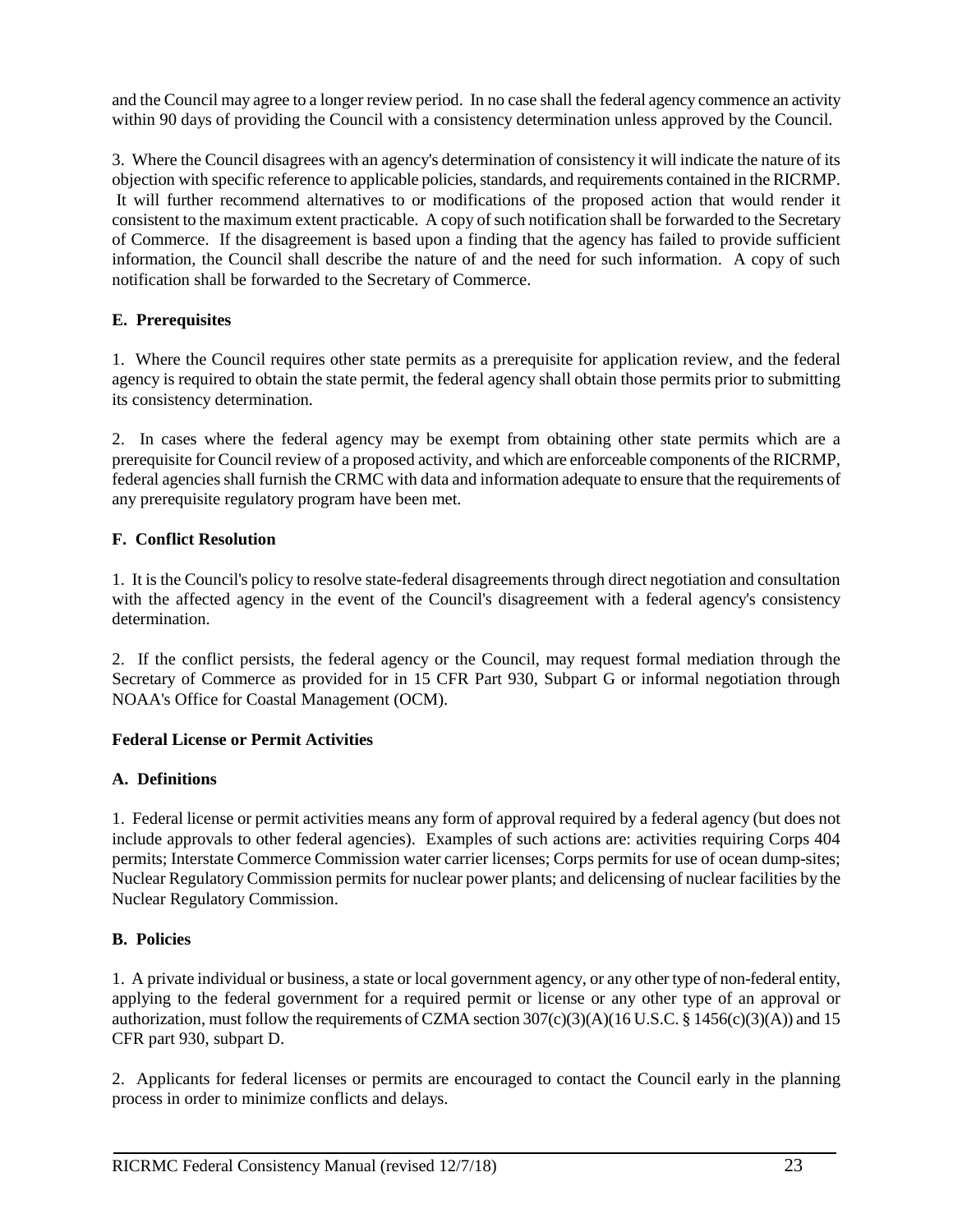3. Applicants for federal licenses, permits, or other approvals must certify to the Council that the proposed activity, whether in or outside of the coastal zone, if reasonably likely to affect any land or water use or natural resource of the coastal zone, will be conducted in a manner consistent with the enforceable policies of the RICRMP.

4. Listed activities - Applicants for federal licenses, permits or other approvals for activities occurring in the coastal zone and listed in Table 2 must submit a consistency certification to the approving federal agency and the Council. In addition, applicants for certain activities identified in section 320 of the RICRMP, regardless of their location within the State, must submit a consistency certification to the approving federal agency and the Council.

5. Unlisted activities - In the event that the Council identifies an unlisted activity for which a federal license or permit is required and which is reasonably likely to affect any land or water use or natural resource of the coastal zone, the Council will notify the applicant, the relevant federal agency and OCM of its intent to review the activity for consistency with the enforceable policies of the RICRMP.

6. In cases where a proposed activity requires a CRMC Assent, the issuance of that Assent shall constitute Council concurrence with the applicant's consistency certification.

7. Where any other state or local permit is a prerequisite for Council review of a proposed activity, the applicant shall first obtain the required approvals or, in cases where the applicant is exempt from obtaining any prerequisite permit, satisfy the policies and standards required by those programs.

8. No federal agency may issue a license, permit or other approval until: the Council has concurred with the applicant's consistency certification in writing or concurrence has been conclusively presumed six months after the Council receives the consistency certification; or, through the CZMA appeals process, the Secretary of Commerce has determined either that the activity is consistent with the CZMA, or that the activity is necessary in the interest of national security.

#### **C. Information Requirements**

1. The applicant shall provide a statement of consistency in its federal permit or license application. The consistency certification shall read: "The proposed activity complies with the Rhode Island's approved Coastal Resource Management Program and will be conducted in a manner consistent with such Program." A copy of the statement shall also be provided to the Council along with supporting information.

2. Where a CRMC permit is required for the proposed activity, the informational requirements for a consistency review will be satisfied by those of the permit review.

3. The following is the minimum necessary information:

a. A detailed description of the site, nature, and extent of the proposed activity and its associated facilities and services, their coastal zone effects, and the comprehensive data and information sufficient to support the applicant's certification including maps, diagrams, technical data and other relevant material.

b. A brief assessment relating the probable coastal zone effects of the proposal and its associated facilities to the relevant elements of the RICRMP.

c. Based upon the above assessment, an analysis indicating that the proposed activity, associated facilities and their effects are consistent with the RICRMP.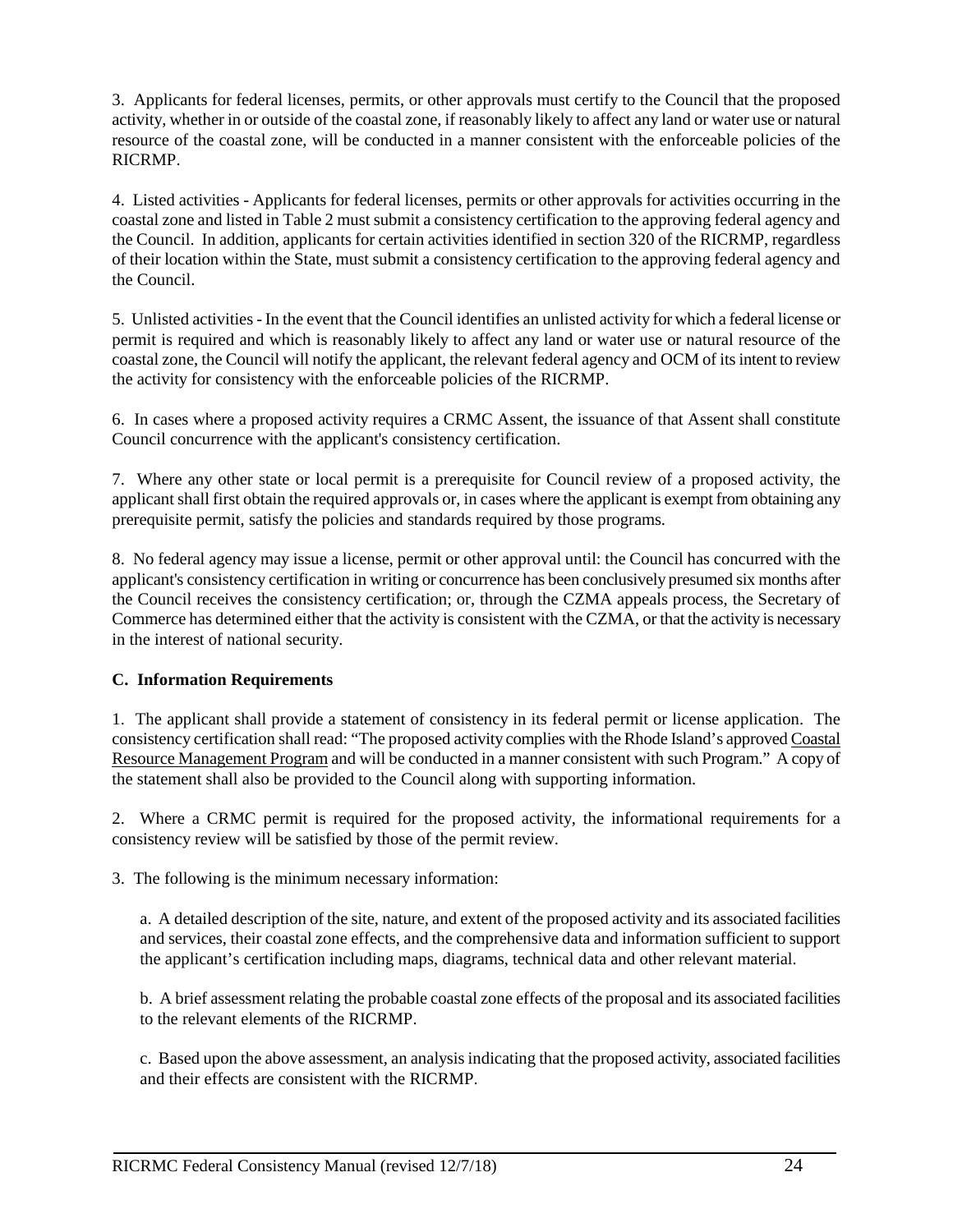4. In cases where an applicant may be exempt from obtaining other state permits which are enforceable components of the RICRMP and are a prerequisite for Council review of a proposed activity, the applicant shall furnish the CRMC with data and information adequate to ensure that the requirements of any prerequisite regulatory program have been met.

#### **D. Council Review**

1. Council review of the proposed activity shall commence upon receipt of the consistency certification and necessary data and information. The Council shall respond to all consistency certifications within six months or concurrence can be conclusively presumed.

2. The Council may object to a consistency certification within six months following commencement of its review. The Council's objection may be based either on a failure to comply with the enforceable policies of the RICRMP or on a failure to provide information necessary to assess the proposed activity in spite of the Council's request to do so. In cases where the Council's objection is based on a failure to comply with the enforceable policies of the RICRMP, the Council will provide the applicant with a description of how the proposed activity is inconsistent and alternative measures, if they exist, which would render the activity consistent. In cases where the objection is based on a lack of sufficient information, the Council will describe the information necessary for its review. The Council will notify the applicant, federal agency and OCM of its objection to the consistency certification.

3. In cases where the Council requests a consistency certification for an unlisted federal license, permit or other approval (see Table 2), the Council will notify the applicant, the federal agency and OCM of its request within 30 days of receiving notice of the activity. The applicant and the federal agency have 15 days from receipt of the Council's notification to provide comments to OCM. OCM will then make a decision on the Council's jurisdiction based on whether the activity is reasonably likely to affect any land or water use or natural resource of the coastal zone.

#### **E. Prerequisites**

1. Where the Council requires other state permits as a prerequisite for application review, the applicant shall obtain those permits prior to submitting its consistency certification.

2. In cases where the applicant may be exempt from obtaining other state permits which are a prerequisite for Council review of a proposed activity, and which are enforceable components of the RICRMP, applicants shall furnish the CRMC with data and information adequate to ensure that the requirements of any prerequisite regulatory program have been met.

#### **F. Conflict Resolution**

1. In cases where the Council objects to an applicant's consistency certification, the Council will make every effort to work with the relevant federal agency and the applicant to reach an agreement which would allow the activity to be conducted in a manner consistent with the RICRMP.

2. If the conflict persists, the federal agency or the Council may request formal mediation through the Secretary of Commerce as provided for in 15 CFR Part 930, Subpart G or informal negotiation through NOAA's Office for Coastal Management (OCM).

3. An applicant, within 30 days of receipt of the Council's objection, may appeal the Council's objection to the Secretary of Commerce as provided for in 15 CFR Part 930, Subpart H.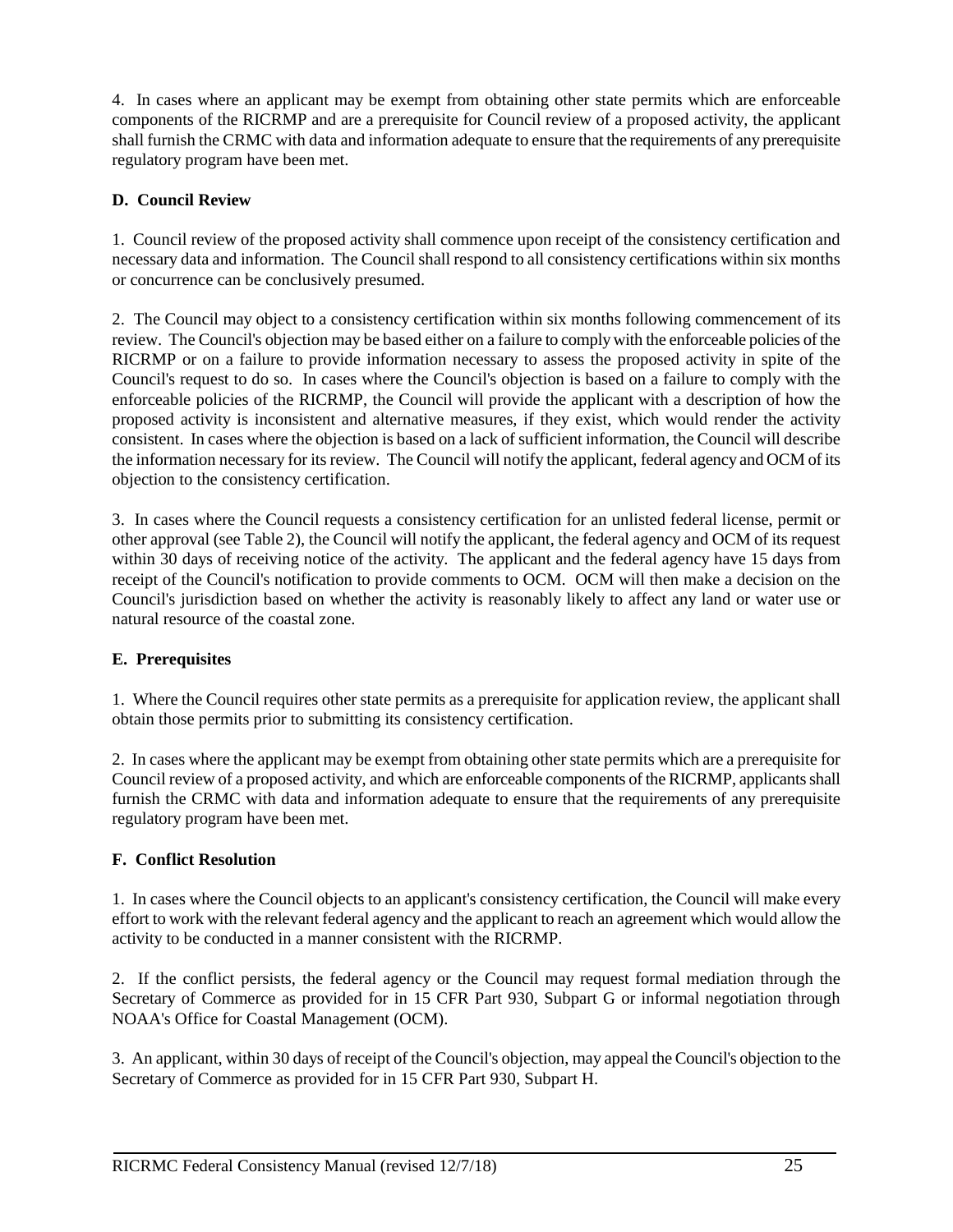#### **Outer Continental Shelf Exploration, Development and Production Activities**

#### **A. Definitions**

1. Outer Continental Shelf Exploration, Development and Production Activities are those activities associated with the exploration or development of, or production from, any area which has been leased under the Outer Continental Shelf Lands Act (43 USC § 1331 *et seq*.).

#### **B. Policies**

1. Any private person or business applying to the federal government for outer continental shelf (OCS) exploration, development and production activities must follow the requirements of CZMA § 307(c)(3)(B), (16 USC § 1456(c)(3)(B) and 15 CFR Part 930, Subpart E.

2. Any person who submits to the Department of the Interior an OCS plan for the exploration of, or development of, or production from, any area leased under the Outer Continental Shelf Lands Act, must certify to the CRMC that any activity proposed in such OCS plans which require any federal licenses, permits, or other approvals, will be conducted in a manner consistent with the RICRMP.

3. In general, the Council's policies, review procedures and conflict resolution mechanisms for proposed OSC activities mirror those required for federal license or permit activities provided in the previous section. However, due to the unique nature of these activities, information necessary to assess the consistency certification may vary. Applicants for such activities are therefore encouraged to contact the Council early in the planning process in order to minimize conflicts and delays.

#### **Federal Assistance to State and Local Governments**

#### **A. Definitions**

1. Federal Assistance to State and Local Governments means assistance provided under a federal program to any unit of state or local government or related public entity through grant or contractual arrangements, loans, subsidies, guarantees, insurance or other form of financial aid.

#### **B. Policies**

1. A state or local government agency, or related public entity, applying for federal financial assistance must follow the requirements of CZMA  $\S 307(d)(16$  USC  $\S 1456(d))$  and 15 CFR Part 930, Subpart F.

2. The Council monitors federal assistance programs through Rhode Island's Intergovernmental Review Process established under E.O. 12372 and E.O. 83-11. However, any federal assistance program which is reasonably likely to affect any land or water use or natural resource of the coastal zone is subject to the consistency requirement.

3. Listed programs - Those federal assistance programs listed in Table 3 and supporting activities within the coastal zone are subject to the consistency requirement.

4. Unlisted programs - In the event that the Council identifies a proposed project supported by federal assistance, which the Council has determined is reasonably likely to affect any land or water use or natural resource of the coastal zone, regardless of whether the assistance program is listed in Table 3 and of the location of the proposed project, the Council shall notify the applicant agency, the supporting federal agency and NOAA that the Council will review the activity for consistency.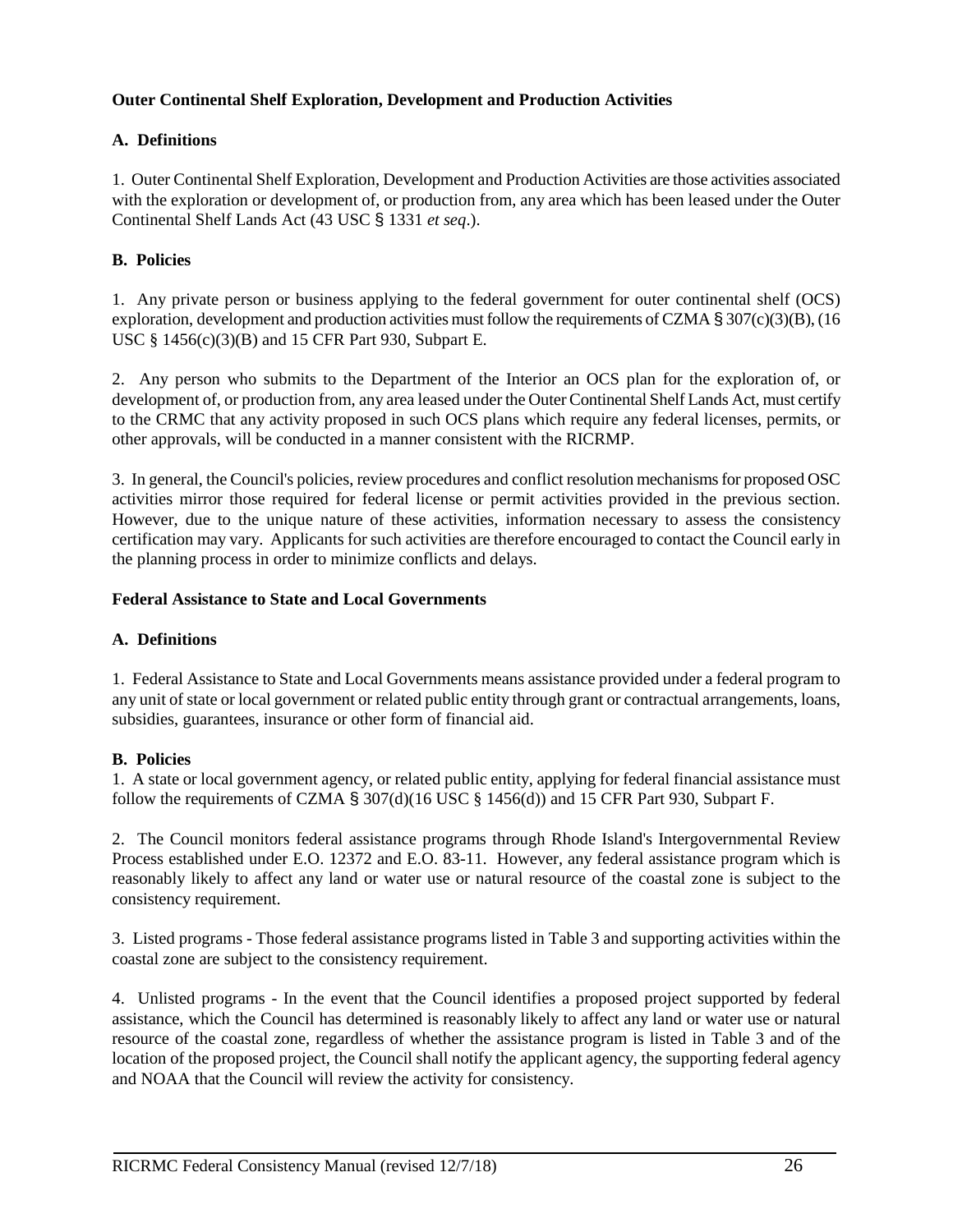#### **C. Council Review**

1. The Council will review applications for federal assistance for consistency with the RICRMP in accordance with the procedures developed under the intergovernmental review process implemented under Executive Order 12372 and Executive Order 83-11.

2. If the Council does not object to the proposed activity in accordance with the procedures developed under the intergovernmental review process, the supporting federal agency may grant the federal assistance.

3. The Council may object to the proposed project based either on a failure to comply with the enforceable policies of the RICRMP or on a failure to provide information necessary to assess the proposed activity in spite of the Council's request to do so. In cases where the Council's objection is based on a failure to comply with the enforceable policies of the RICRMP, the Council will provide the applicant with a description of how the proposed activity is inconsistent and alternative measures, if they exist, which would render the proposed project consistent. In cases where the objection is based on a lack of sufficient information, the Council will describe the information necessary for its review. The Council will notify the applicant agency, the federal agency and OCM of its objection.

#### **D. Conflict Resolution**

1. In cases where the Council objects to a proposed project, the Council will make every effort to work with the relevant federal agency and the agency seeking federal assistance to reach an agreement which would allow the activity to be conducted in a manner consistent with the RICRMP.

2. If the conflict persists, the federal agency or the Council may request mediation through the Secretary of Commerce as provided for in 15 CFR Part 930, Subpart G or informal negotiation through NOAA's Office for Coastal Management.

3. In no case shall the federal agency grant assistance for a proposed project to which the Council has objected unless the applicant appeals the Council's objection to the Secretary of Commerce and the Secretary overrides the Council's objection.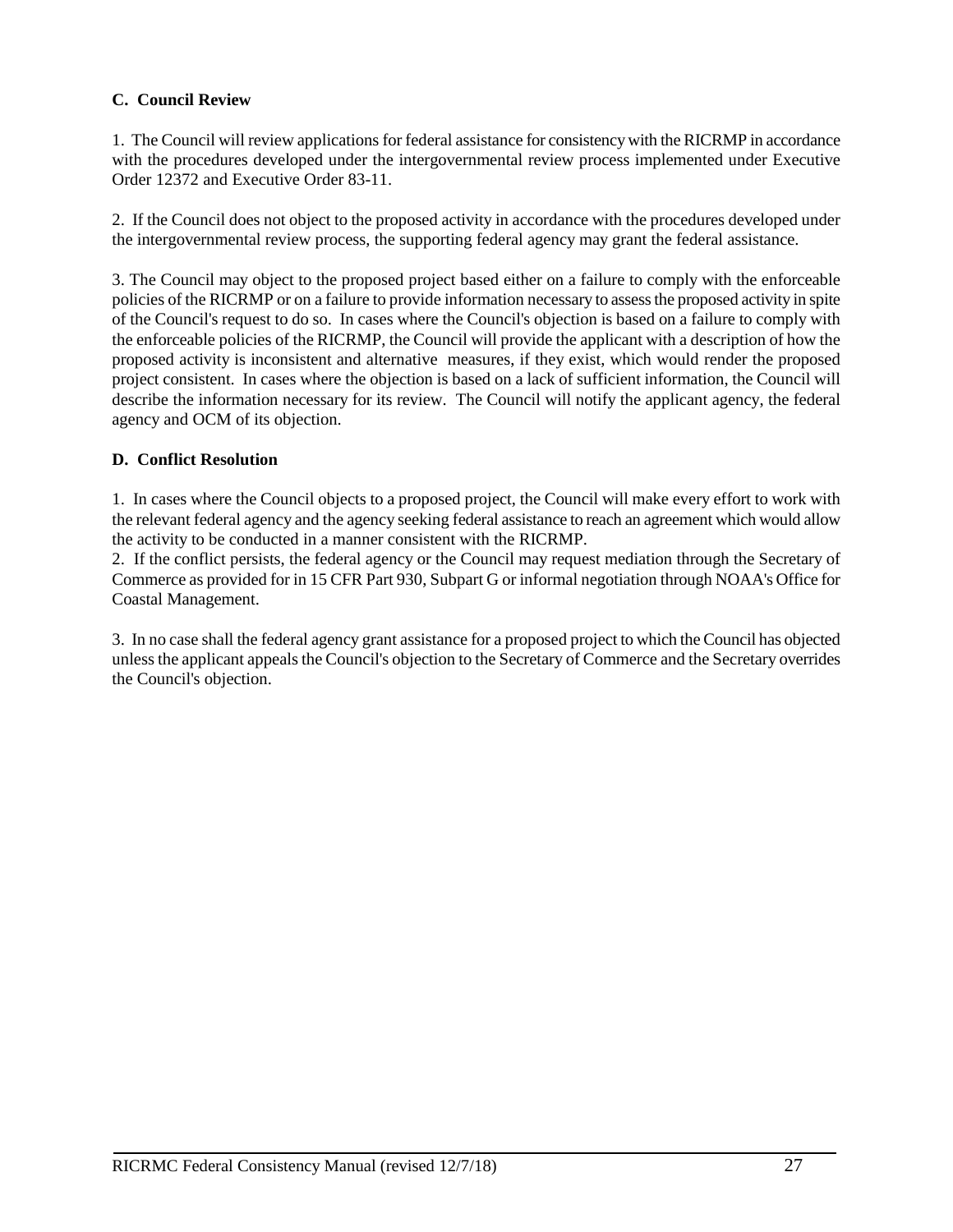## **RHODE ISLAND'S LISTED FEDERAL ACTIONS**

## **TABLE 1 – FEDERAL AGENCY ACTIVITIES**

A federal agency must submit to a coastal state a consistency determination or negative determination for any of the following activities when proposed by a federal agency. A consistency determination shall be submitted to the state whenever an activity proposed by a federal agency has reasonably foreseeable effects on coastal uses or resources of the Rhode Island coastal zone regardless of whether the activity is listed below or whether the activity occurs in the coastal zone.

#### **Activities taking place within any coastal community**

- o Filling, removing, or grading of shoreline features
- o Residential, commercial, industrial, and recreational structures
- o Recreational boating facilities
- o Mooring and anchoring of houseboats and floating businesses
- o Treatment of sewage and stormwater
- o Construction of shoreline protection facilities
- o Energy-related activities and structures
- o Dredging and dredge material disposal
- o Filling in tidal waters
- o Aquaculture
- o Mosquito Ditching
- o Construction of public roadways, bridges, parking lots, railroad lines and airports
- o Maintenance of structures
- o Alterations to freshwater flows to tidal waters and water bodies and coastal ponds

## **Activities taking place anywhere within the state**

- o Power generating plants (excluding facilities of less than a 40-megawatt capacity)
- o Petroleum storage facilities (excluding storage facilities of less than 2,400-barrel capacity)
- o Chemical or petroleum processing facilities
- o Minerals extraction
- o Sewage treatment and disposal facilities (excluding individual sewage disposal systems)
- o Solid waste disposal facilities
- o Desalination plants

## **Management Plans**

- o Fisheries Management Plans developed under the Magnuson Fisheries Conservation and Management Act
- o Oil Spill Response Plans

## **Miscellaneous Federal Agency Activities**

- o Land acquisition, transfer and disposal
- Site selection plans for ocean disposal of dredged materials
- o Revisions to Flood Insurance Study and National Flood Insurance maps

## **Department of Homeland Security -U.S. Coast Guard**

- o Establishment of new or changes to existing anchorages pursuant to 33 U.S.C. § 471.
- o Establishment of new or changes to existing vessel traffic services pursuant to 33 U.S.C. § 1223.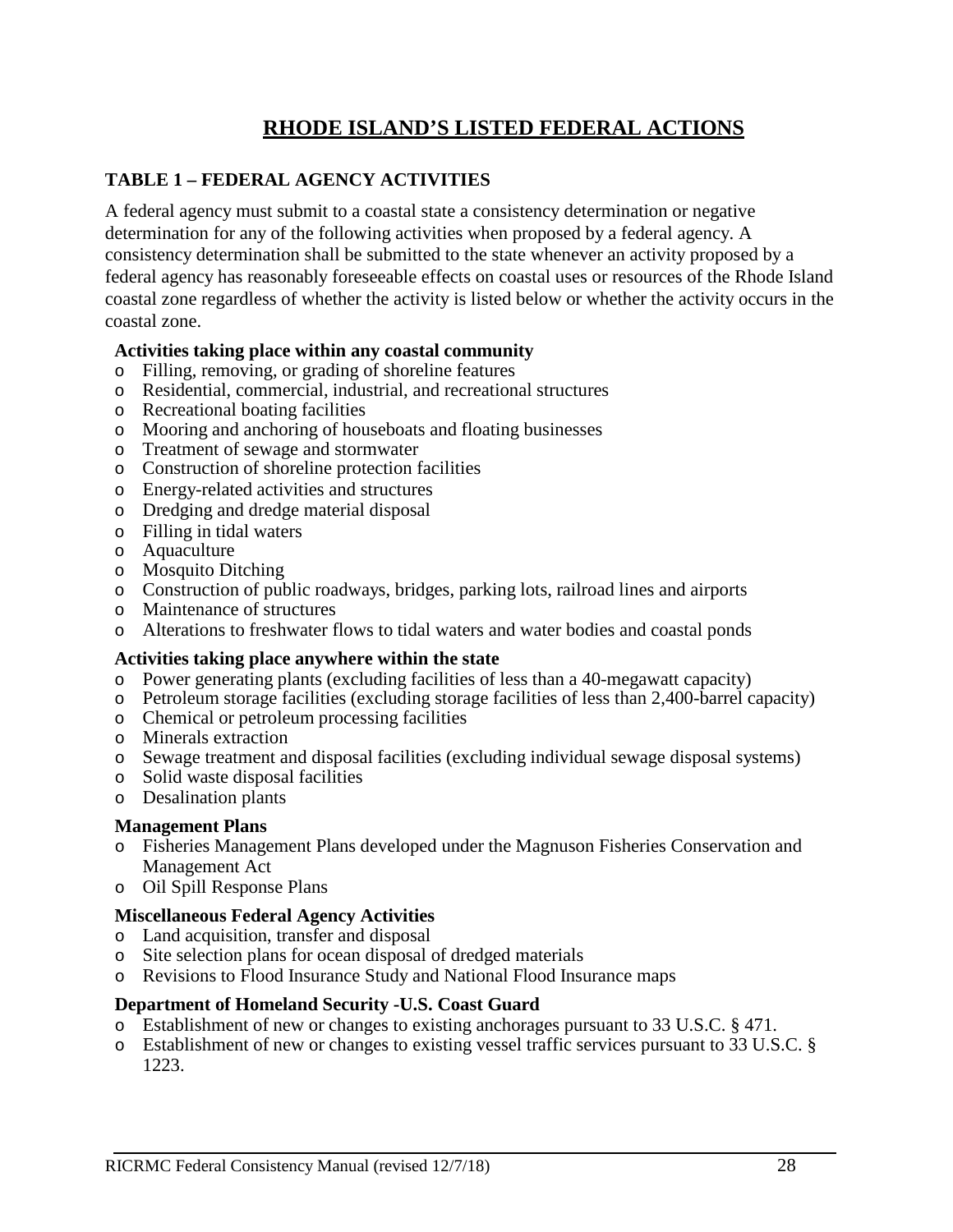# **TABLE 2 – FEDERAL LICENSE OR PERMIT ACTIVITIES (FL&P ACTIVITY)**

## (Revised December 2018)

A consistency certification is required for federal authorizations for the proposed activities listed below when the activities occur in the Rhode Island coastal zone. As indicated below, a consistency certification is also required for certain federal authorizations for activities proposed in two areas of federal waters designated as geographic location descriptions (GLD 2011 and GLD 2018).

*\*A consistency certification is required for these types of federal authorizations for activities proposed in the coastal zone and the GLD as approved in 2011.*

*\*\*A consistency certification is required for these types of federal authorizations for activities proposed in the coastal zone and both GLDs as approved in 2011 and 2018.*

## **Department of Defense - Army Corp of Engineers**

- o Permits for the disposal of dredged materials into the waters of the U.S., pursuant to the Federal Water Pollution Control Act ("Clean Water Act"), section 404 (33 U.S.C. § 1344).
- o Permits for the construction of dams, dikes or ditches across navigable waters, or obstruction or alteration of navigable waters required under Sections 9 and 10 of the Rivers and Harbors Act of 1899 (33 U.S.C. §§ 401, 403).\*
- o Permits and licenses to regulate transportation of dredged material for the purpose of dumping it in navigable waters pursuant to Sec. 103 of the Marine Protection, Research and Sanctuaries Act of 1972 (33 U.S.C. §§ 1413, 1414) ("Ocean Dumping Act").
- o Permits authorizing artificial islands or fixed structures on the outer continental shelf pursuant to section 4(F) of the Outer Continental Shelf Lands Act and amendment (44 U.S.C. § 1333).\*
- o Permits authorizing the temporary occupation of seawall, bulkhead, jetty, dike, levee, wharf, pier, or other work built by the U.S. pursuant to section 14 of the Rivers and Harbors Act of 1899 (33 U.S.C. § 408).\*
- o Approvals of plans for improvements made at private expense under Army Corps of Engineers supervision pursuant to the Rivers and Harbors Act of 1899 (33 U.S.C. § 565).\*

## **Department of Homeland Security -U.S. Coast Guard**

- o Approval of plans for the construction and modification of bridges, causeways over navigable waters pursuant to 33 U.S.C.  $\S$ § 401, 491 - 507 and 525 - 534\*
- o Approvals of private aids to navigation pursuant to 14 U.S.C. § 83.

## **Environmental Protection Agency**

- o NPDES (National Pollution Discharge Elimination System) permits and other permits for Federal installations, discharges in contiguous zones and ocean waters, sludge runoff and aquaculture permits pursuant to §§ 401, 402, 403, 405, and 318 of the Federal Water Pollution Control Act of 1972 ("Clean Water Act") (33 U.S.C. §§ 1341, 1342, 1343, and 1328).\*
- o Permits and authorization for underground injections pursuant to section 1421 of the Safe Drinking Water Act (42 U.S.C. Chapter 82).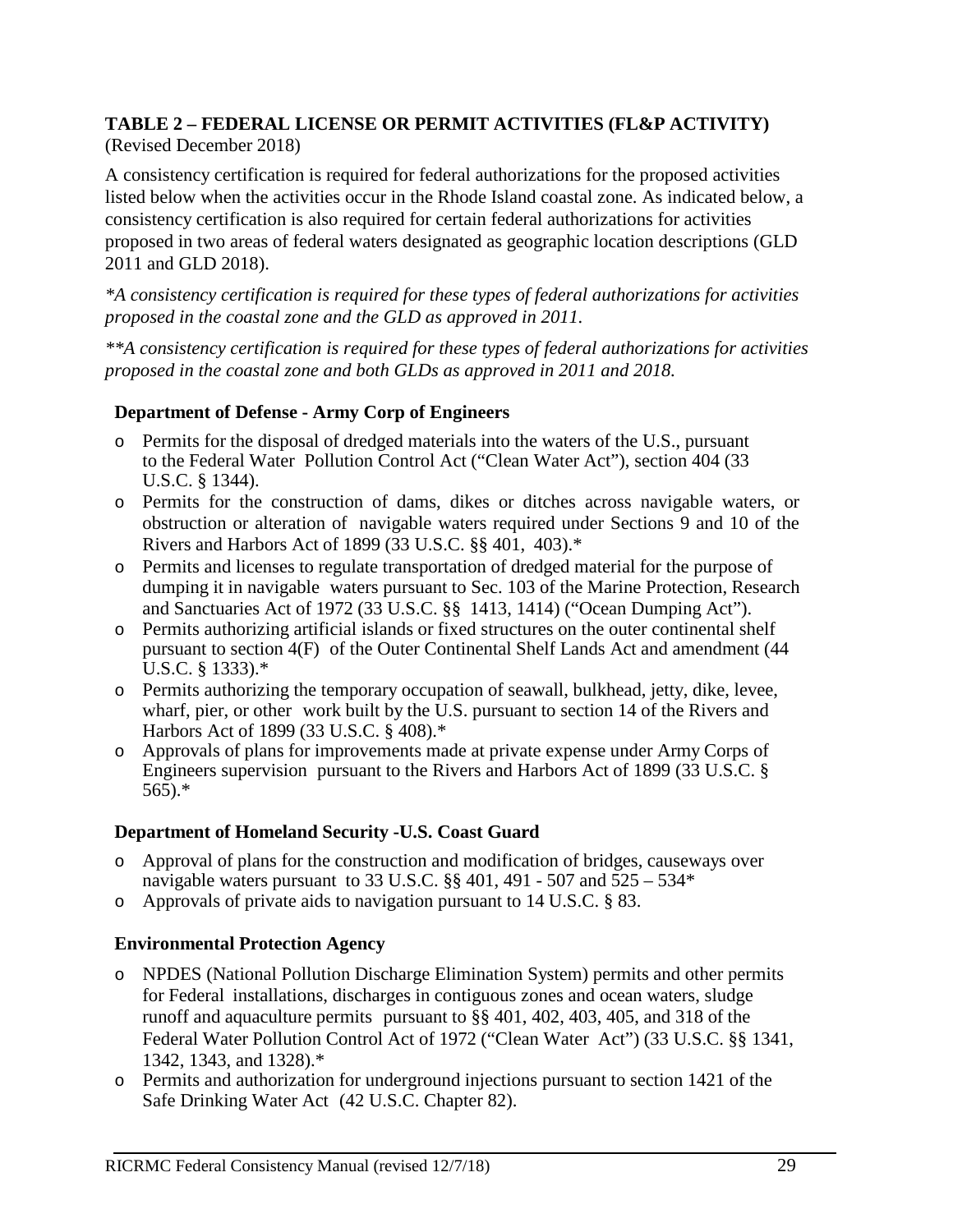- o Permit sources and waivers of compliance allowing extensions of time to meet air quality standards under section  $112(c)(1)$  of the Clean Air Act of 1972, as amended.
- o Exemptions granted under the Clean Air Act for stationary sources.
- o Permits required under the Resource Conservation and Recovery Act of 1980 and its amendments for facilities that store, treat or dispose hazardous wastes.
- o Permits required pursuant to section 405 of Clean Air Act of 1972, as amended.
- o Permits for the transportation of dumping material other than dredged material in navigable waters pursuant to section 102 of the Marine Protection, Research and Sanctuaries Act of 1972.
- o Aquaculture pursuant to section 318 of the Marine Protection, Research and Sanctuaries Act of 1972.\*

#### **Department of the Interior**

- o Permits and licenses for drilling and mining and related facilities on public lands.
- o Permits required for pipelines crossing federal lands, including OCS lands, and associated activities pursuant to the OCS Lands Act (43 U.S.C. § 1334) as well as 43 U.S.C. § 931(c).\*
- o Permits to drill, rights-of-use, rights-of-way, and easements for construction and maintenance of pipelines, gathering and flow lines and associated structures pursuant to 43 U.S.C. § 1334, explorations and development plans, and any other permits or authorizations granted for activities described in detail in OCS exploration, development, and production plans.\*
- o Endangered species permits pursuant to the Endangered Species Act (16 U.S.C. § 1539).
- o Permits related to the taking of marine mammals pursuant to the Marine Mammals Protection Act (16 U.S.C. § 1361-1407).
- o Permits for the granting of outer continental shelf corridor rights-of-way (43 U.S.C. § 931(c)).
- o Issuance or approval of leases, permits, easements, rights-of-way, exploration plans, development plans, production plans, and other authorizations, as appropriate, pursuant to the Outer Continental Shelf Lands Act (43 U.S.C. § 1331 et. seq.) as amended by the Energy Policy Act of 2005 (42 U.S.C. § 15801 et. seq.) for the construction, operation, maintenance and/or support activities related to OCS energy development.\*
	- i. Any offshore wind facilities of a permanent nature, regardless of size;\*\* and ii. Underwater cables.\*\*

#### **Nuclear Regulatory Commission**

o Permits and approvals related to the construction and operation of commercial nuclear reactors pursuant to the Atomic Energy Act of 1954 (including de-licensing activities).

#### **Department of Energy, Federal Energy Regulatory Commission:**

- o Licenses, renewals, and amendments to licenses for non-Federal hydroelectric projects and primary transmission lines under sections 3 (11), 4 (e) and 15 of the Federal Power Act (16 U.S.C. §§ 796 (11), 797, and 808).\*
- o Orders for interconnection of electric transmission facilities under section 202 (b) of the Federal Power Act  $(16 \text{ U.S.C.}$  §§ 824 $(a)$  $(b)$ ).<sup>\*</sup>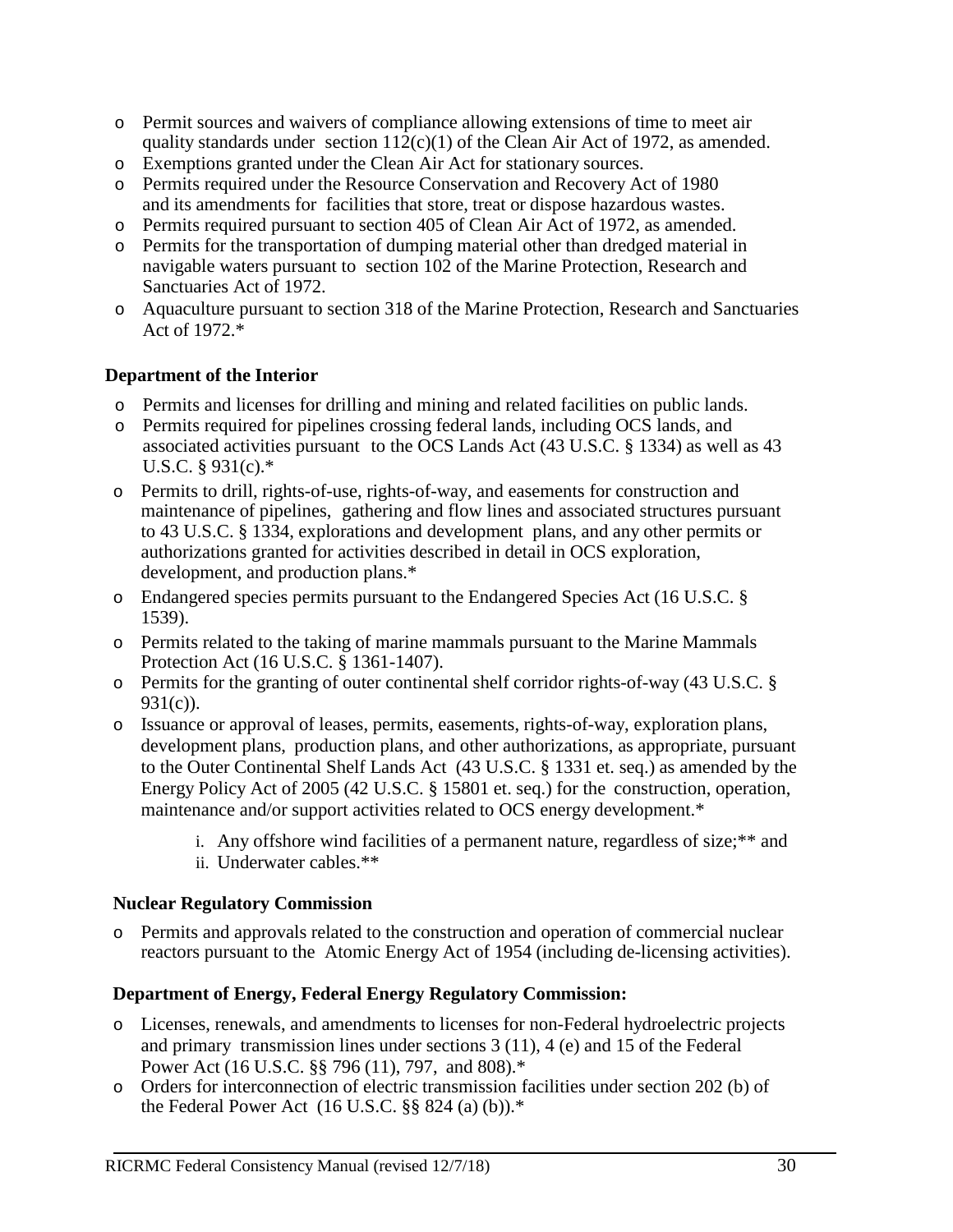- o Certificates for the construction and operation of interstate natural gas pipeline facilities, including both pipelines and terminal facilities, under section 7 (c) of the Natural Gas Act (15 U.S.C. § 717 f (c)). $*$
- o Permission and approval for the abandonment of natural gas pipelines under section 7 (b) of the Natural Gas Act (15 U.S.C.  $\S 717 f(b)$ ).\*
- o Permits related to the regulation of gas pipelines and the licensing of import or export of gas pursuant to the Natural Gas Act (15 U.S.C. §§ 717, 717(b)).\*

#### **Department of Transportation, Maritime Administration**

o Permits and licenses for offshore LNG terminals and other deep water port facilities issued by MARAD pursuant to sections 4 and 5 of the Deepwater Port Act of 1974, as amended (33 U.S.C. § 1501).\*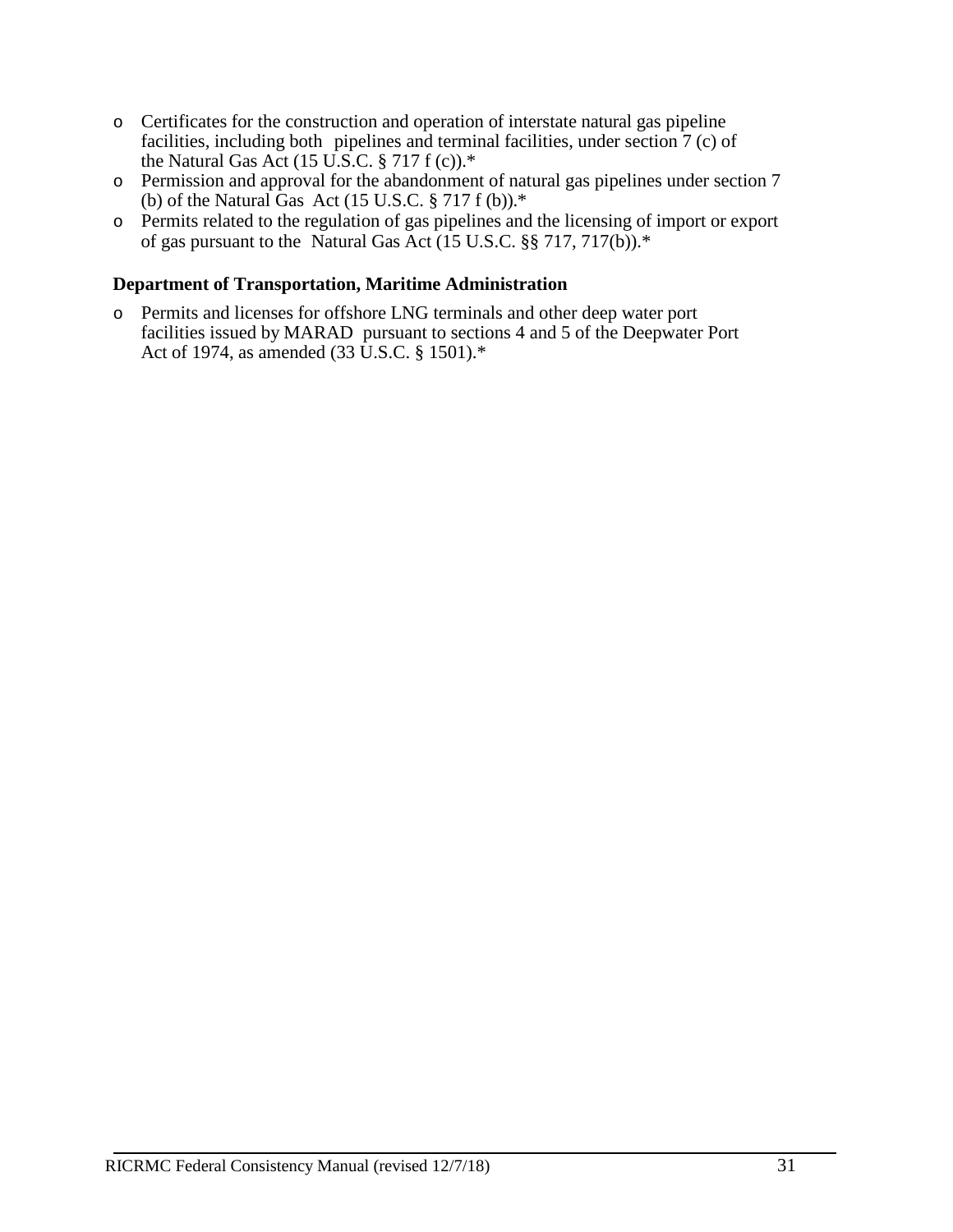#### **GEOGRAPHIC LOCATION DESCRIPTION (2011)**

Rhode Island's 2011 GLD for federal waters includes the area described and evaluated as part of the Rhode Island Ocean Special Area Management Plan (SAMP). This area includes the federal portions of Block Island Sound and Rhode Island Sound as well as portions of the Atlantic Ocean (*see* Figure 1 below). Specifically, the 2011 GLD is a polygon starting from the seaward limit of Rhode Island state jurisdiction at 3 nm from the shoreline and extending seaward to 30nm from the mainland, and approximately 45nm wide between the seaward boundaries with Massachusetts and Connecticut. The western edge of the 2011 GLD starts off at a point southeast of Watch Hill Point at [- 71.7918916, 41.2730533] and follows the Rhode Island/ Connecticut and Rhode Island/New York waters border South-Southwest to [-71.8053126, 41.0368549], then extends out into federal waters South-Southeast to [-71.7830932, 40.9476722]. The southern edge starts at this point, follows an arc out to [-71.5169896, 40.9122479], and then follows a line East to [-70.8489868, 41.0276451] in federal waters. The eastern edge starts at this point and then follows a line North to the Massachusetts state waters boundary at [-70.8669827, 41.2127751], then follows the Massachusetts state/federal seaward boundary to the seaward extent of the Rhode Island/Massachusetts boundary at [-71.0910046, 41.4370765]. *See* Figure 1 below for a precise map of the 2011 GLD. If the precise location of a project within the 2011 GLD is of concern, the CRMC has on file the thousands of geographic coordinates that are the basis for the 2011 GLD boundary, and can make these available on a project by project basis.



**Figure 1.** Boundary for the 2011 Geographic Location Description.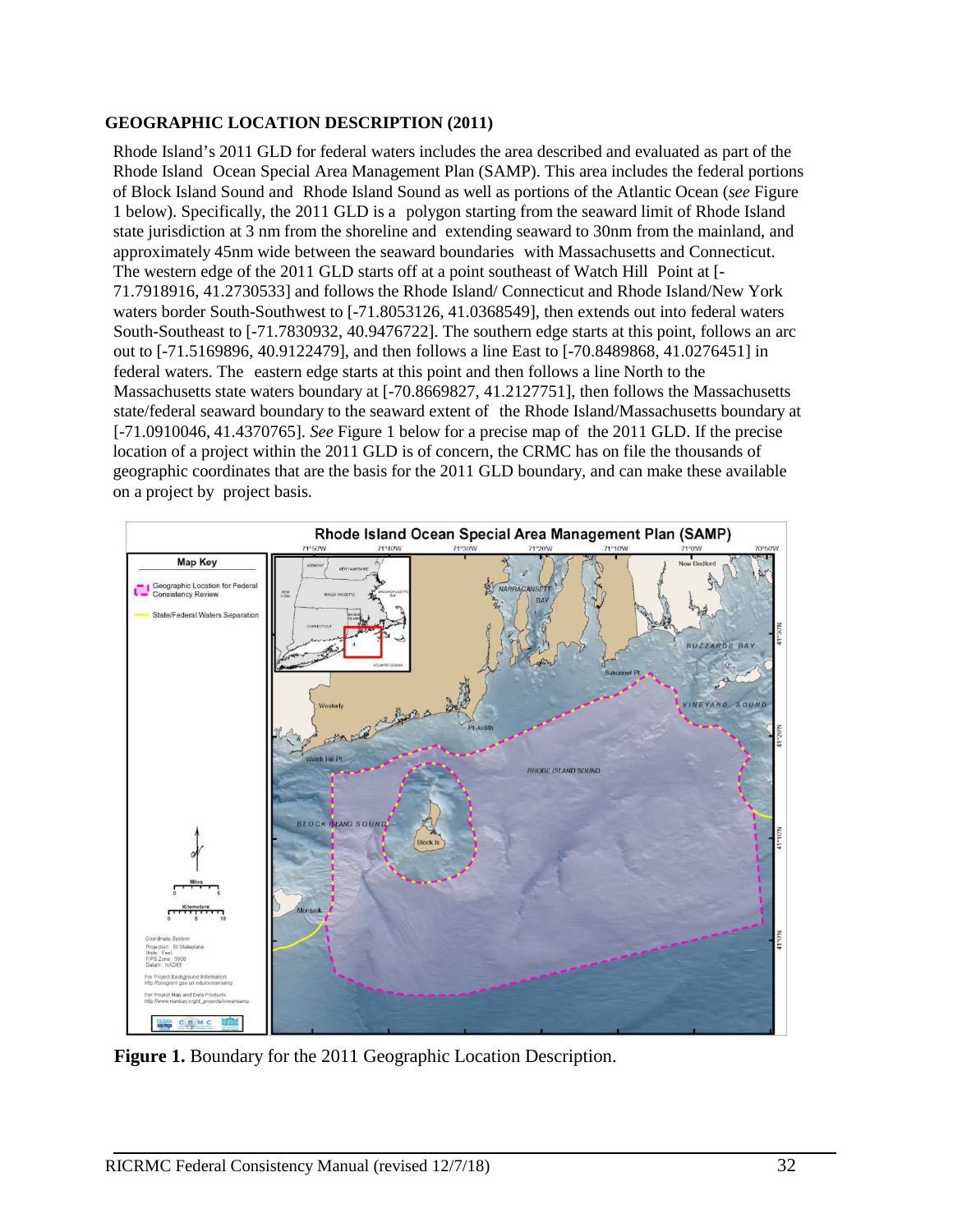#### **Thresholds and Exclusions:**

Federal consistency review of federal license or permit activities is *only* sought for the following type of projects proposed for the GLD. The following thresholds apply to all of the licenses and permits listed in Table 2:

- i. any offshore wind facilities, wave generation device(s), and tidal or ocean current device(s) of a permanent nature, regardless of size;
- ii. offshore LNG platforms (1 or more);
- iii. artificial reefs (1/2 acre footprint and at least 4 feet high), except for projects of a public nature whose primary purpose is habitat enhancement
- iv. Underwater cables;
- v. Mining and extraction of minerals, including sand and gravel;
- vi. Aquaculture projects of any size;
- vii. Dredged material disposal; and
- viii. Meteorological towers deployed in lease blocks within the Area of Mutual Interest (AMI area) between Rhode Island and Massachusetts where mobile gear fishing activity is prevalent (OCS lease blocks 6816, 6817, 6864, 6865, 6866, 6867, 6914, 6915, 6916, 6964, 6965, 6966, 6967, 6968, 7014, 7015, 7016, 7017, 7018, 7019, 7020, 7021, 7064, 7065, 7066, 7067, 7068, 7069, 7070, 7071, 7114, 7115, 7116, and 7117; see Figure 2).

In addition, the following types of federal licenses and permits and federal agency activities shall be *excluded* from federal consistency review as having either no reasonably foreseeable coastal effect or insignificant effects not warranting federal consistency review. These exclusions apply to all of the federal licenses and permits and federal agency activities listed in Table 1 and 2:

#### **Excluded federal licenses and permits**:

- 1. Regattas and marine parades pursuant to 33 C.F.R. § 100 (USCG).
- 2. Establishment of private aids to navigation.
- 3. Scientific sampling (benthic, pelagic, and water column).
- 4. Meteorological towers deployed in lease blocks within the AMI area where mobile gear fishing is not prevalent (OCS lease blocks 6764, 6765, 6766, 6814, 6815, 6917, 6918, 6919, 6969, 6970, and 6971; see Figure 2).

#### **Excluded federal agency activities:**

- 1. Regulated navigation areas pursuant to 33 C.F.R. § 110 (USCG), excluding changes to vessel traffic services pursuant to 33 U.S.C. § 1223.
- 2. Drawbridge operation regulations pursuant to 33 C.F.R. § 117 (USCG).
- 3. Establishment and maintenance of public (federal) aids to navigation.
- 4. Surface and submerged military activities.
- 5. Temporary speed zones or navigation modifications due to marine mammals.
- 6. Temporary federal mooring or anchorage areas, excluding permanent such changes pursuant to 33 U.S.C. § 471.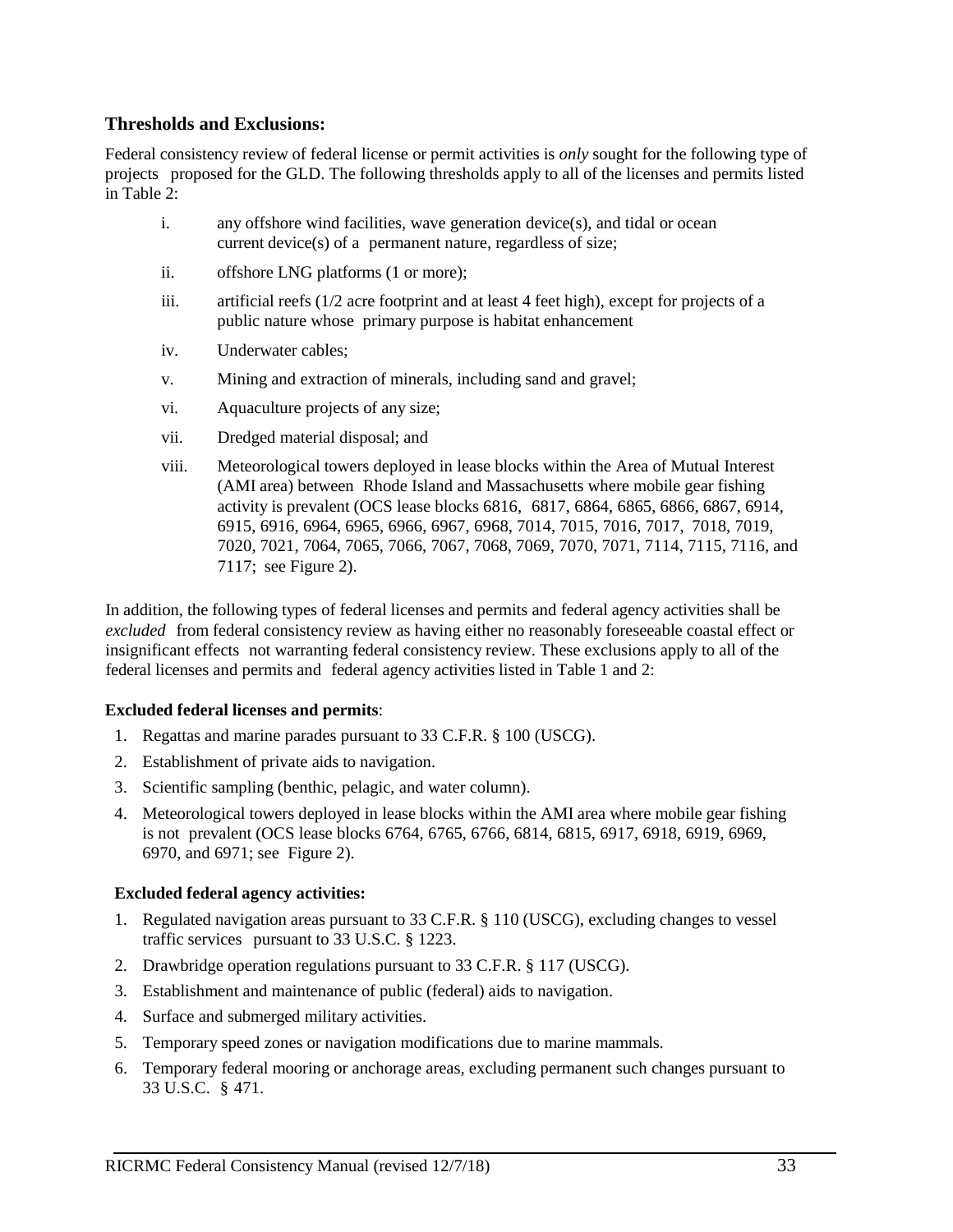

Figure 2. Mobile Gear Fishing Areas in the Area of Mutual Interest Between Rhode Island and Massachusetts.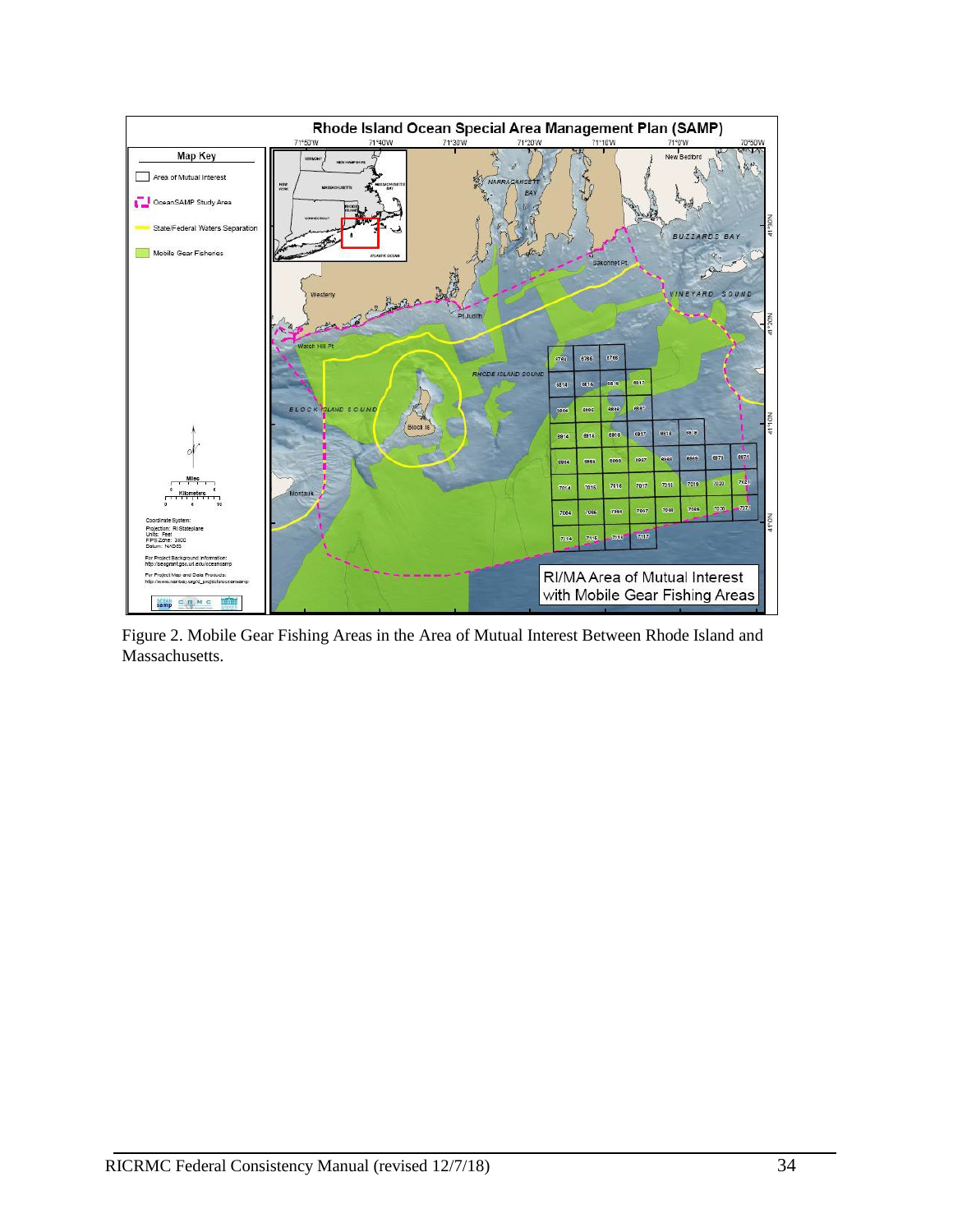## **Geographic Location Description (2018)**

Rhode Island's 2018 GLD includes an area of federal waters that is contiguous with Rhode Island's existing 2011 GLD as shown in Figure 3. This area encompasses 797 square miles of the Atlantic Ocean in federal waters south of Martha's Vineyard and includes BOEM OCS Lease Blocks OCS-A 0500 and OCS-A 0501 (Bay State Wind and Vineyard Wind, respectively). The 2018 GLD's northernmost limit is the seaward extent of Massachusetts state jurisdiction (3 miles offshore). The closest distance of the 2018 GLD to the Rhode Island mainland is 23.2 miles and the furthest distance is 54.6 miles. Its longest dimension along a north-south axis is 36.5 miles, and its longest dimension along an east-west axis is 33.6 miles. Coordinates marking key points around the boundary's perimeter are listed below and shown in Figure 3. If the precise location of a project within the 2018 GLD is of concern, the CRMC has on file the thousands of geographic coordinates that are the basis for the 2018 GLD boundary, and can make these available on a project by project basis.

Coordinates for 2018 GLD

| Coordinates in decimal degrees for the thirteen (13) red<br>points shown in Figure 3 |               |  |  |
|--------------------------------------------------------------------------------------|---------------|--|--|
| -70.8669701                                                                          | -70.4300000   |  |  |
| 41.2126455                                                                           | 41.2660000    |  |  |
| -70.4289022                                                                          | $-70.3717621$ |  |  |
| 41.0960287                                                                           | 41.0967233    |  |  |
| -70.3701911                                                                          | $-70.7198643$ |  |  |
| 41.0210765                                                                           | 40.7461532    |  |  |
| -70.7482793                                                                          | -70.7508329   |  |  |
| 40.7457261                                                                           | 40.8429731    |  |  |
| $-71.0069121$                                                                        | $-71.0026895$ |  |  |
| 40.8388010                                                                           | 40.6983530    |  |  |
| -71.0452743                                                                          | -71.0543644   |  |  |
| 40.6976061                                                                           | 40.9924959    |  |  |
| -70.8489868                                                                          |               |  |  |
| 41.0276451                                                                           |               |  |  |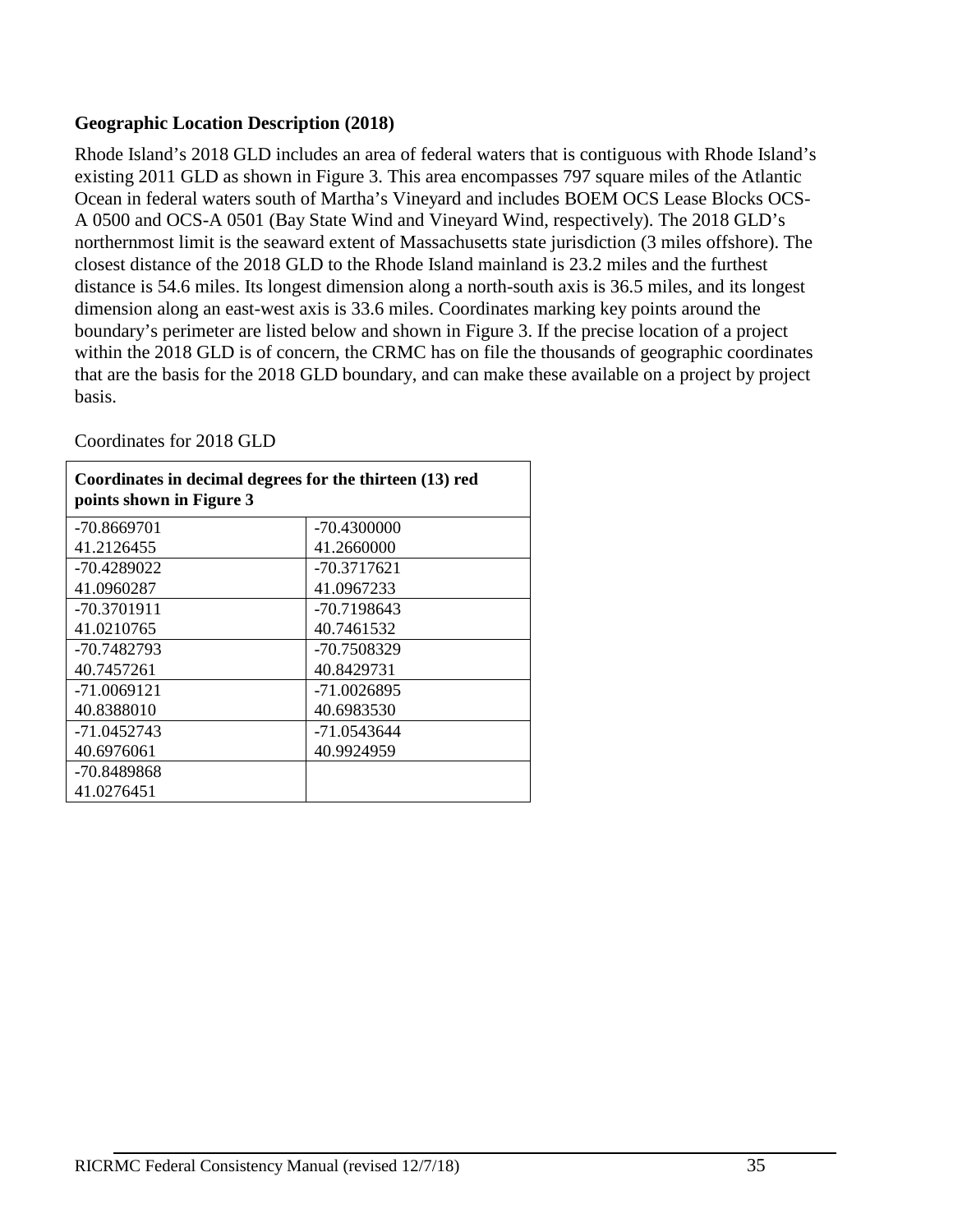

Figure 3. Boundary for the 2018 Geographic Location Description. The 2018 GLD is gray-shaded and includes BOEM OCS Lease Blocks shown in context with Rhode Island's existing 2011 GLD.

## **Thresholds and Exclusions:**

Federal consistency review of federal license or permit activities is *only* sought for the following activities proposed within the 2018 GLD that are permitted by BOEM – no authorizations by other federal agencies are included. The following thresholds apply to the BOEM licenses and permits listed in Table 2:

- i. Any offshore wind facilities of a permanent nature, regardless of size;\*\* and
- ii. Underwater cables.\*\*

The CRMC will exclude federal consistency review for floating meteorological buoys only (*e.g.*, Fugro SEAWATCH Wind LiDAR metocean buoy) within the 2018 GLD.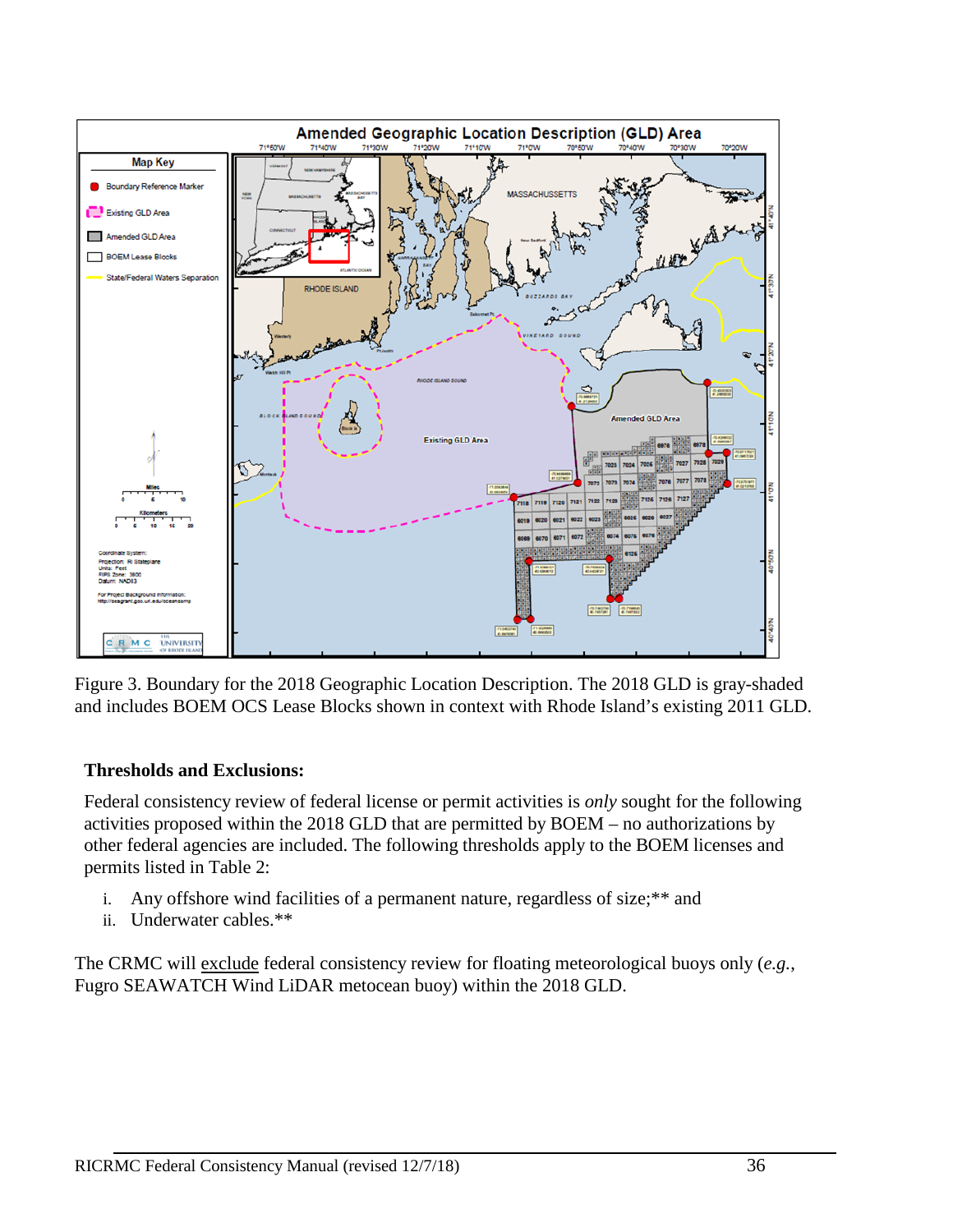## **TABLE 3 – FEDERAL ASSISTANCE**

Resource Conservation and Development Loans Soil and Water Loans Water and Waste Disposal Systems for Rural Communities Watershed Protection and Flood Prevention Loans Industrial Development Grants Rural Economic Development Loans and Grants Resource Conservation and Development Watershed Protection and Flood Prevention Grants for Public Works and Development Facilities Support for Planning Organizations Technical Assistance Public Works Impact Projects Sudden and Severe Economic Dislocation and Long-term Deterioration Inter-jurisdictional Fisheries Act of 1986 Coastal Zone Management Program Administrative Grants Coastal Zone Management Estuarine Research Reserves Fisheries Research and Development Grants/Cooperative Agreements Public Telecommunications Facilities - Construction and Planning Aquatic Plant Control Beach Erosion Control Emergency Rehab of Flood Control, Federally Authorized Coastal Protection Works Flood Plain Management Services Protection of Essential Highways, Highway-Bridge Approaches, and Public Works Flood Control Projects Navigation Projects Snagging and Clearing for Flood Control Protecting, Clearing and Straightening Channels Planning Assistance to States Emergency Advanced Measures for Flood Prevention Joint Military/Community Comprehensive Land Use Plans Housing Development Grants Anadromous Fish Conservation Sport Fish Restoration Wildlife Restoration Endangered Species Conservation National Water Resources Research Program Historic Preservation Fund Grants-in-Aid Outdoor Recreation - Acquisition, Development and Planning Disposal of Federal Surplus Real Estate Property for Parks, Recreation and Historic Monuments Airport Improvement Program Highway Planning and Construction Development and Promotion of Ports and Intermodal Transportation Construction Grants for Wastewater Treatment Works Water Pollution Control - State and Interstate Program Support